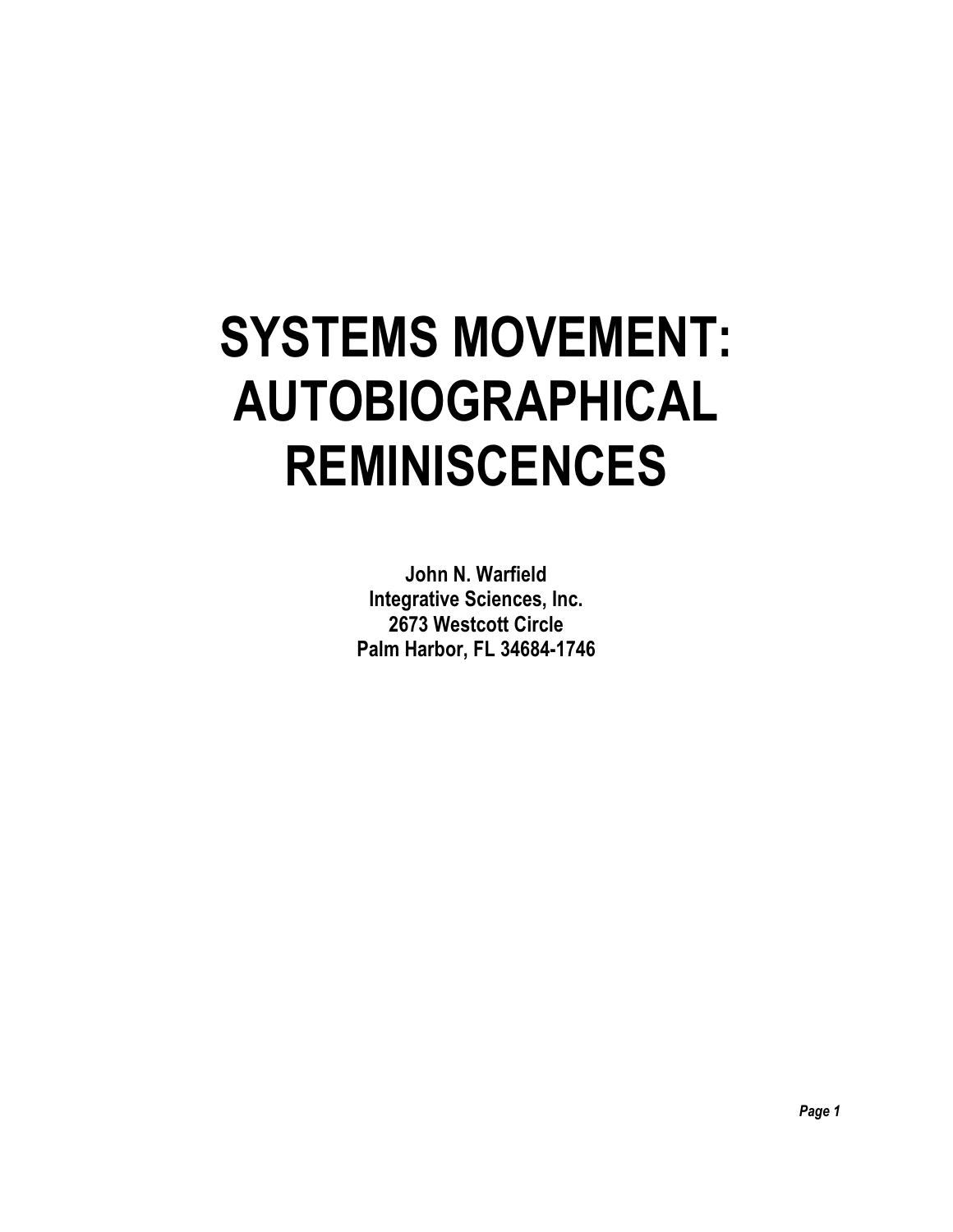#### **SYSTEMS MOVEMENT: AUTOBIOGRAPHICAL REMINISCENCES**

**John N. Warfield Integrative Sciences, Inc. 2673 Westcott Circle Palm Harbor, FL 34684-1746**

**Introduction.** I have been invited by George Klir to contribute to this journal "information regarding...thought processes and individual motivations" that animated my career in the systems movement. This invitation was right on target with my wishes for writing this article. At the outset I will tell the reader that **my motivation was to develop a systems science; a science that extended all the way from its foundations through a sufficient number of applications to provide empirical evidence that the science was properly constructed and was very functional; a science that could withstand the most aggressive challenge.** Part of my strategy was to discover any prior scientific work that had relevance and to show its place in the science. The motivation for developing such a science was founded in the belief that many problematic situations could readily be observed in the world, and that a properly constructed and documented systems science would provide the basis for resolving these situations.

I now believe that I have succeeded in accomplishing what I set out to do. I also think that the reader will find this to be a very dubious statement, and that my challenge in this paper is to convince the reader that what I have said is true. The reader may keep this in mind in going through the paper, and may write challenges as the reading progresses. It is my hope that whatever challenges arise in the reading will be met with responses as the reading proceeds. Also, in order to lend credibility to my assertions, I have included numerous pictures of individuals whose work in some way has contributed to the satisfaction of my purpose.

**To Write History.** The skills needed to write a high-quality article of this type include that of writing history (about myself). **Is there somewhere I could turn to learn more about writing history to try to make this article more accurate and more interesting?** The twentieth-century French author, Michel Foucault, was head of the department of the history of thought at the Collège de France for more than a decade, and wrote widely-acclaimed publications such as *The Archaeology of Knowledge*, *The Order of Things*, and *The Discourse on Language*. Why would I want to look to a historian for help in writing autobiographical reminiscences? Several philosophers, including the great American logician Charles Sanders Peirce, have taken pains to emphasize the fallibility of the human being. Also there is an

*Page 1*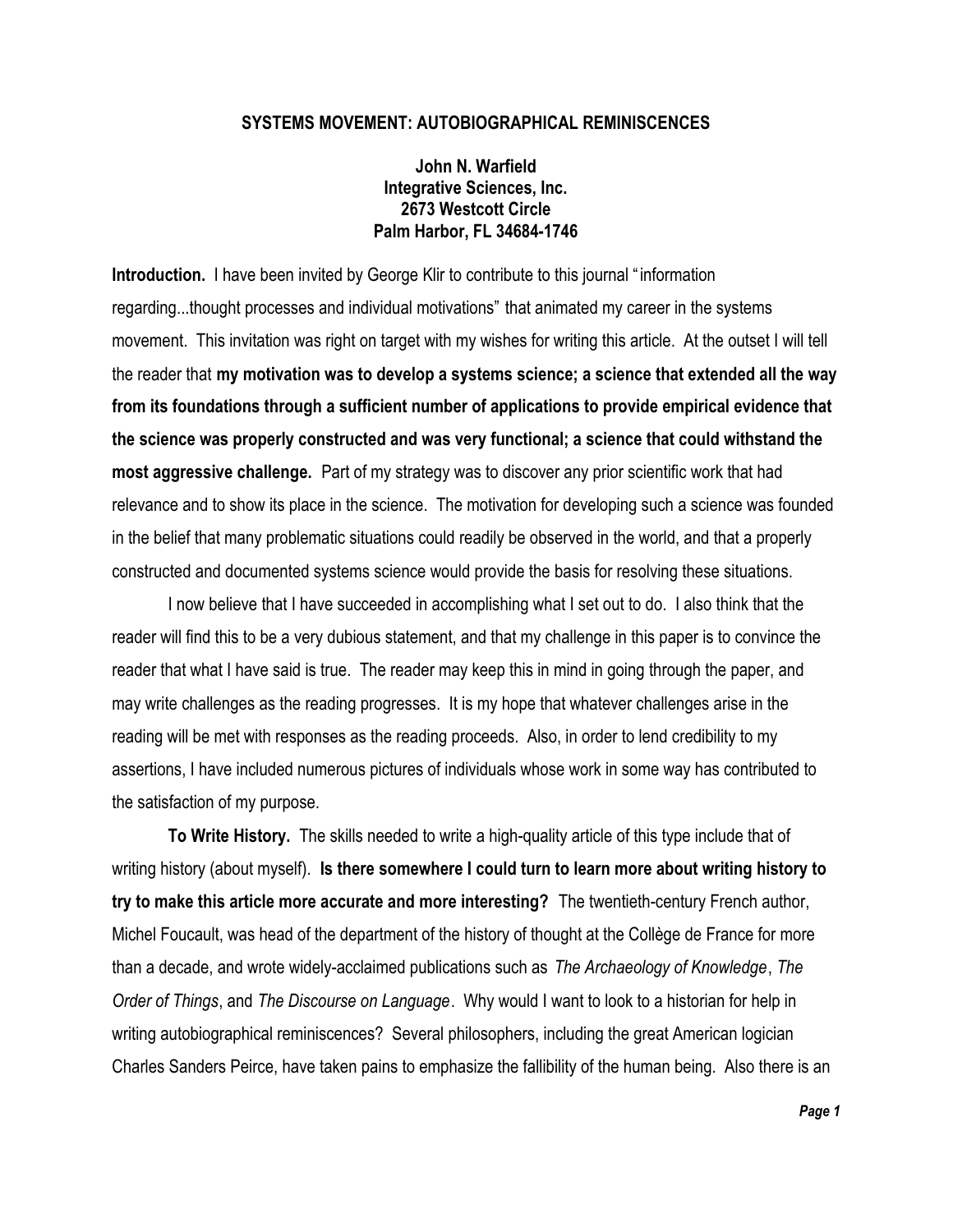obvious hazard in writing about an area where there is every reason to be biased, to paint a favorable impression of ones' self. **Mix fallibility with personal bias and you have a formula for a bad story.**

*Foucault's View.* Shortly before his death, Foucault was interviewed by Paul Rabinow who wrote *The Foucault Reader* that would include the interview records*.* In an interview reproduced in that book, Foucault stated his opinion of how history should be written. In effect, he partitioned writing of history into parts: the **recordables** consisting of the identification of key actors, events, and dates (those items familiar to the beginning history student); and **two synthesized parts** consisting of (a) the historian's reasoned concept of what **problems** those actors were trying to solve through the events that they brought about and (b) the historian's reasoned concept of what their **motivations** were in choosing those problems to attack. To do these syntheses, Foucault decided that **"problemization"** by the historian was necessary. Problemization requires that the historian construct the problems and motivations. The "thought processes" and "motivations" that George Klir proposed as the centerpiece of this series of articles would best be divined, according to Foucault, from the narrative of the recordables: the actions, the events, the chronology.

*Mises' View.* A similar perspective has been set forth by the great Austrian economist, Ludwig von Mises. While the style of today in economics is largely positivistic, along the lines set forth by the sociologist Auguste Comte in the eighteenth century in France, and reinforced by the work of the influential English economist William Stanley Jevons in the nineteenth century (both of these actors having enormous influence on what is going on today in academic economics), both Mises and Hayek were confirmed enemies of the narrowly-founded positivistic movement. Hayek amply illustrated his disposition in his book titled: *The Counter-Revolution of Science: Studies on the Abuse of Reason* .

What did Mises bring to the writing of history? Mises chose the term **"thymology"** to refer to a mode of behavior in writing economic history that is severely at odds with the positivistic philosophy that dominates much current thought. (Some writers see thymology as a synonym for praxeology.) As described by Mises,

"Thymology is on the one hand an offshoot of introspection and on the other a precipitate of historical experience...[and] with historians, of a foreign milieu about which he has learned by studying special sources."

Further, thymology encompasses "knowledge of human valuations and volitions". When writing the history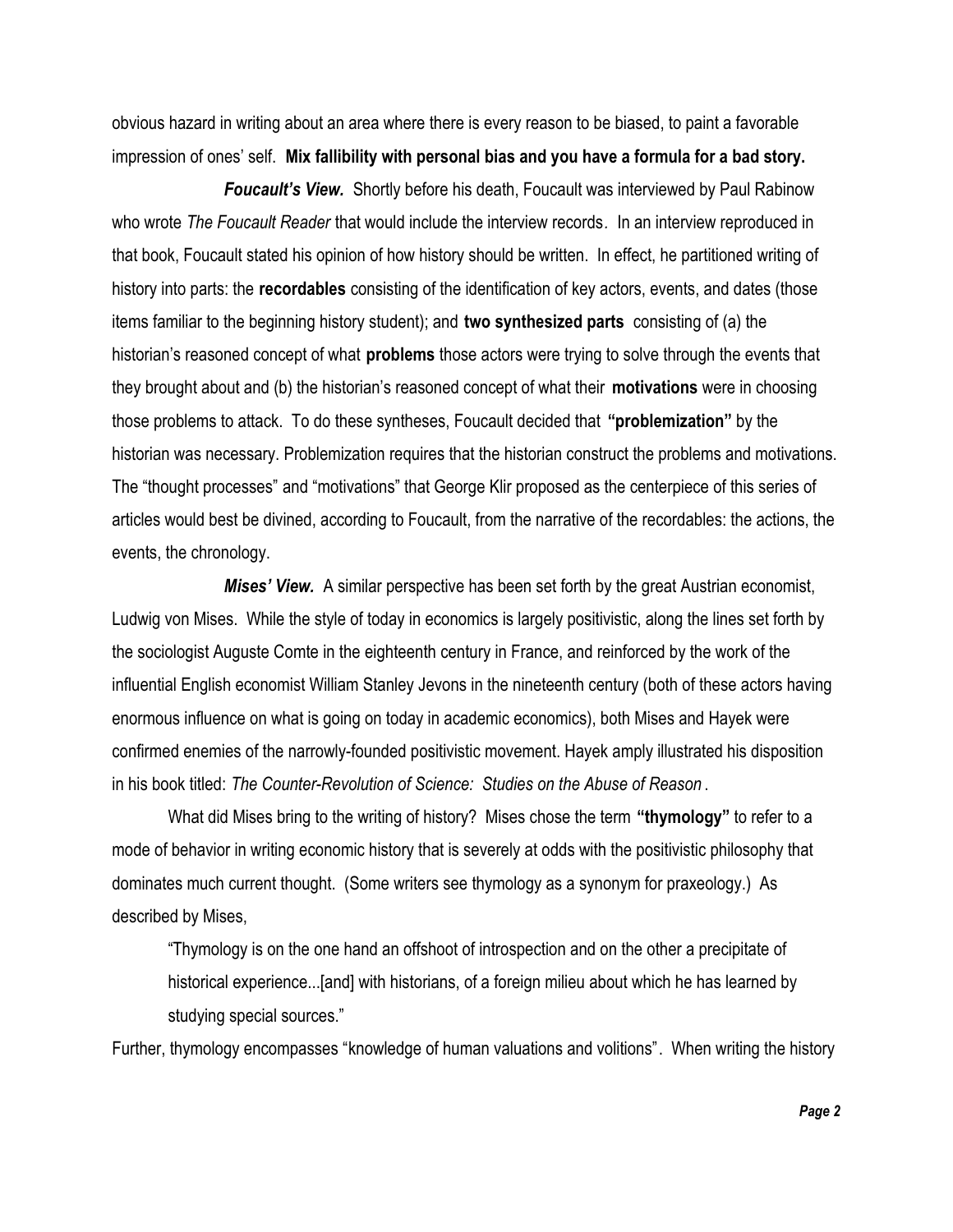of ones self, **credibility (even to ones self) demands that an effort be made to derive the assessment of valuations and volitions from a demonstrated sequence of environments and events within those environments.**

*History in Four Time Phases.*It seems likely that the reader will find my article most useful if the thought processes and motivations are made transparent by a report of those events that took place within certain environments, the nature of which inevitably influenced the thought processes and motivations. By reading in this way, the reader cannot help but discern changes in the thought processes and motivations. For ease of reading, the chronology requires some markers in the form of categories. I think it is fair to say that I proceeded in **four career phases (the last, thankfully, incomplete!).** These were marked by changes in thought processes and motivations. While each phase was distinctly different from its predecessor, each of the last three phases owed much to its predecessor and evolved with some continuity from the interface with the predecessor.

**History from a Variety of Environments.** Before beginning to discuss Phase 1, it seems well to describe the variety of professional environments involved in my career. The beliefs and motivations that arose in my career were strongly dependent on the variety of environments. I was employed in 9 universities for an aggregate period of about 41 years. I was also employed in 7 industrial research settings for an aggregate period of about 11 years. The latter employments ranged from a small electronics firm to a large computer company in the for-profit sector and from two government-sponsored research laboratories to one not-for-profit contract research organization. In retrospect, the question clearly arises as to whether I could not hold a job, or whether there was some force telling me to stay on the move. **My thought processes and motivation were strongly affected by this mix of experiences, which saw me bouncing around from university to university and from university to industrial research. Among the strong interests produced by these movements was an interest in organizations and management of organizations, which became a key part of my work in Phase 3.**

●*Phase 1. The Seventeen-Year Electrical Engineering Faculty Phase (1948-1965).* I began my university student experience with little insight into what I might do with my life. In my first two years at the University of Missouri, I developed an interest in mathematics and chemistry within the College of Arts and Sciences. My initial college exposure was interrupted by World War II. After being drafted into the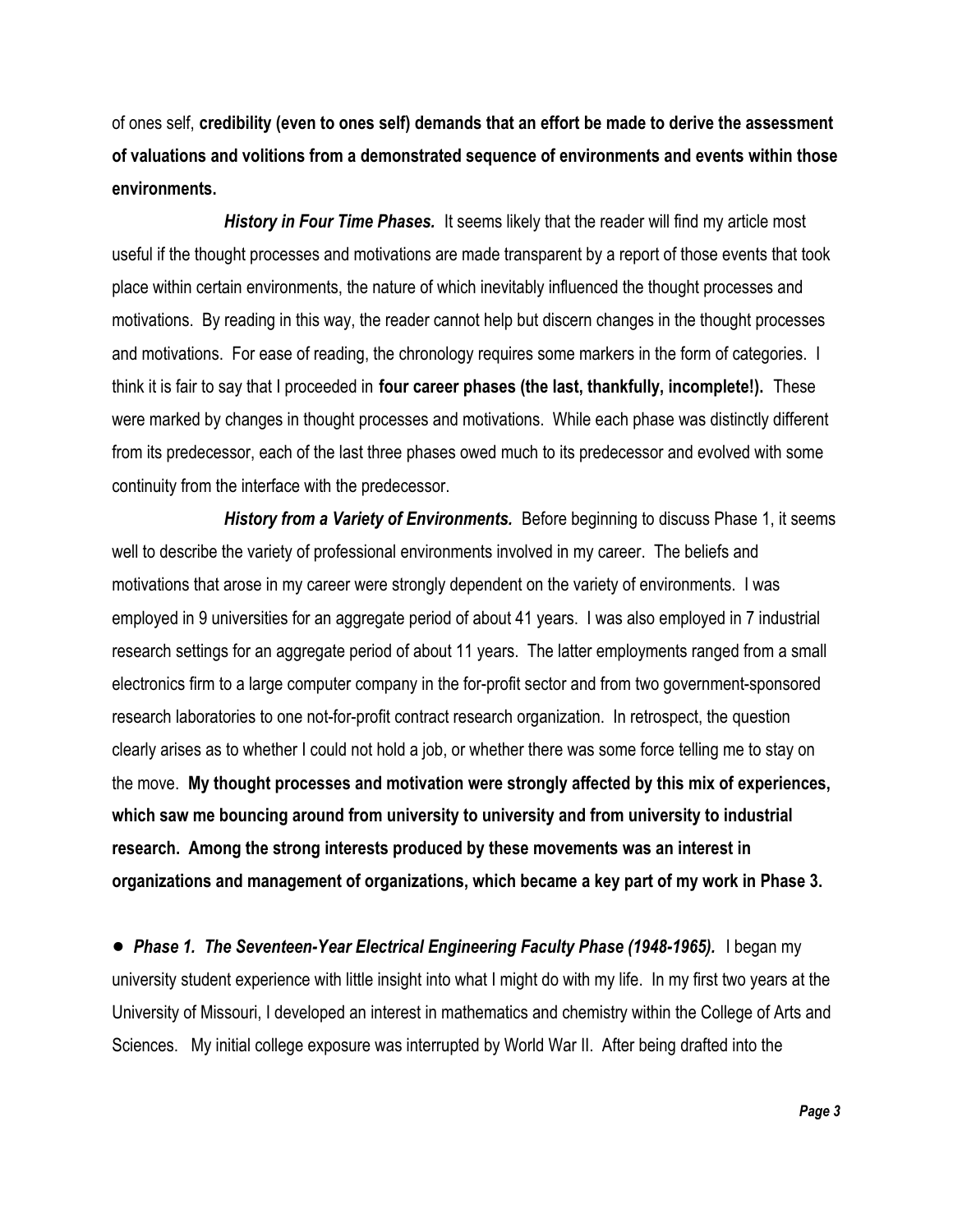infantry, I was eventually placed in the Army Specialized Training Program where I was able to experience five quarters of education in electrical engineering. Upon returning to campus after the war, I completed both undergraduate degree programs, and continued with a masters' degree in electrical engineering.

**The Penn State Connection.** Then I took an appointment as a faculty member in electrical engineering at what was called Penn State College. It appeared that my career would be as an electrical engineering faculty member. Given that assumption, the motivation was to excel in the faculty environment. This clearly required a doctorate. I completed the doctorate at Purdue in 1952, working on the synthesis of slowly variable control systems under Dr. John G. Truxal. He was only one year older than me, and had just completed his doctorate under the famed Professor Ernst Guillemin at MIT.

*Building a Digital Computer.* Returning to Penn State in 1952, I accepted an assignment to manage the development of a digital computer. To help prepare me for this, I was sent to visit the Institute for Advanced Study (Princeton) to speak with John von Neumann. Most of our conversation was about long-range weather forecasting. I was surprised to see, on the computer tour of the Johnniac, that the storage tubes had been positioned almost on the floor where every passerby posed the threat of destruction of information due to vibration. (Later, when the Johnniac became the model for the Illiac, the storage tubes were placed at the top of the computer cabinet where they would be more immune to vibration.) Then I was sent to the Harvard Computation Center to speak with Howard Aiken. There I had a tour of the Mark III (I believe, but I may have the Mark number wrong.)

*The Ordnance Research Laboratory Connection.* While at Penn State, I held a part time appointment in the Theory Section at the Ordnance Research Laboratory, reporting to Mr. Arthur T. Thompson, who would later be the founding dean of the School of Engineering at Boston University, and one of my lifelong friends. There I wrote one of the first papers ever written on systems engineering, which was distributed through government channels, and gained an understanding of automatic control and of operations in the undersea environment.

**The University of Illinois Connection.** When the Penn State computer assignment was near completion, I left to take a position at the University of Illinois where I spent two years in the vicinity of (among others) Ross Ashby, Heinz von Foerster, and John Bardeen; names that surely must be known to many readers of this article. Then I was called to Purdue to direct the analog computer laboratory and to serve as associate director of the digital computer laboratory.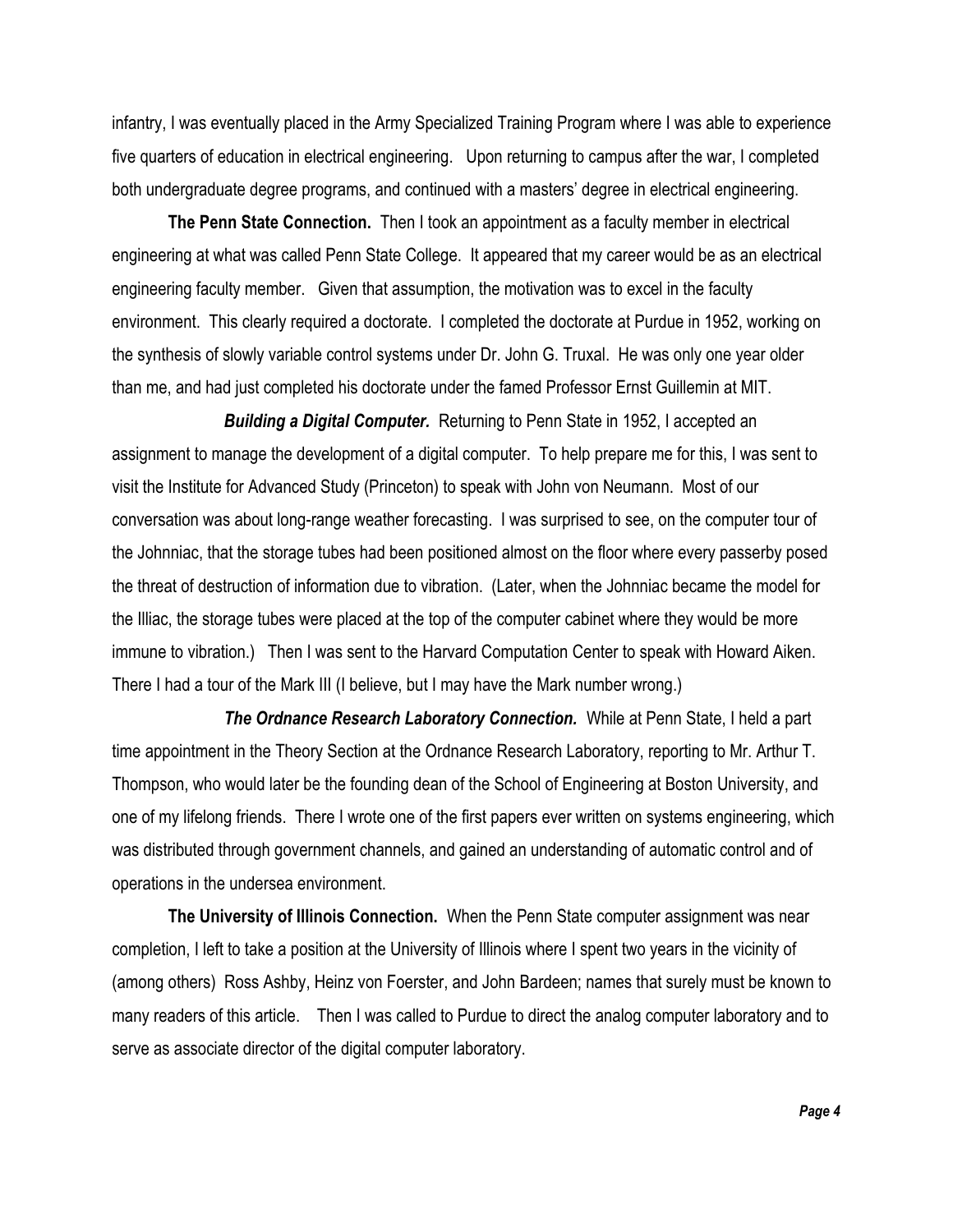Unfortunately both of the people who had hired me for Purdue had gone elsewhere when I arrived, and what had been viewed as commitments had vanished like the wind. Accordingly I left Purdue after one year and moved to the University of Kansas.

**The Ramo-Wooldridge Connection.** Before moving to Kansas, I was able to spend two summers working in Inglewood, California, in the vicinity of Simon Ramo, a name well-known in systems engineering. The Ramo-Wooldridge company had undertaken to manage the development of intercontinental ballistic missiles. I spent part of one summer there in a systems engineering study and the other summer in studying precision electronic oscillators for space applications. Some of the people that I worked with included Dr. James Burnett, whom I had known at Purdue, and who later became head of Aerospace Corporation, and Dr. Lewis Terman, a son of the creative, one-time President and intellectual builder of Stanford University. These experiences opened new worlds to me that impelled me to consider whether to return to academia or to build a career in working with large systems. At this time, I was not ready to leave academia. I decided that California was not as interesting to me as Kansas at the time (I was a native of Missouri, and my wife Rosamond grew up in Lexington, Missouri, not far from Kansas. We see here the interaction of family origins and career aspirations).

**The Sylvania Connection.** During the Kansas appointment, I spent two summers in the Boston, Massachusetts vicinity, working at Sylvania Data Systems on the famous Route 128 that circles Boston. Through this experience, I gained a second exposure to the world of industry, and worked with people engaged in experimental electronics.

**The Nanosecond Research Environment.** At Kansas I taught electrical engineering for about eight years and had the experience of working closely with Norris Nahman and his graduate students. Norris invented, built, and tested (in a Quonset hut) the first superconducting coaxial cable for carrying nanosecond pulses. I had the honor of serving as his dissertation adviser. One of his graduate student associates whom I knew quite well, George Frye, later became a key player in the Tektronix company, and eventually started his own firm which became a big player in the hearing aid market. These experiences deepened my appreciation for design and for experimental studies based in hypotheses that drew on scientific foundations. I was being moved away from the theoretical end of engineering that had been exemplified by Claude Shannon and Norbert Wiener in his studies of non-linear systems and time series analysis.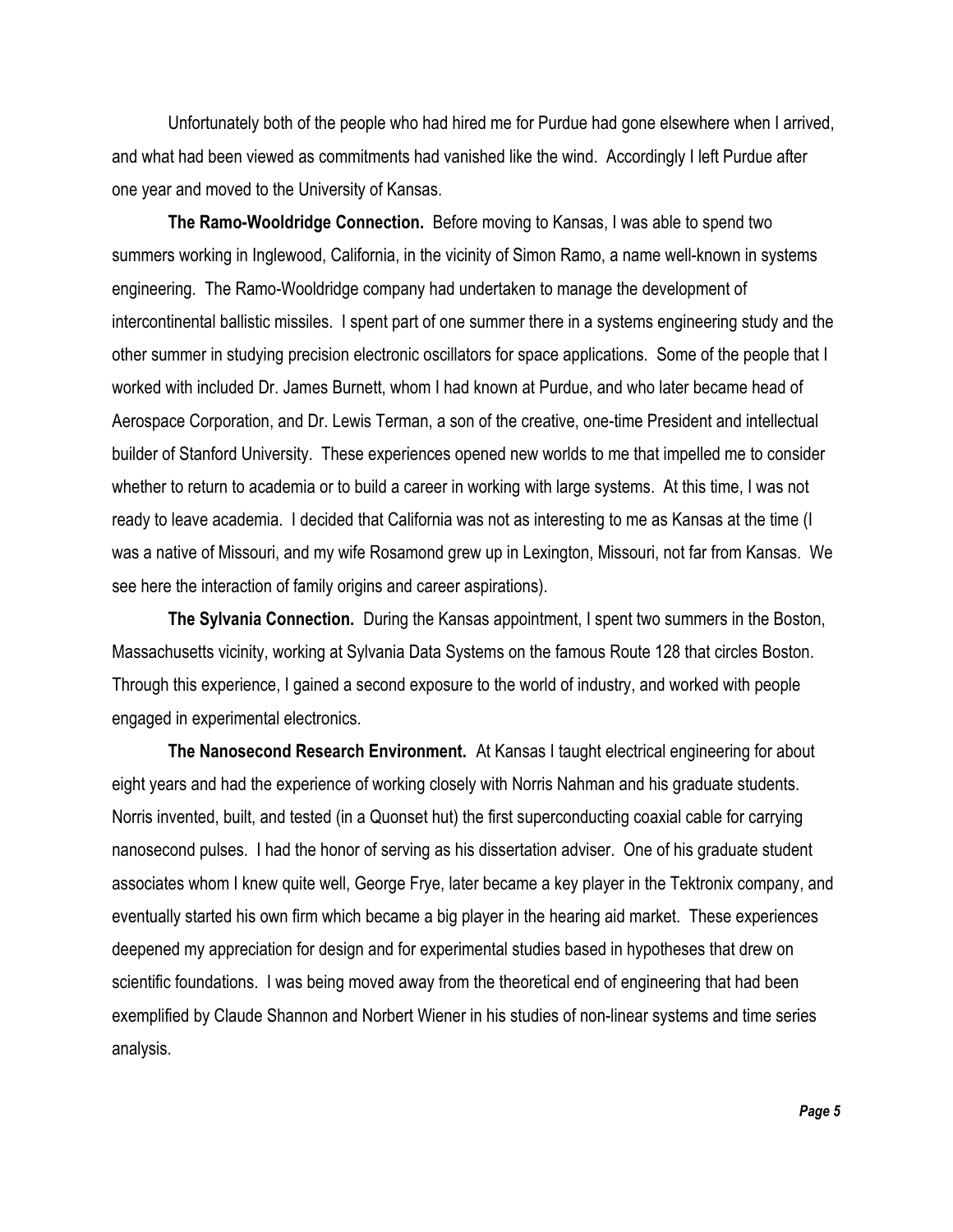**The Wilcox Electric Connection.** In my last year in Lawrence, Kansas, I commuted to Kansas City to work for one year as research director for a small electronics firm engaged in airborne electronics and electronic ground navigation. We designed, manufactured, and sold the first electronically-tuned VHF transceiver for the large jet marketplace (both military and civilian). This transceiver eventually became a part of a remote sensing operation, allowing remote tuning to traverse the electronic VHF spectrum in a programmed way, and transmit scanning information to a distant receiver. We patented the first VHF Omnirange transmitter with no moving parts, using a combination of electronic tuning and function generators to replace rotating mechanical equipment. This equipment served the navigational needs of small airports, where low-power omniranges were functional.

**A Change in Motivation. My work up to this point in Phase 1 had finally changed my motivation**. Originally I had planned to be an engineering faculty member (and had served that way for about 17 years), as I felt that electrical engineers performed a valuable public service, and that it would be possible in this role to have a family and a satisfying life. **But the excitement of discovery had become more than I could control.** I decided to take a full-time research position in a "systems section" at the Battelle Memorial Institute in Columbus, Ohio. While I would return to academia in an electrical engineering department eight years later as head of the department at the University of Virginia, I would continue there to carry out the research program started at Battelle, which began Phase 2 of my career.

While at Kansas I had been contacted by Harold Chestnut, a pioneer in the study of control systems, to serve with a small group whose goal was to establish a component of IEEE that would specialize in systems and cybernetics. Harold explained that while there were already components in IEEE that dealt with control systems and with systems and circuits, these were far too specialized to serve that audience who wished to help advance the systems movement into larger domains. Along with Harold came Hans Ostreicher from Wright Pattern Air Force Base who represented cybernetics: a study that was just coming into view with writings from Norbert Wiener and Ross Ashby, but which was beginning to focus on the human side of systems. I will not go into detail on my service in this activity, but it clearly played a role in my thinking at the time.

*Phase 2. Fourteen Years in Starting a Research Career Path (1966-1980).* The Battelle Memorial Institute in Columbus, Ohio, owned almost 300 patents on xerography. The story of how they developed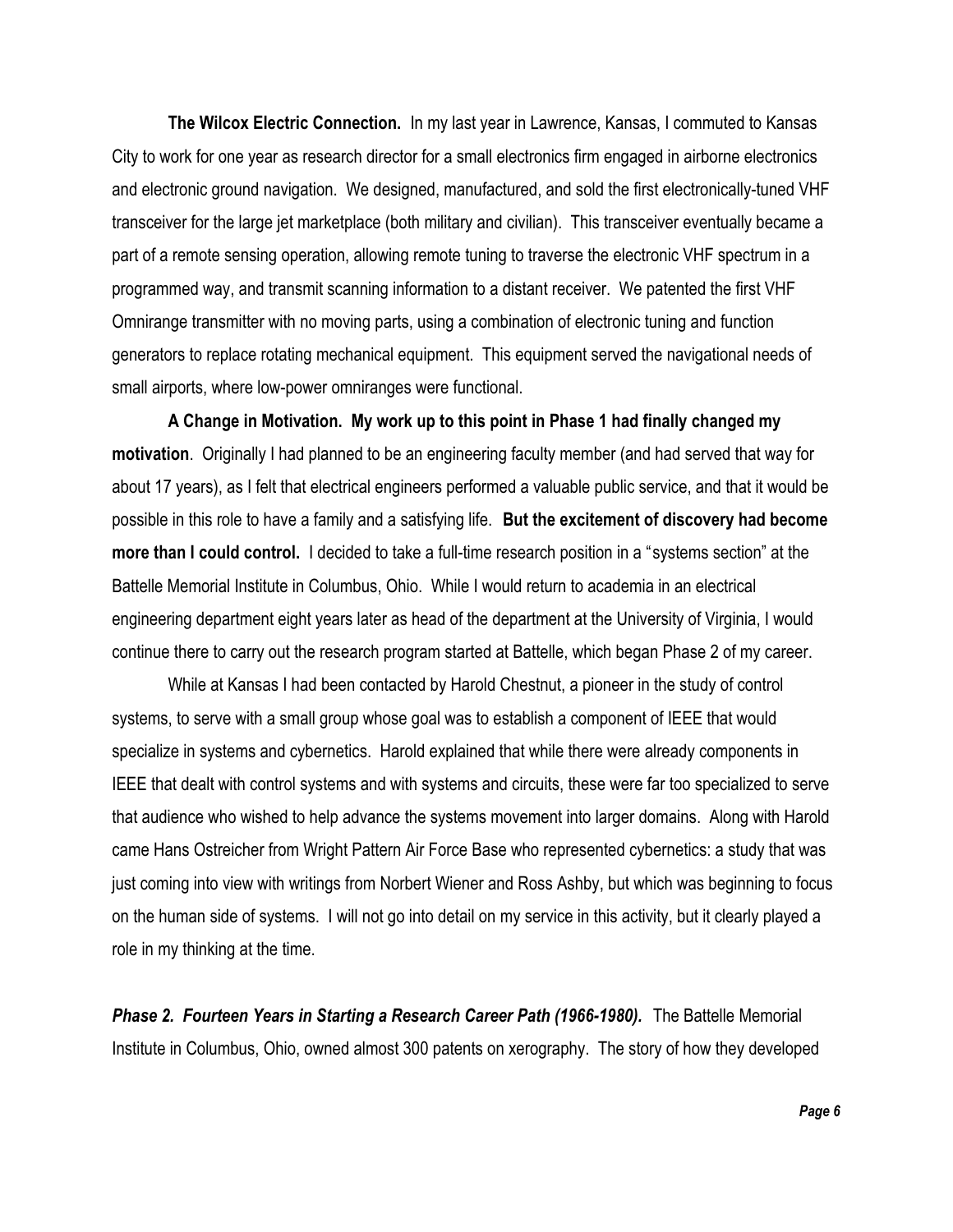the process that founded the copier revolution is exciting, but cannot be told here (it has been told well in a variety of publications). Its relevance to my story comes about because Battelle owned 22% of the stock in the Xerox Corporation. In 1970 that stock was worth about a quarter of a billion dollars. As I learned after coming there, Battelle intended to use income from this property to start a four-part, in-house-funded research program. The specific goal of one of the four parts was to develop a science to manage large, diverse, difficult programs. Battelle's slogan was "to apply science for the benefit of mankind". This inspirational slogan resonated with my interests. So I was extremely happy when I was tapped by Battelle to head what was called the "Science Base" project in a larger program called "Science and Human Affairs".

**The Battelle Connection: The Science and Human Affairs Program.** Battelle had both a scientific aim and a business aim. The former was to develop a science to underpin large programs. The latter was to equip Battelle to contract for and lead a variety of large programs with a variety of sponsors. To understand this aim, it will help to know that, at the time, Battelle had four research laboratories, two in the USA and two in Europe. In the Columbus, Ohio, headquarters, about 1500 technical people were employed in its Columbus Laboratories, which had almost the same number of research contracts per year. Clearly this meant that a lot of time had to be spent doing project development and writing proposals. The advantage of being able to take on some larger programs was clear. While I was surprised by these numbers, the surprise was mitigated when I saw the statistics of research projects at the General Motors Research Laboratory. The average number of researchers per project at the time was about 0.8. In other words, research programs carried out in professional research establishments could hardly be thought of as "systems" programs, when fractional people were involved in a very high percentage of projects.

My interest in developing the Science Base was also spurred by the turmoil going on in U. S. cities in the late 1960s and early 1970s. It was amazing how little was known about what to do to help cities constructively to cope with civil rights issues, Vietnam War issues, and other social dissonance all taking place at the same time! **A science base to support systems programs that was not limited to automatic control interests was an aspiration worthy of a researcher.**

*Early Thoughts.*Worthy, perhaps. But what to do? At the beginning, I reviewed what was going on in the systems movement. Who were the main actors? What had they contributed? How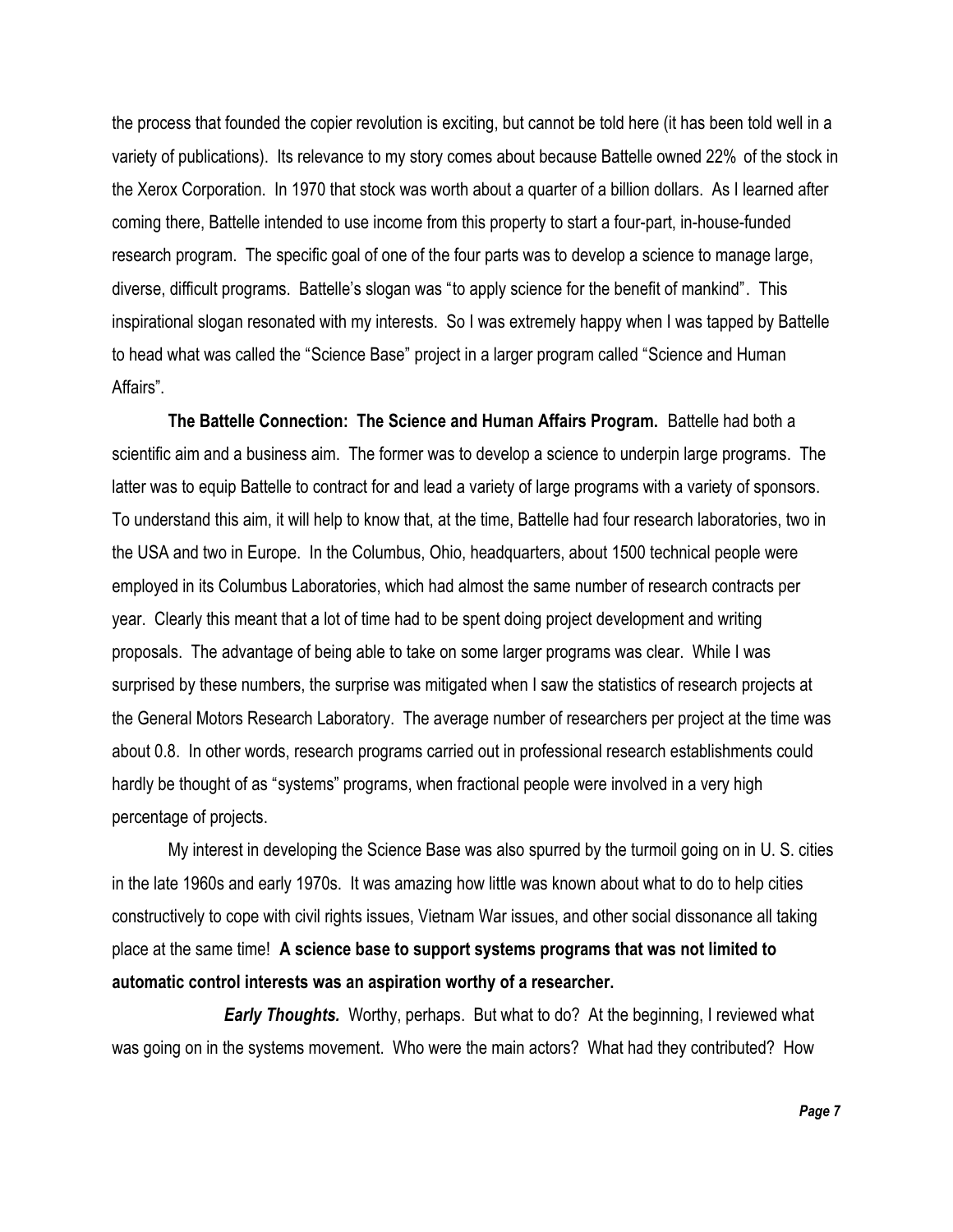relevant was their work to the contemplated science base? Some of the principal actors are illustrated in **Figure 1.**

### **Insert Figure 1 about here**.

Evidently my task could be limited to building material complementary to what they had already done. This simplified a task that was clearly in need of simplification, but still extraordinarily challenging. Also I reviewed a paper that I had written in the early 1950s on Systems Engineering. It emphasized thinking about the whole situation and what might be observed as a way to proceed. Some of the thoughts that came to mind from that perspective are as follows (and I express them as axioms, to indicate both their fundamental impact on my thought processes and the implicit use of mathematical thought as a basis for my self-discipline):

### *Axiom 1 (The Collaboration Axiom). Large programs require people working collaboratively.*

Naturally, if a lot were known about groups working together on large programs, one could merely aggregate that literature and incorporate it into the science base. Can you believe that little was known at the particular time of the beginning of my Phase 2? When I say little, please realize that I am interested in what can be called "actionable research results". It is little help to hear such words as "Of course much more research remains to be done before we can apply these results...". Mayors of burning cities are not very friendly to ambiguous propositions or incomplete constructions. Following the line of thought that urged aggregation of what was known that could be applied, matters related to human behavior seemed to be of considerable importance. (Fortunately the last half of the twentieth century produced much significant research on the behavior of people that relates strongly to their ability to work together effectively on large programs. I have discussed this research in many publications.)

*Axiom 2 (The Behavior Axiom). Knowledge about human behavior in working effectively in teams will be critically important to the success of large programs.* At Battelle I sat up and funded about 20 people part time known as the "Large City Design Team", comprised of a mix of Battelle people and outside people with reputations in urban environments (e.g., the sociologist who helped plan Columbia, Maryland, and the investor who represented John D. Rockefeller III in financing high-rises). This group met three days a month for a year and a half. **It was both a great success and a great failure.** It was a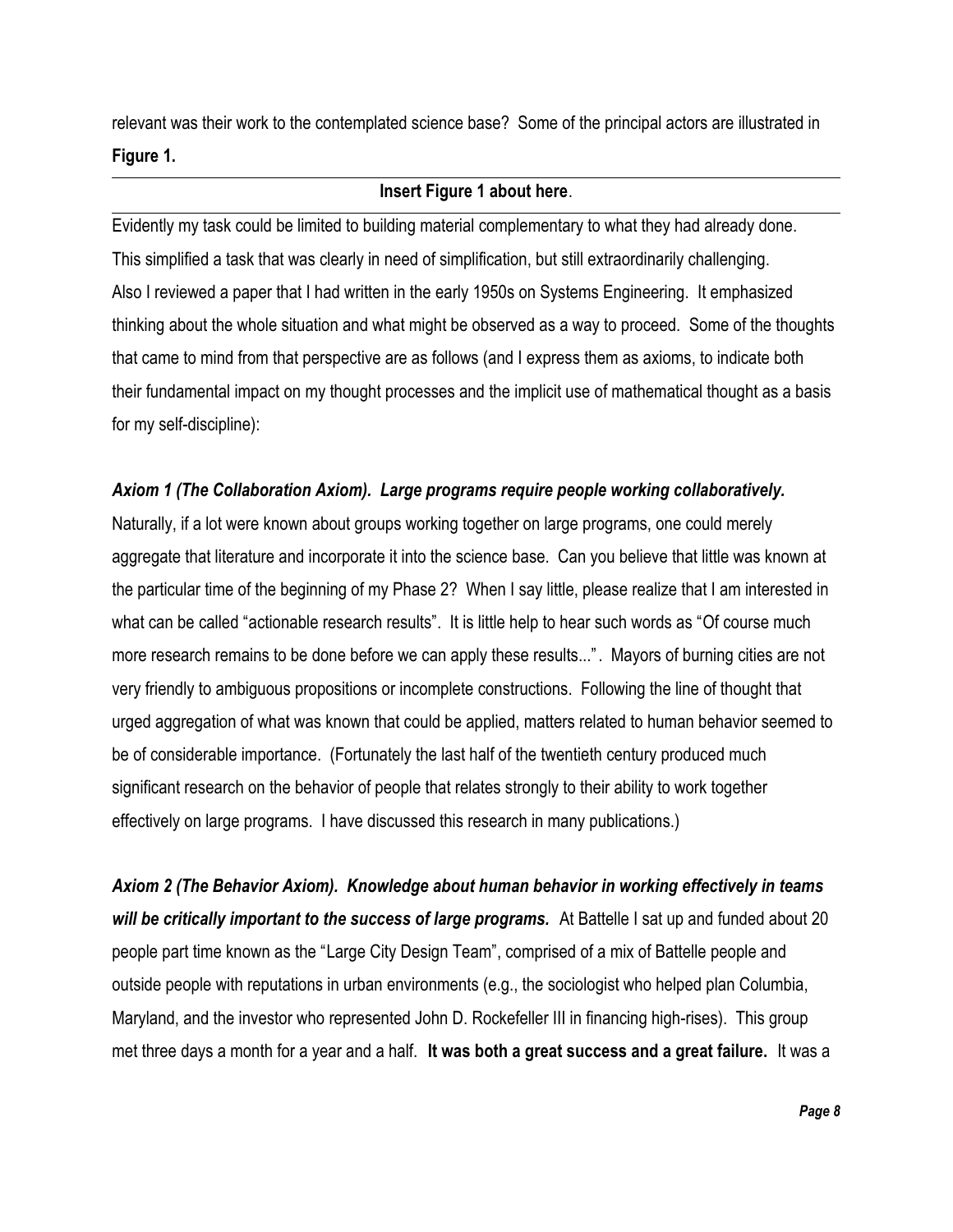great failure in that it could not produce anything actionable that treated the city as a system. **It was a great success to learn that research was badly needed to find a process that would enable people who have something to contribute toward resolution of complexity through system design to pool their knowledge and arrive at actionable conclusions. This was a key finding that would animate all of the succeeding research activity.**

*Axiom 3 (The Design Axiom). Teams working on difficult issues require collaborative support through strongly-disciplined science-based processes which enable a group of expert individuals to aggregate their individual (and often conflicting) beliefs into actionable designs.* A further thought ensued. The scholars who had thought most about thinking were philosophers. Which philosophers could contribute to the ongoing research? It was by sheer accident that the work of the great American philosopher, Charles Sanders Peirce, came into view. This was enabled by a book by the late Professor Goudge of the University of Toronto that summarized and interpreted much of Peirce's work. Then a second book came into view: the amazing and dedicated work by Father I. M. " Joseph" Bochenski on a history of formal logic. And a third book arrived at just the right time: Harary's book on structural models, which tied together Boolean algebra, Boolean matrices, and digraphs. These works collectively fortified belief in a fourth Axiom.

*Axiom 4 (The Graphics Axiom). Organized beliefs reflect structure. When numerous ideas are linked together, communication implies structural graphics, as engineers have long recognized intuitively.*Why not just transfer engineering graphics into the larger arena and declare victory? Yes, engineers have learned to apply structural graphics in problematic situations. Unfortunately they have not learned how to construct such graphics systematically and how to explain them to others in a clear way. Their "immune systems" exclude cognitive aspects of the structural graphics. In applications, they typically reflect the perceptions of one or two people who arrive at the graphics without any clearly-defined procedures that have scientific bases. They have also traditionally accepted the constraint of small spaces, not being able to reflect the intricacy of communication in the size of displays. Moreover the balance between explicit and implicit in such displays is strongly tilted in favor of the implicit by the constraints of limited space. Future research would establish just how poor communication that mixed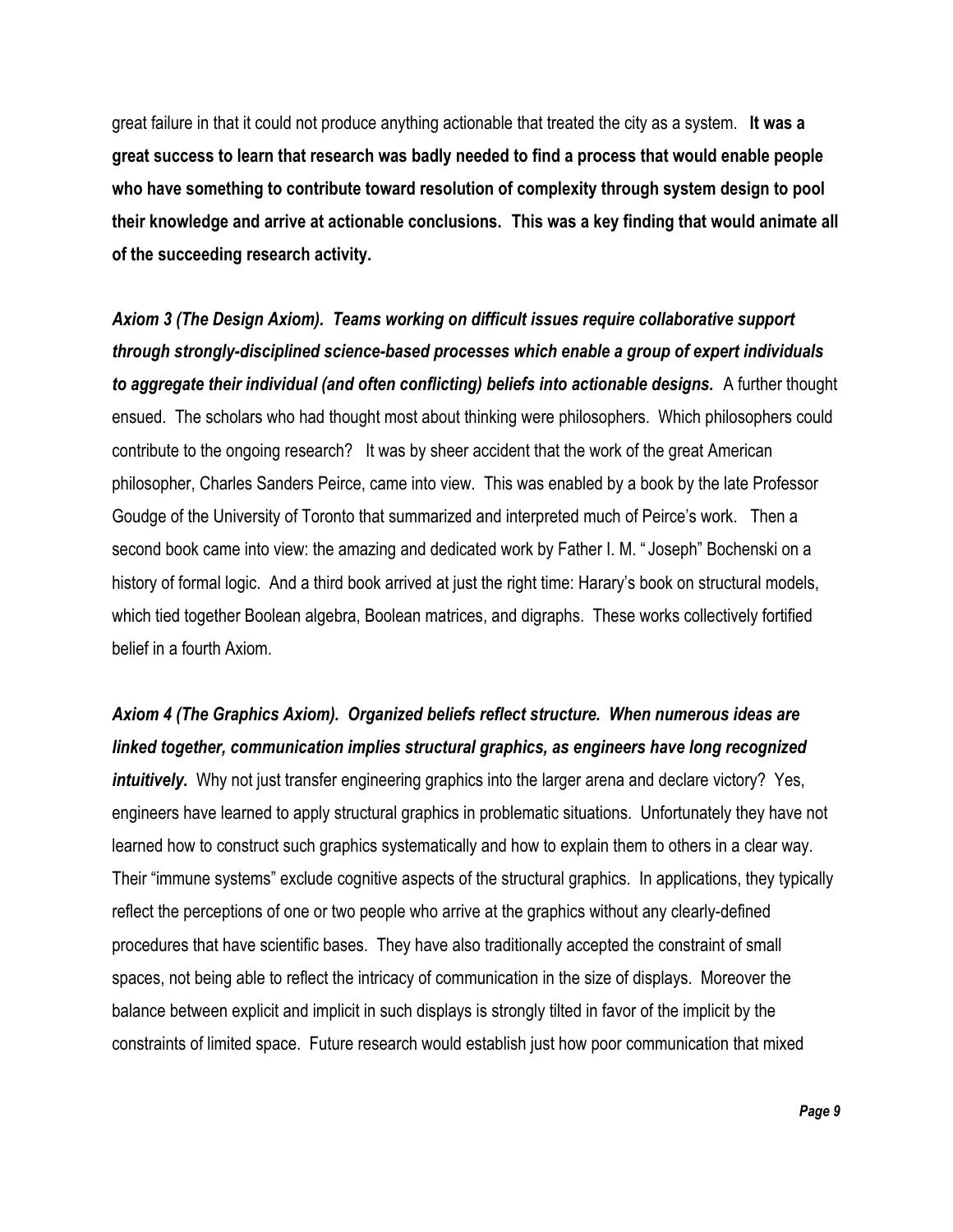structural graphics and prose had become, and how recognition of this had eluded people whose careers required that they produce and propagate such mixtures.

*Axiom 5 (The Structure Axiom). It is necessary to develop a systematic means of synthesizing structure of systems in order to gain understanding and shared comprehension.* The work of a variety of other authors also contributed to the research in its early stages. In retrospect, it is somewhat remarkable that the annotated research bibliography compiled later (titled the "IASIS File") occupied 88 pages.<sup>1</sup> It became clear from the work of Peirce and others mentioned, and from consulting assistance from Frank Harary and George Klir that the theory of relations would be a critical asset in developing system structure. Following this, another Axiom could be stated.

*Axiom 6 (The History Axiom). There exists a historical chain of "thought leaders about thought" extending all the way back to Aristotle, whose work remains to be exploited in developing relational patterns in problematic situations.* The development of such patterns could now be seen as a key objective which, if it could be satisfied at all, would demand a mathematical basis.

**Mathematics as a Model of Reasoning.** Having been a mathematics major as an undergraduate, it is inevitable that I would reflect on what mathematics had to offer to systems thinking, beyond the well-established use of ordinary differential equations to model control systems and partial differential equations to model atmospheric diffusion. The Peirces, Benjamin and Charles, father and son, agreed on the definition of mathematics. It is **"the science of necessary conclusions."** This definition, given credibility in the light of Euclid's formulation of geometry, and of subsequent developments in mathematics, reflects these concepts:

There is a **core body of axioms**, from which all else flows

<sup>&</sup>lt;sup>1</sup> When I retired in the year 2,000, George Mason University requested that my research materials be deposited in their Fenwick Library in what came to be known as the "Warfield Special Collection". As libraries measure such contributions, the collection occupied 93 linear feet, and is still growing. A report called the "IASIS File" can be found there which provides the bibliography mentioned. It was compiled with the help of my wife, Rosamond. This collection is cataloged at this URL: http://www.gmu.edu/library/specialcollections/warfield.htm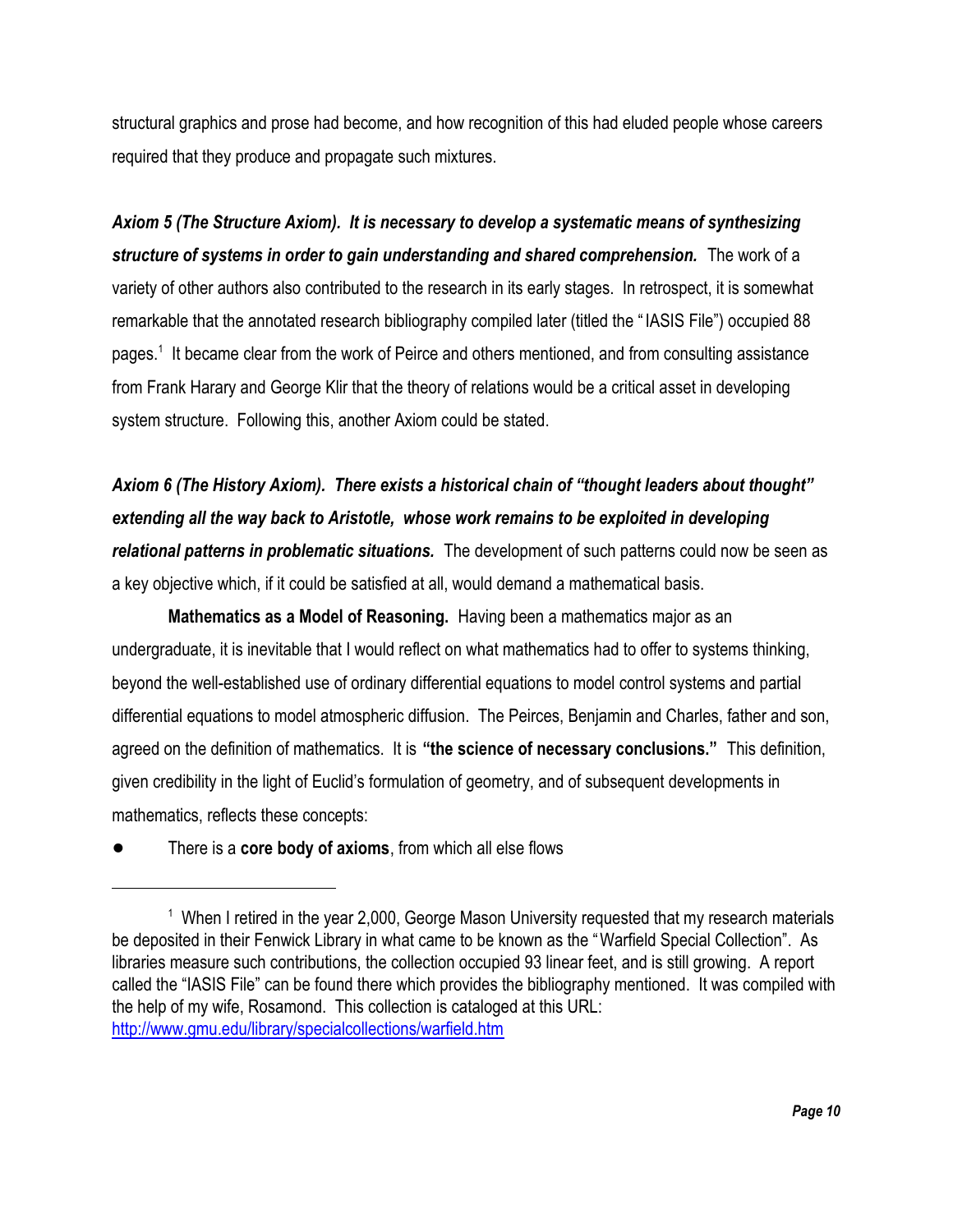- There is a **foundational relationship (implication)** that animates the flow
- The flow is **deductive** in nature, based in **Aristotle's syllogism**
- The flow evolves as theorems and proofs developed in **a pattern of antecedents and succedents**. (This language was set forth by Peter Abélard in the twelfth century, as Bochenski had discovered. It enabled a one-sentence statement to replace the three-sentence statement of the syllogism, as I would later describe in my 2002 book *Understanding Complexity.)*
- The pattern is almost never drawn out for inspection as a whole. It does not fit the standard formulations in the form of books and journals, because it is too large. So it is constrained to be learned sequentially, **even though the underlying pattern almost never takes the form of a linear flow**, necessitating a perpetual backing-and-filling by a reader, posing a significant **cognitive burden** to the learner

**Second-Order Thought. What was being studied here could be described as "second-order thought", i.,e., thought about thought itself. Figures 2 and 3** illustrate some of those who were leaders in this area, extending from Aristotle in the early days to George Friedman (who produced " constraint theory" and who studied and reported the principal reasons for failure of large systems) today.

## **Insert Figures 2 and 3 about here**

It seems clear that little could be done to develop a branch of mathematics without a beginning that incorporated a set of axioms. Of course iteration could be done in developing such a set. (As the various forms of set theory and Kenneth Arrow's work illustrate, it is not always easy to find a consistent set or the most suitable set to serve a given purpose). Inability to find a suitable set of axioms from which to develop what Foucault calls "les sciences humaine" might be construed as one of two major de-motivating influences affecting workers in the behavioral sciences; the other being the presumed inability to replicate findings. Both of these influences, I have concluded are specious.

**Replicability in Science.** Even in the physical sciences, **replicability at the micro level** is clearly impossible, since the same set of molecules will never be present in any two physical or chemical experiments. **Replicability occurs only at the macro level**, hence we are disposed to identify a few key categories that will subsume the lesser concepts. Typically one would require that the methodology be replicated and that the form of analysis of results be replicated. These are macro attributes, and their replication in social systems is demonstrably feasible.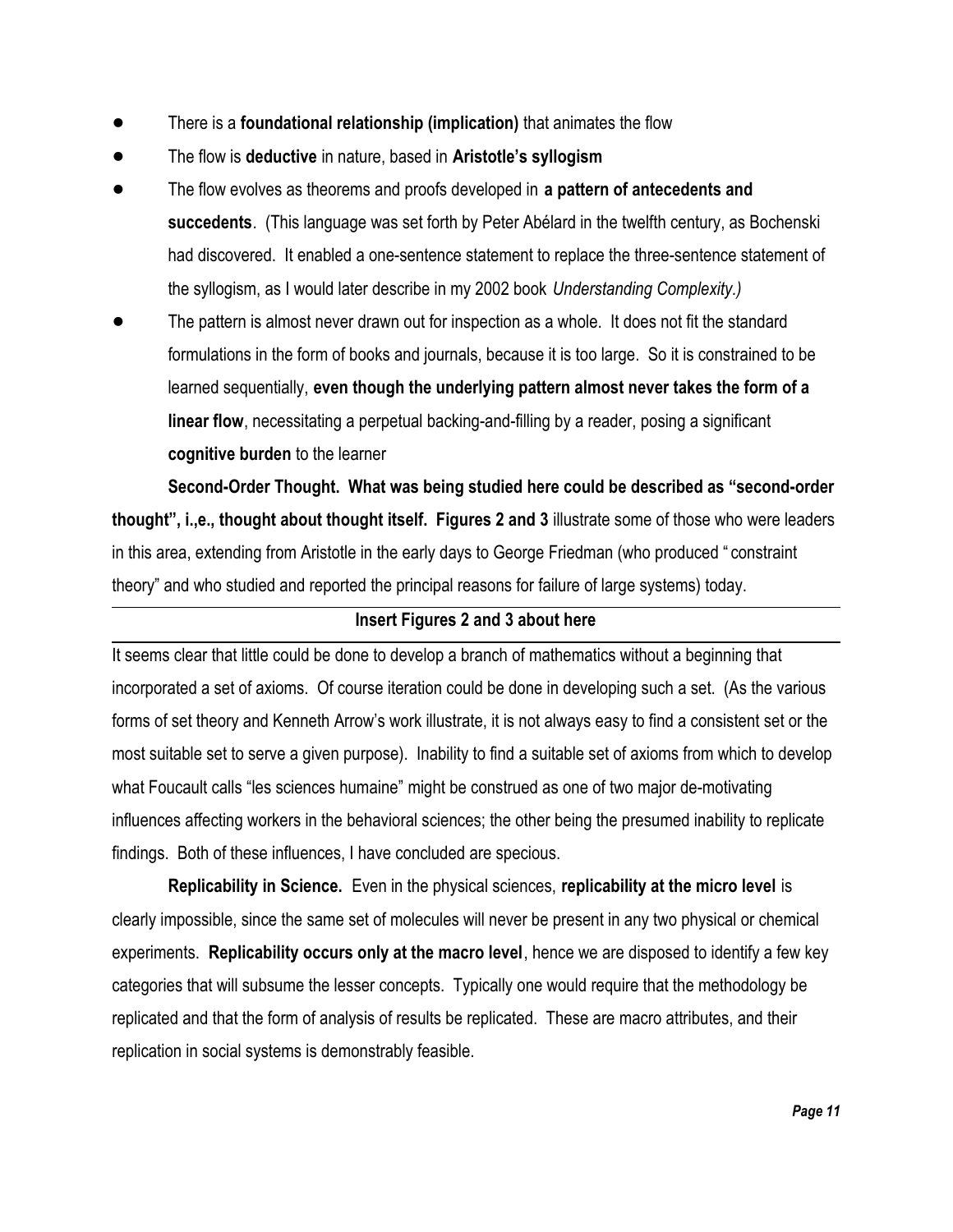**What seems not to have been recognized are the true obstacles to macro replication**. The combined impact of a set of six obstacles makes the work difficult: (1) the difficulty in bringing together in the same space at the same time the quality human resources that collectively own the set of beliefs needed to construct structures of the problematic situation; (2) unawareness of the methods that will be replicated, (3) non-recognition of the experienced staff to carry out the methods, (4) absence of the physical infrastructure to support the group work; (5) shortage of talent experienced in analyzing and interpreting the structural results of group work and, finally, (6) absent incentives and passion from managers in organizations to implement what has been learned from a quality, science-based, collaborative research effort. [As I will indicate in this article, I now believe that I have already described fully the resources that are required, the methods to be replicated, the demands on the staff to carry out the processes, the kind of physical infrastructure that is required, and the forms of analysis that apply.]

**Digraphs and the Theory of Relations.** Once it became clear that Harary had linked Boole's algebra, De Morgan's theory of relations, and an unknown author's invention of the digraph<sup>2</sup> (directed graph), it was clear to me that I could implement the requirement stated in Axiom 5 (foregoing) if I could find a process that would use the aggregated mathematics of Harary and would enable groups to work together to organize their collective thoughts. Harary had done the analysis. I would do the process synthesis.

As Harary showed, there is a one-to-one correspondence between a certain type of binary matrix and a digraph. It was clear from his work that it would be much easier to find a way for a group to fill a binary matrix through voting than to construct a digraph directly. Accordingly I set out to discover such a process. Harary had already clarified the concept that "reachability" on a digraph could be isomorphic to any member of the entire class of transitive relationships. This clarification was sufficient to tie Harary's work directly to De Morgan's. **(De Morgan had noted that the validity of the syllogism depended on whether the relationship involved was transitive. This seems to have escaped scholars of the syllogism for more than 2,000 years. After De Morgan, C. S. Peirce noted the importance of this**

 $2$  I have searched intermittently to try to find the origin of the digraph. The earliest one that I have seen appeared in Bertrand Russell's 1919 *Introduction to Mathematical Philosophy.* One can hardly accuse Russell of setting a trend, for he used only one drawing in the entire book, apparently out of necessity to clarify an explanation.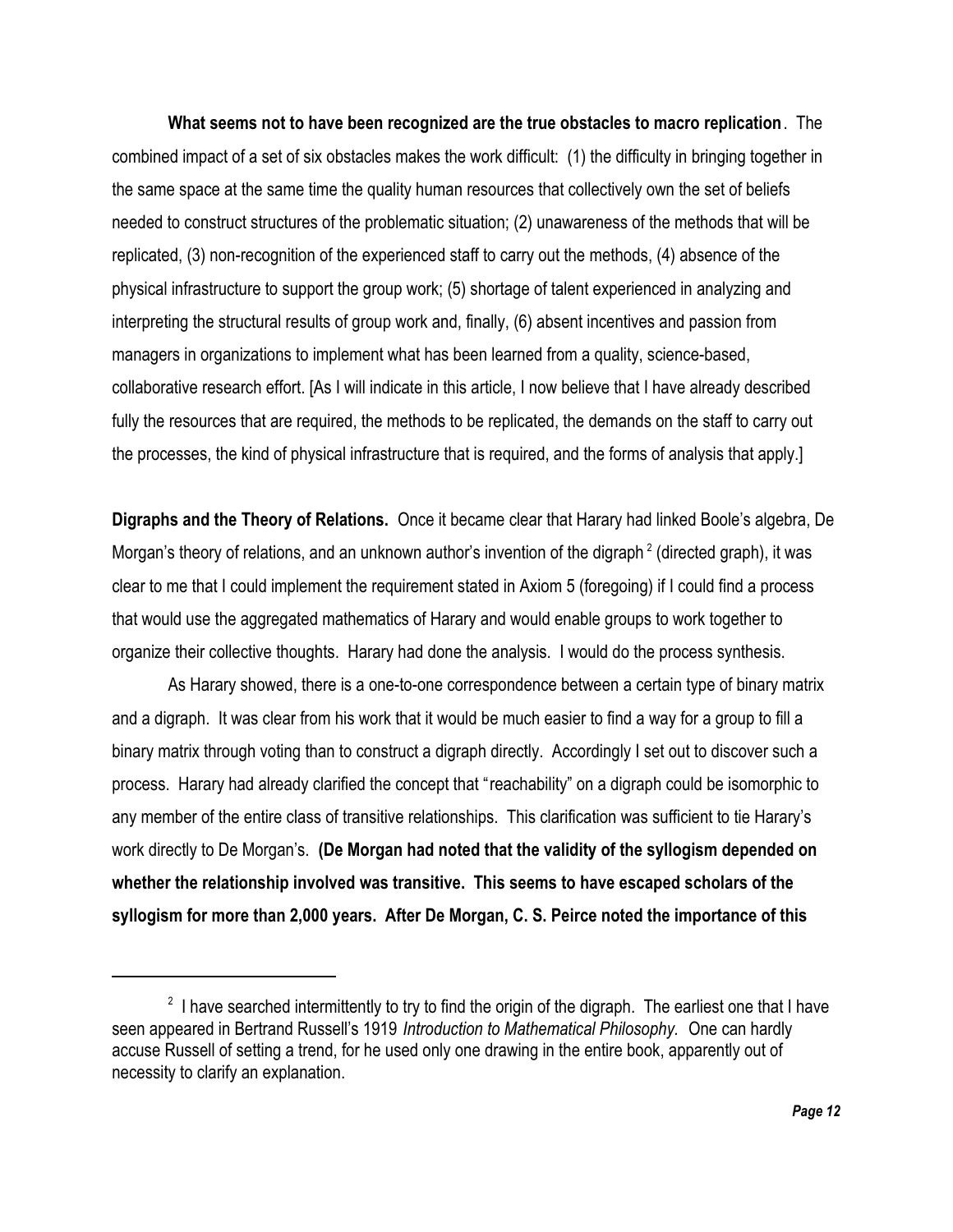**insight.)** Hence a second condition that I had to satisfy was to determine relationships that groups could use to construct structural models. Harary had used the term "structural model" to correspond to a digraph. I appended the word "Interpretive" and named the process that I would develop "Interpretive Structural Modeling", to mean that the structure created would be subject to interpretation based upon the elements, the relationship among the elements, and the digraph-like structure. The latter would be structurally like a digraph, but would have words in boxes in place of the circles, and the directed paths on a structure would represent the transitive relationship used to do the construction of the interpretive structural model..

**Interpretive Structural Modeling (ISM).** One of the necessary conditions to improve the state of the science of modeling (such as it was) was to enable large numbers of elements to be related systematically. How many elements might be involved? George J. Friedman noted that the equations of physics seldom involve more than six elements. How about starting with an aspiration to involve at least 30 elements? With 30 elements, the binary relational matrix would have 900 entries. I could insert 1's along the main diagonal, but still had to allow 870 binary digits to complete the matrix. How much time would it take for a group to construct such a matrix? And how difficult would it be? Would management support the activity? Each entry in the matrix would correspond to a question that could be answered " yes" for 1. What if the group didn't know the answer? **I decided that 0 in the matrix could represent the belief that the relationship didn't exist or that the voter in the group didn't know the answer.** This would satisfy two conditions. First, individuals didn't have to say that they didn't know; they could just vote "no", leaving the meaning of the 0 in the matrix ambiguous. Second, every path on the digraph would indicate group majority belief that the relationship was in effect. This meant that the digraph wouldn't have to be cluttered with representations of "no". But even then, if it took 870 binary digits, and if each one required one minute to emerge from group deliberation, the time involved to fill the matrix would be 14 hours. I made a judgment that this would not be initially acceptable to managers of potential participants in the matrix-filling group process; maybe later, after some experience were gained, but not initially..

A further difficulty involved in matrix filling was the requirement for consistency in the model. A model that is inconsistent is not likely to be very helpful. But Harary's equation that showed the necessary conditions for transitivity also represented the necessary condition for consistency; a greatly underemphasized condition in modeling. Suppose each time an entry was made in the matrix, all possible

*Page 13*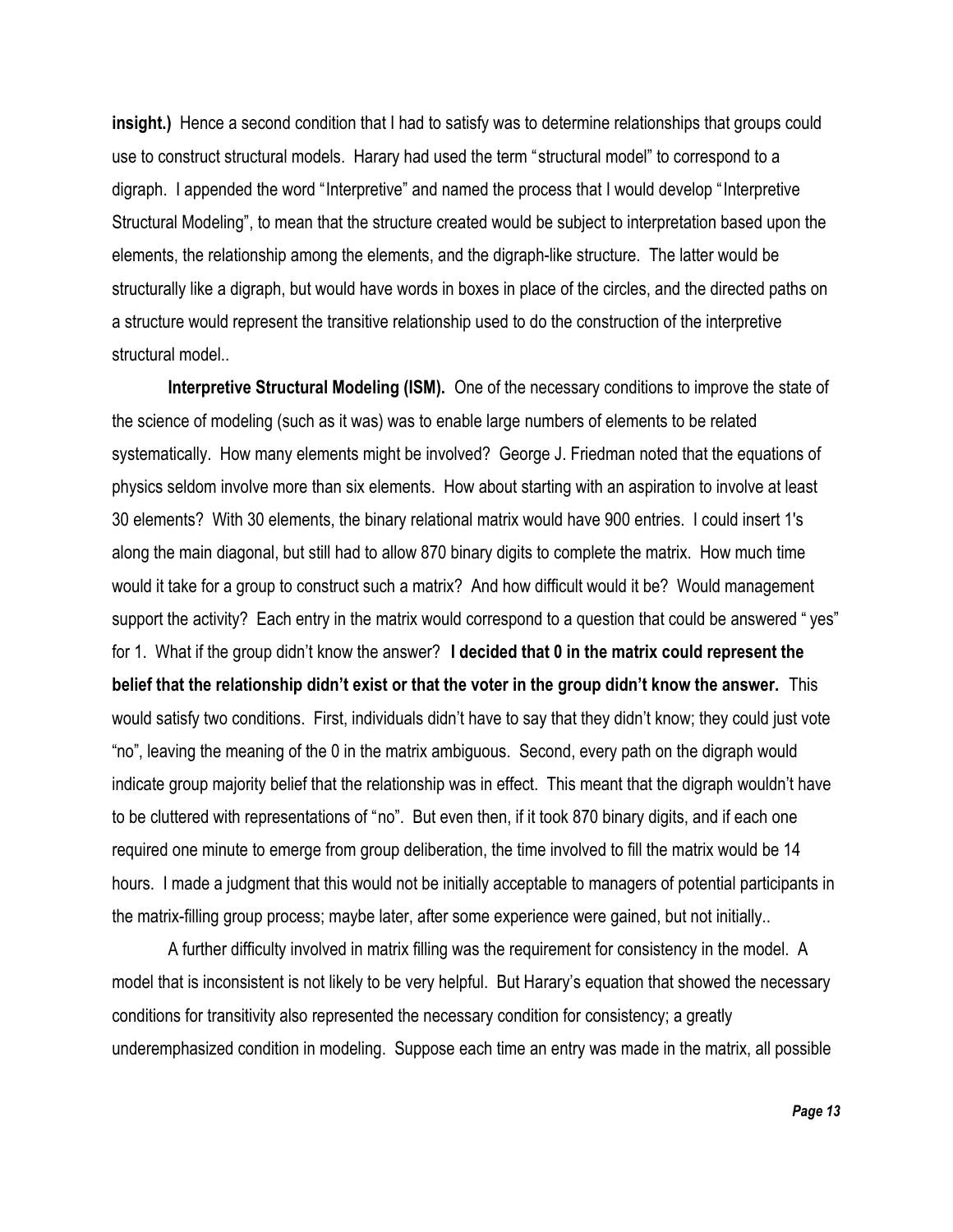inferences were drawn by a computer, and then entered. This would mean that any opportunity for the group to be intransitive in its voting process would have been eliminated by the program. And it also meant that perhaps **a significant shortening of the time to fill the matrix would be brought about by letting the computer share the work of filling the matrix.**

**Still another saving of group time could be gained if the computer were allowed to determine the sequence of questions involved in filling a binary matrix.** At any point in the matrixfilling process, Harary's equation could be used to compute the possible inference available from all possible unfilled entries in the matrix. By carrying out this computation, the computer could be provided with a decision rule to determine which question to ask next. Some questions, if given one of the two allowed answers, might enable a lot of inference while, if given the other answer, might provide little or no inference. I decided it would be possible to go too far in saving time. It was not necessary to minimize the time. What was desired was **to maximize the learning that went on during the process**, so that the product would be high in quality. Accordingly I decided to use a maxi-min rule, whereby the computer chose the next question to maximize the minimum inference. This decision tended to offer frequent, but not excessive, inference, meaning that the computer "answered" for the group based on transitivity. With this scheme, the time required to fill a 30 x 30 matrix came down from, e.g., 14 hours to a typical value of 3 hours. Later experience showed that, while the time to fill such a matrix could not be predicted with any accuracy, the matrix-filling time for ISM hardly ever posed any difficulties for groups, mainly because the computer algorithms were sufficiently fast that it appeared to the casual observer that the computer required no time to do the computations. The enthusiasm generated by the learning experienced typically prompted groups to insist on more time if the time allowed was insufficient. This was very satisfying, and lent credence to the philosophy used in the process design.

*Axiom 7 (The ISM Software Axiom). In order to carry out the operations needed to structure problematic situations, interactive computer software for developing structural models would be essential.*At the present time, many versions and extensions of ISM software have been written. The first version was written at Battelle in 1973 in a Fortran language, and installed on a Control Data Cyber machine. It was expected that it would be used remotely through a telephone connection. The first such computer-assisted, long-distance application was held in Dayton, Ohio. It was led by Brother Raymond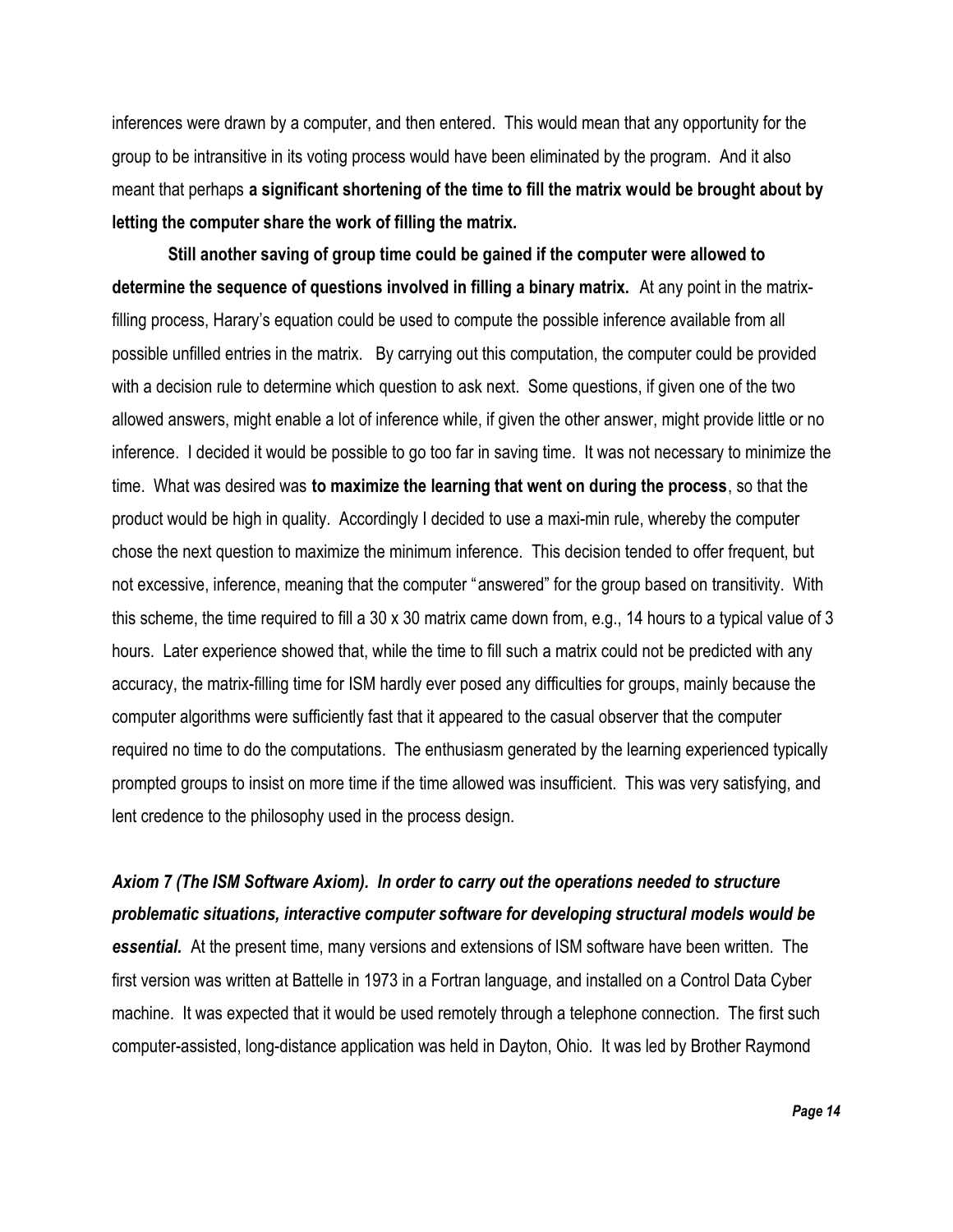Fitz, a member of the Society of Mary, who had a Ph. D. in electrical engineering from Brooklyn Polytechnic, and who was on leave from the University of Dayton at the Kettering Foundation. He arranged for a group of planners to meet and apply ISM to study the improvement of highway transportation in the Dayton area. Later he would lead other sessions, including one in Kent, Ohio, which was videotaped and stands as an example of the application of ISM to urban budget planning in a budgetdeficit situation. Later Dr. Fitz's team would write a new version of the ISM software to be used on a Univac 1100-series mainframe under a subcontract with the University of Virginia, supported by a contract with the Office of Environmental Education through Mr. Walter J. Bogan. (Ultimately Mr. Bogan would be the principal intellectual leader in the new science high school being originated in Newark, New Jersey and Dr. Fitz would become President of the University of Dayton, a position which he held for many years, retiring only recently.)

**The Cedar Falls Application.** Even before the Dayton application, an application was carried out in Cedar Falls, Iowa, but without telephone connection to Columbus, Ohio. This application was led by Dr. Robert James Waller, then an associate professor in the Business School at the University of Northern Iowa. This session, which was very successful, established priorities for urban projects in the Cedar Falls area. Later Dr. Waller would lead the development of a version of the ISM software. (Still later, he would become a famous author with the publication of his best-selling book *The Bridges of Madison County* and its release as a movie starring Clint Eastwood and Meryl Streep*.)*

**The Nominal Group Technique (NGT).** Once it was clear from empirical study that the ISM process met the expectations and conditions contained in the Axioms, it became clear also that the ISM process alone was not sufficient to enable groups to work together effectively in problematic situations. Fortunately, the Nominal Group Technique (NGT) appeared in the literature from a group of authors at Kent State University at almost the perfect time from the standpoint of serving as a partner of ISM. This process, with a very sound behavioral design, has since proved to be everything that was desired to complement ISM. **In fact, the two processes taken together are the only methods that are needed to enable a group to move from a point of no integration of their ideas to the point where they have reached a preliminary structural design of a system for resolving the complexity inherent in the problematic situation.** 

**The Role of Theoretical and Positivist Methods.** The theoretical and positivist methods that are

*Page 15*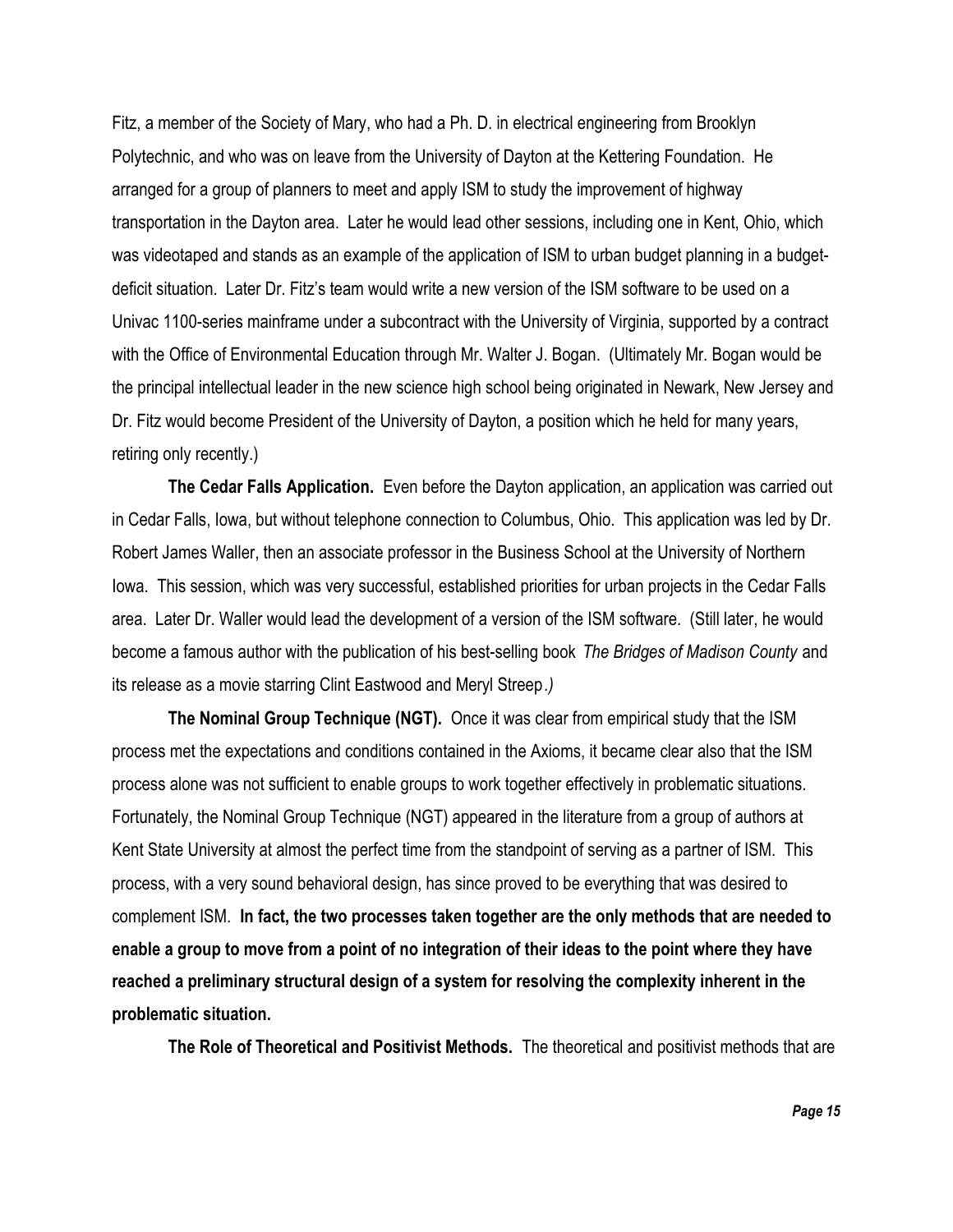often set forth as part of systems science or systems engineering are both a blessing and a curse. They are a blessing in that they often provide the opportunity to develop needed numerical results to complete a structural design developed with the help of ISM and NGT. They are a curse in that they are not wellsuited to structuring problematic situations, and are only helpful when the constraints that these methods represent happen to be compatible with the constraints of a particular (local) problematic situation. Such methods may often be **appropriate to the domain of systems science<sup>3</sup> , but not to systems science itself**. When needed, they are called into play by what has been discovered in prior work with neutral methods. The bulk of the contributions of the systems pioneers shown in **Figure 1** were typically theoretical or positivistic in nature or both, and were mostly not sufficiently fundamental to provide the kind of material needed for the science base. In retrospect, a principal shortcoming of those contributions lay in the failure to connect them to human behavior. My task was beginning to take recognizable form. Although I did not know it at the time, Phase 3 was about to begin, and would continue for two decades.

**The India Connection.** Through the work of Dr. Robert W. House, my supervisor at Battelle, acting in his role as an official in the Institute of Electrical and Electronics Engineers, a trip to India was arranged as a guest of the Tata Corporation, via Mr. Faqir Kohli, a graduate of MIT, and a member of the board of directors of Tata Corporation. At the time of this trip, Mr. Kohli was in charge of the Tata Consultancy Services (TCS), largely a computer-oriented company, with about 700 employees (at the present time, it is up to more than 20,000). I was invited to make presentations in Mumbai, Pune, New Delhi, and Bangalore, and was privileged to visit the Taj Mahal. One of the lectures was attended by a young Indian mathematician named G. S. Chandy. I will mention Mr. Chandy again later in this piece, as he is doing some excellent work now as director of a small software firm in India. This trip, along with other travels to other countries, enlarged my horizons, and contributed to my world-view.

**The Japan Connection.** While working on ISM at Battelle, two visitors came to Battelle and

 $3$  The domain of systems science includes the systems science along with what I have called the "Arena", the site of applications. Systems science is viewed as the means of arriving at the overview plan for resolving complexity through the Work Program of Complexity. In carrying out this program, it will often be necessary to import specific methods in order to perform tasks that require computations. The distinction between the generic and the specific is one that I have used for more than decade and I note that Michel Foucault makes the same distinction. The fundamental idea is that the systems science must be a neutral science that is applicable across the board, but which will usually have to be supplemented by experts from the specific sciences or from other areas where relevant experience is found.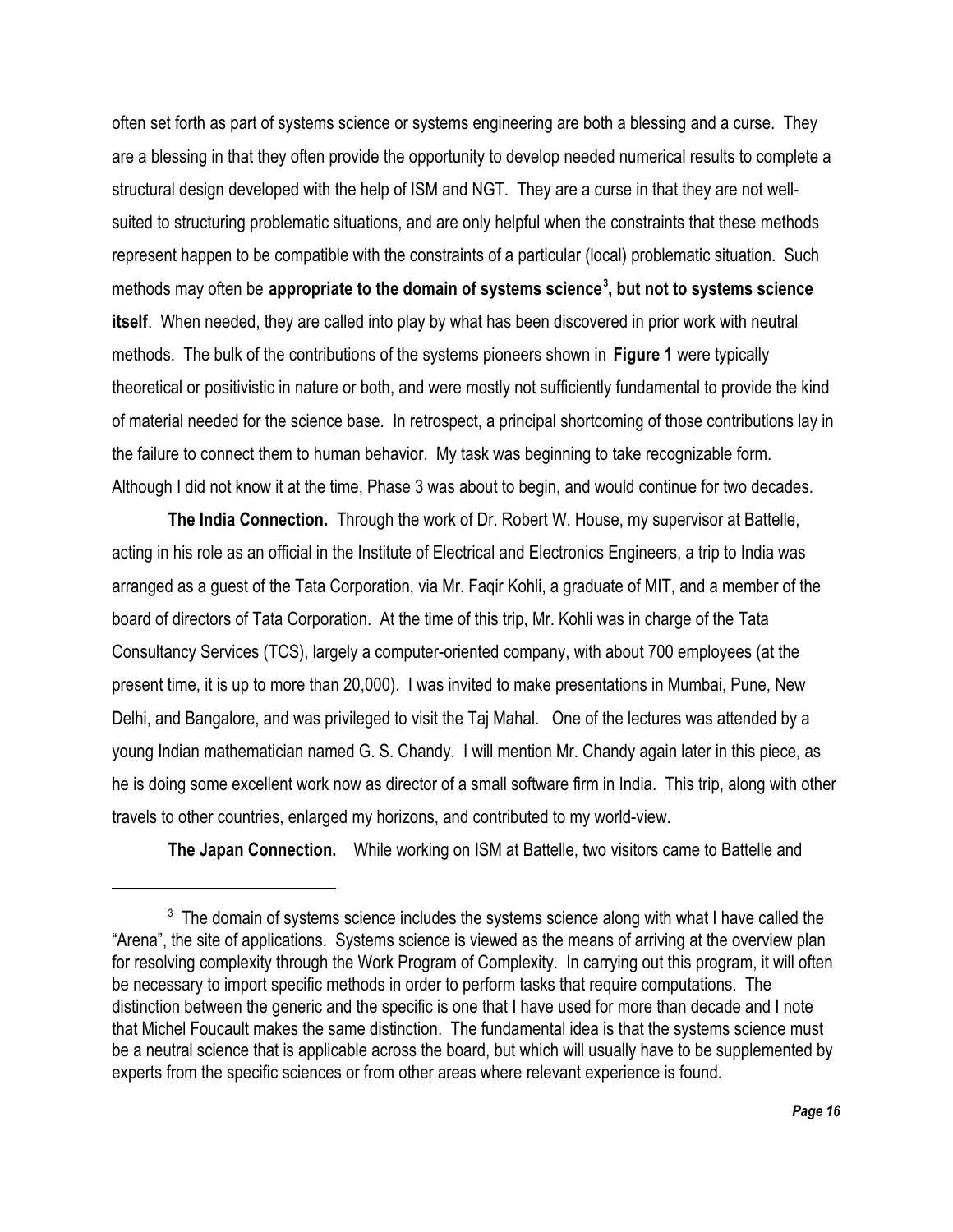were accommodated in Dr. House's Theory Section. One was Professor William ("Bill") Linvill, Head and founder of the Department of Engineering-Economic Systems Ph. D. program at Stanford University. He was taking his sabbatical and was financed in part by the Battelle Science and Human Affairs Program. The other was Koichi Haruna, a young employee of Hitachi, Ltd. Koichi was on leave from Hitachi to spend 6 months with Bill Linvill. Both of them became acquainted with the ISM system. When Koichi returned to Hitachi, he began to work on it right away, and developed applications for Hitachi. I will say more about him later in this piece.

**Phase 3. Twenty Years Accruing Empirical Evidence and Developing Components of Systems Science (1980-2000).** At the close of Phase 2, seven Axioms had been identified, and some progress had been made in arriving at conclusions. All of the seven Axioms could be integrated as follows: *we can see from history (both ancient and recent) that relationships among elements are the basis for arriving at necessary structure. We recognize that the resolution of problematic situations requires a group design capability, and demands combined prose-graphics structures, arrived at through collaborative processes which will benefit if behavioral aspects of humans (especially those that are responsible for fallibility) are taken into account. Two methods (NGT and ISM) had been found (one in the literature, one developed in the research program) that, properly facilitated, appeared to be sufficient to carry out the kind of work required. Complexity is a major enemy of progress. The mistaken belief that science which involves human beings as actors cannot be developed by replication, so that only theory should be discovered, was an obstacle that demanded verifiable evidence. Finally, the role of the computer in helping groups had come to the fore, and ISM software would provide a capability never before available to people working together collaboratively.*

*Axiom 8 (The Verifiability Axiom). To gain acceptance for the work, it would be necessary to verify the kinds of progress that had been made in the area of methodology, and to establish that the work could apply around the world in many different situations; not being limited to any particular disciplinary domain or to any cultural domain.*This Axiom undoubtedly was formulated in the light of the nineteenth-century work of Charles Sanders Peirce. He had been given the assignment to enhance ocean navigation by establishing the variation of gravity. For this purpose, he began to " swing pendulums"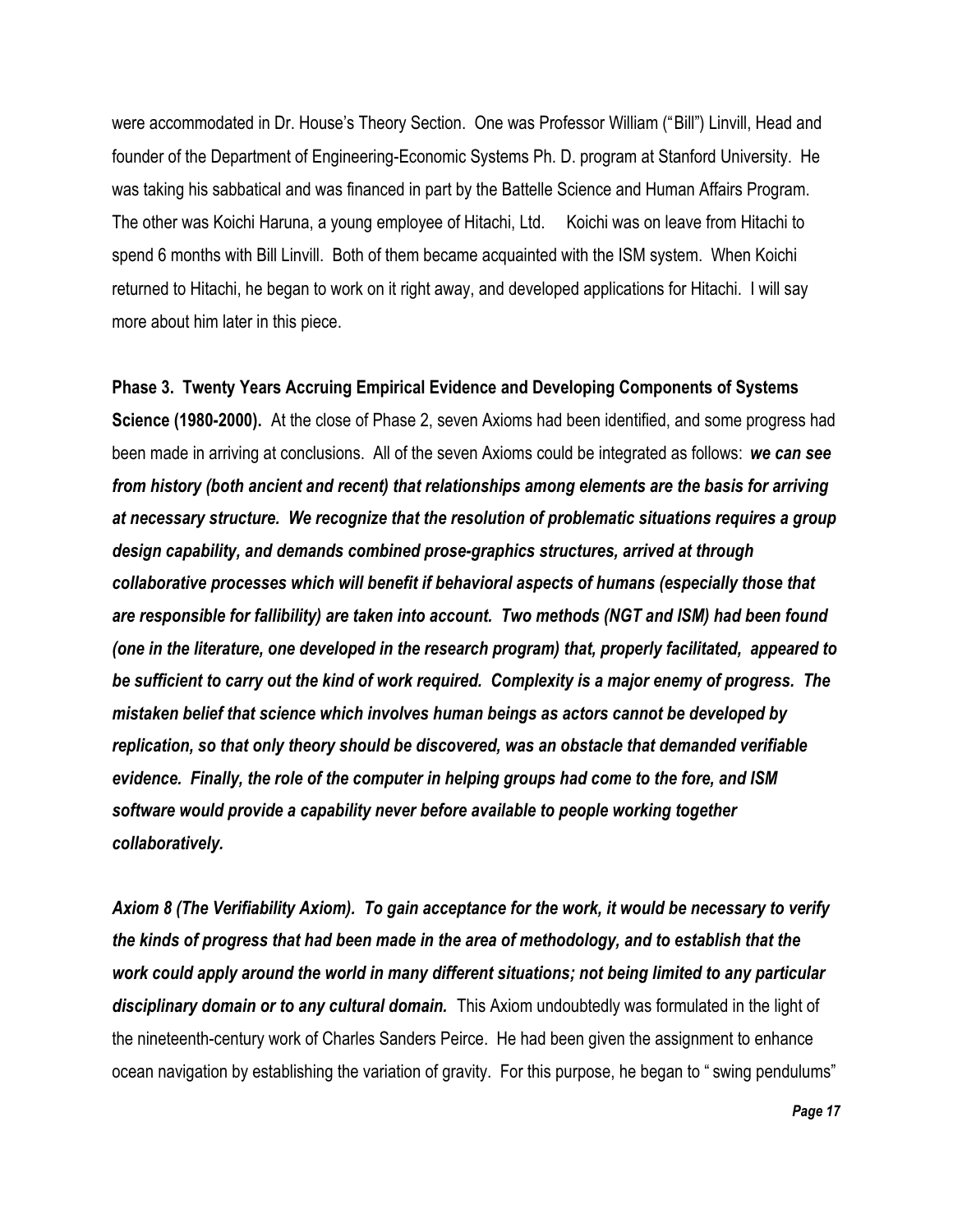at many different locations, gathering data from the pendulum motion to determine how well pendulum motion could be used to verify position data for ships at sea. (Even today there is a well-equipped, oceangoing vessel, which bears his name as a testimonial to his early work.) But he was able to carry out this work as one individual. To gain empirical evidence of the work that had been done, additional requirements could be posed.

*Axiom 9 (The Process Leadership Axiom). To do the necessary testing, a cadre of staff at different locations around the world would be required. They would need to know what to do to provide the process leadership needed to involve groups in local designs.*This axiom defined a huge challenge. How could individuals be found that would undertake the necessary learning processes? And how could these processes be defined? It turned out that this situation would be resolved by a combination of authorship, laboratory experience, and chance–authorship that produced materials suitable for training, laboratory experience in several settings where group work could be carried out, and chance where individuals identified themselves as being interested in the work and began to apply the materials in various settings and on various topics of their own choosing.

*Axiom 10 (The Undiscovered Actors Axiom). There exist, throughout the world, people who want to resolve complexity and are willing to spend considerable time learning how to do so.* These may be called the "undiscovered actors" because there is no apparent way to identify them, other than to wait until they surface with requests for information and, in some cases for training. In almost three decades, numerous undiscovered actors have surfaced, and have become involved in process leadership roles, either directly by leading projects, or indirectly by offering relevant course work, or both. **Figures 4, 5, 6, and 7** illustrate some these leaders. They are called "action leaders in Interactive Management". The term action implies that they have become involved in work that yields empirical evidence of the type called for in Axiom 8. The term "Interactive Management" was chosen to represent the action component of the science base, as will be explained later in this paper.

**Insert Figures 4, 5, 6, and 7 about here**

*Axiom 11 (The Behavioral Pathologies Axiom). Human beings are victims of certain behavioral*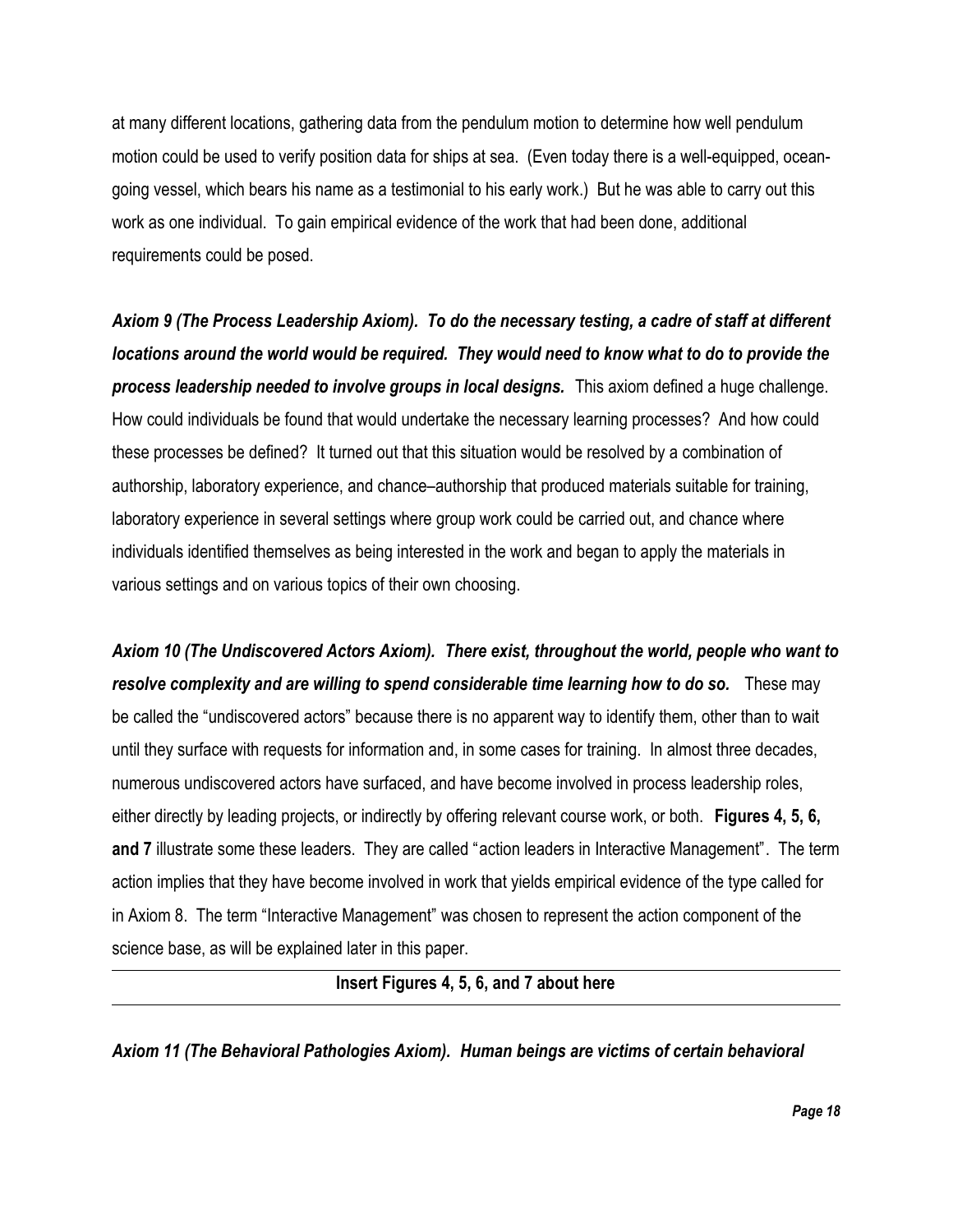*pathologies that limit or nullify their potential for working together to resolve complexity in situations where they have something to contribute.*This Axiom became clear slowly as the second half of the twentieth century brought forth research findings concerning human limitations. It became clear that some limitations were individual, some were associated with small groups, and some were almost inevitable in large organizations. **Figure 8** shows thought leaders on **individual** behavioral pathologies. **Figure 9** shows thought leaders on **group** behavioral pathologies. And **Figure 10** shows thought leaders on **organizational** pathologies.

## **Insert Figures 8, 9, and 10 about here**

*Axiom 12 (The Necessary Organization Axiom). For most problematic situations that demand a systems science as a basis, at least one organization will necessarily be involved that provides the resources that are seldom available to the individual process leader.* This Axiom caused attention to be directed to a study of organizations. In a typical application, a group would be formed from a larger organization. As the group work proceeded, using NGT followed by ISM, it became very apparent that organizational communication was a severe difficulty. While scholars have often recognized the difficulty in communication, specific evidence has seldom been provided except, perhaps, when some kind of crisis or catastrophe occurred that could be traced directly to communication failures. Because of the insistence in the NGT process that a specific component of time be dedicated to clarification only, any participant or observer who watches the performance of participants could see how severe the communication problem was. A participant would often say, in effect, "this idea that I have produced is obvious to everyone", only to find that it had been completely misinterpreted. Sometimes a participant would produce an idea which he could not explain when asked to do so. It is not far from the truth to say that " people don't know what they are talking about until their statements have been honed through human interactions." Hence, Axiom 13.

*Axiom 13 (The Language Axiom.) Much attention must be given to the matter of gaining a common perspective in any local situation, hence the process that is being applied locally must allot significant time to the construction of local language (even though it will be a by-product of the learning process, and not advertised as a main goal). In effect, each small group is a "founder of*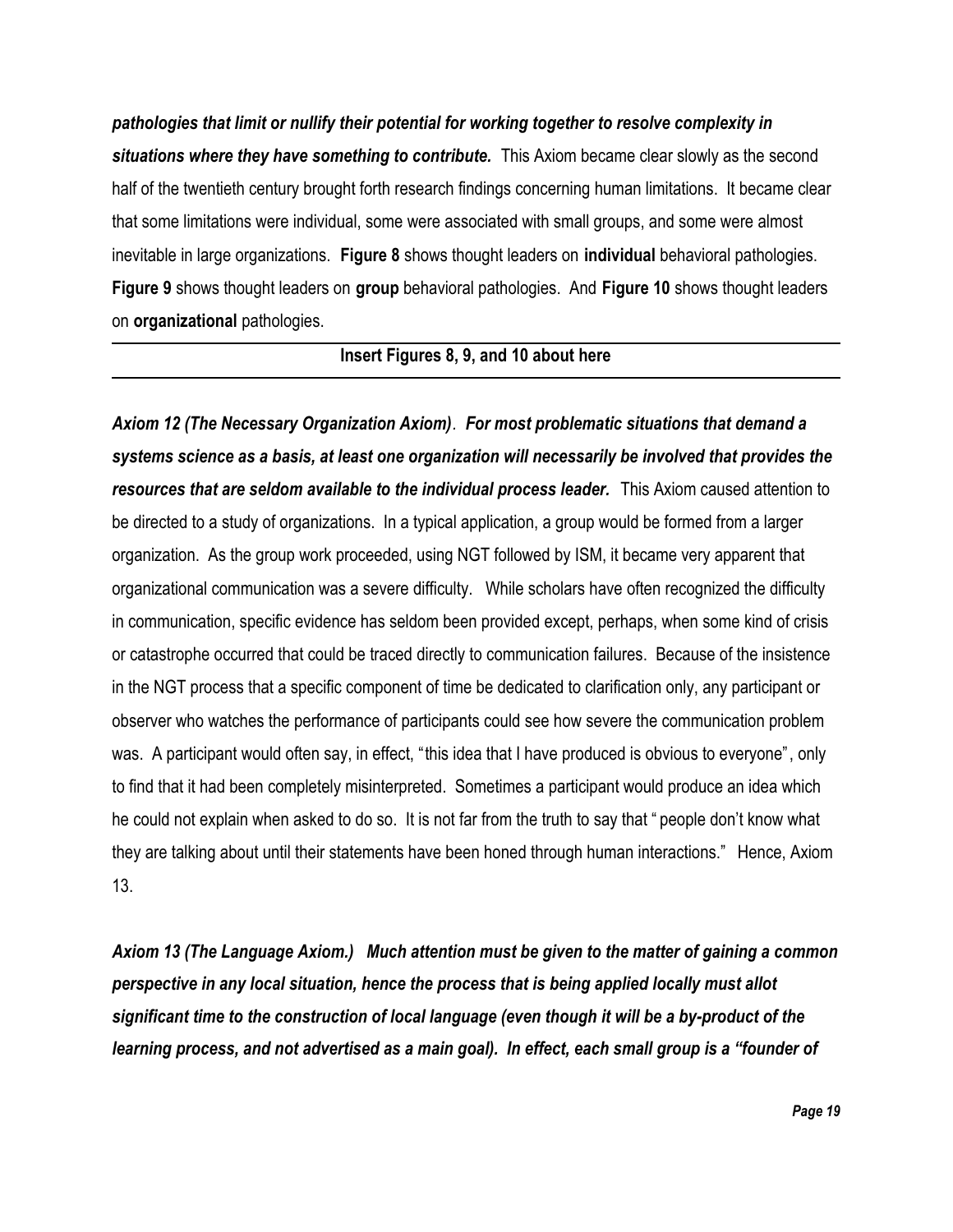*discursivity" (a term set forth by Michel Foucault) in a local situation. This means that the concept of language-duality is critical to a scientific base for working with complexity. The processes used must have language neutrality as a major attribute while greatly facilitating the construction of local language that is particular to the problematic situation undergoing description and design.* 

It is not reasonable to expect that sponsoring organizations will pay to construct local languages, in spite of the necessity to do so. Hence linguistic constructions must be a by-product of the work program aimed at resolving the complexity.

**Thought Leaders on Language.** The necessity and ability to speak precisely on matters of substantial difficulty have been illustrated or enhanced by thought leaders on language shown in **Figure 11.** The ideas developed by these thought leaders reinforce my belief that NGT and ISM are sufficient processes to enable the necessary local work to be carried out preparatory to applying any positivist processes that may lie within the domain of a science of systems (but not be part of such a science).

### **Insert Figure 11 about here**

**The Center for Interactive Management–1 and 2.** Early in the 1970s, Dr. Alexander Christakis worked with Professor Hasan Ozbekhan of a University of Pennsylvania Wharton School program in Social Systems Science to develop a prospectus for the forthcoming Club of Rome. Both of them believed that the Club of Rome would apply broad-brush treatments to world problems. They were greatly disappointed when the Club sponsored a project with Dr. Jay Forrester to strive to apply systems dynamics to world problems, so they resigned from the Club.

At the time a representative of the Battelle Geneva Laboratory was a member of the Club. Through association with Christakis, Battelle became aware of his activity, and he was ultimately hired by Battelle. Earlier Christakis had tried to develop a mathematical social science, under the sponsorship of the Greek architect, Dinos Doxiadis, who was in the business of urban planning and new city design and construction. He had decided it could not be done, but when he observed the ISM work, he became quite excited. His interest grew, and he began to take part in applications in conjunction with Dr. Kazuhiko Kawamura, a control systems engineer at Battelle (who is now a professor at Vanderbilt University)..

**The University of Virginia Connection.** When Christakis joined the faculty of the University of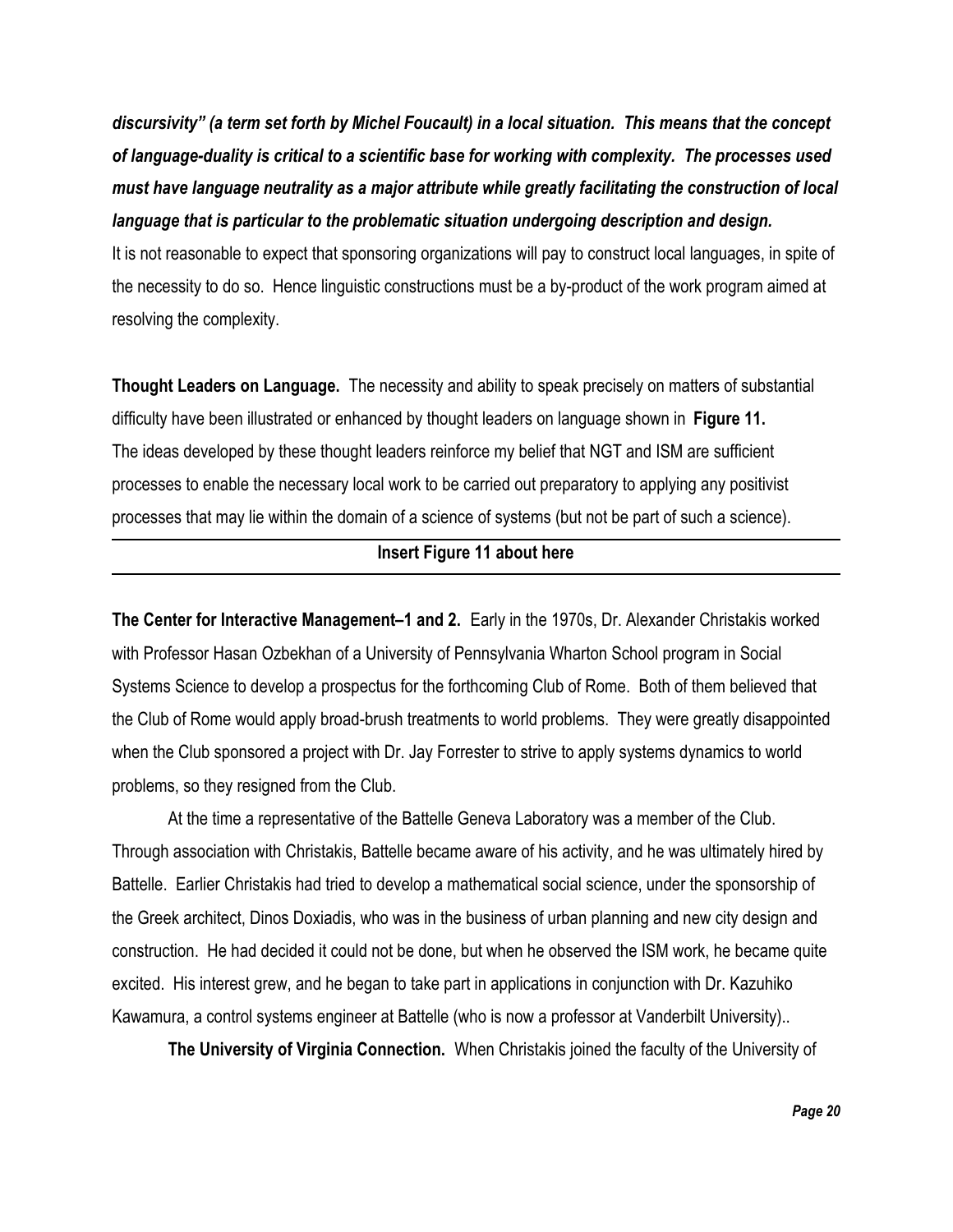Virginia, where I had migrated in 1974, Christakis and I planned a Center for Interactive Management. The Center would aim to provide evidence of efficacy of the research results that had been documented in my 1976 book titled *Societal Systems: Planning, Policy, and Complexity.* The late Dr. John E. Gibson, who was then Dean of the School of Engineering and Applied Science, allowed the design and construction of a special facility, just to carry out the work program as it stood at the time, for sponsors that might be attracted. I had already concluded that a dedicated facility would be required to carry out the work. This viewpoint came from the experience in running several ISM sessions in the late 1970s. These sessions typically involved several television sets wired to a telephone which was wired to a remote computer via the lines of some telephone company. Large cables ran around the room, and participants were frequently likely to trip over them. Moreover the long-distance connection to a host computer was often lost, interrupting the process and wasting group time–a very valuable asset.

**The Saudi-Arabian Connection.** A most amazing workshop was held in Riyadh, Saudi Arabia, in 1980 in a conference room at the Riyadh Palace Hotel. The sponsor was the Saudi Arabian National Center for Science and Technology, represented by Dr. Hashim Yamani (a Ph. D. in physics from Harvard.) The computer connection was arranged by Dr. Kazuhiko Kawamura who was still employed at Battelle. A telephone line from the Riyadh Palace went down the street to the local offices of the U. S. Treasury. From there, a loaned satellite channel (of many used for transmitting oil and dollar statistics) went to the big dishes in West Virginia. From there another telephone line carried the messages to Washington, D. C., from which still another made the connection to Battelle in Columbus, Ohio, to their Control Data Cyber mainframe computer. We had been assured that the equipment would all be " locked in" for us, so that our work would not be interrupted. While we expected to have quite a few participants, only three Arabs came. This matched the staff of three consisting of Dr. Robert James Waller of the University of Northern Iowa who served as facilitator, Dr. Kazuhiko Kawamura (who operated the computer terminal and took advantage of the shopping experience to buy an Arab costume for himself), and me who helped with various duties, part of which was providing a short course.

The Designed Situation Room. The Center for Interactive Management facility, 1<sup>st</sup> version, was completed in the School of Engineering and Applied Science at the University of Virginia in 1981 using a room design that I had constructed, with very few departures from my design. The name was chosen to reflect the belief that high-quality management of information would be critical to resolve complexity. Its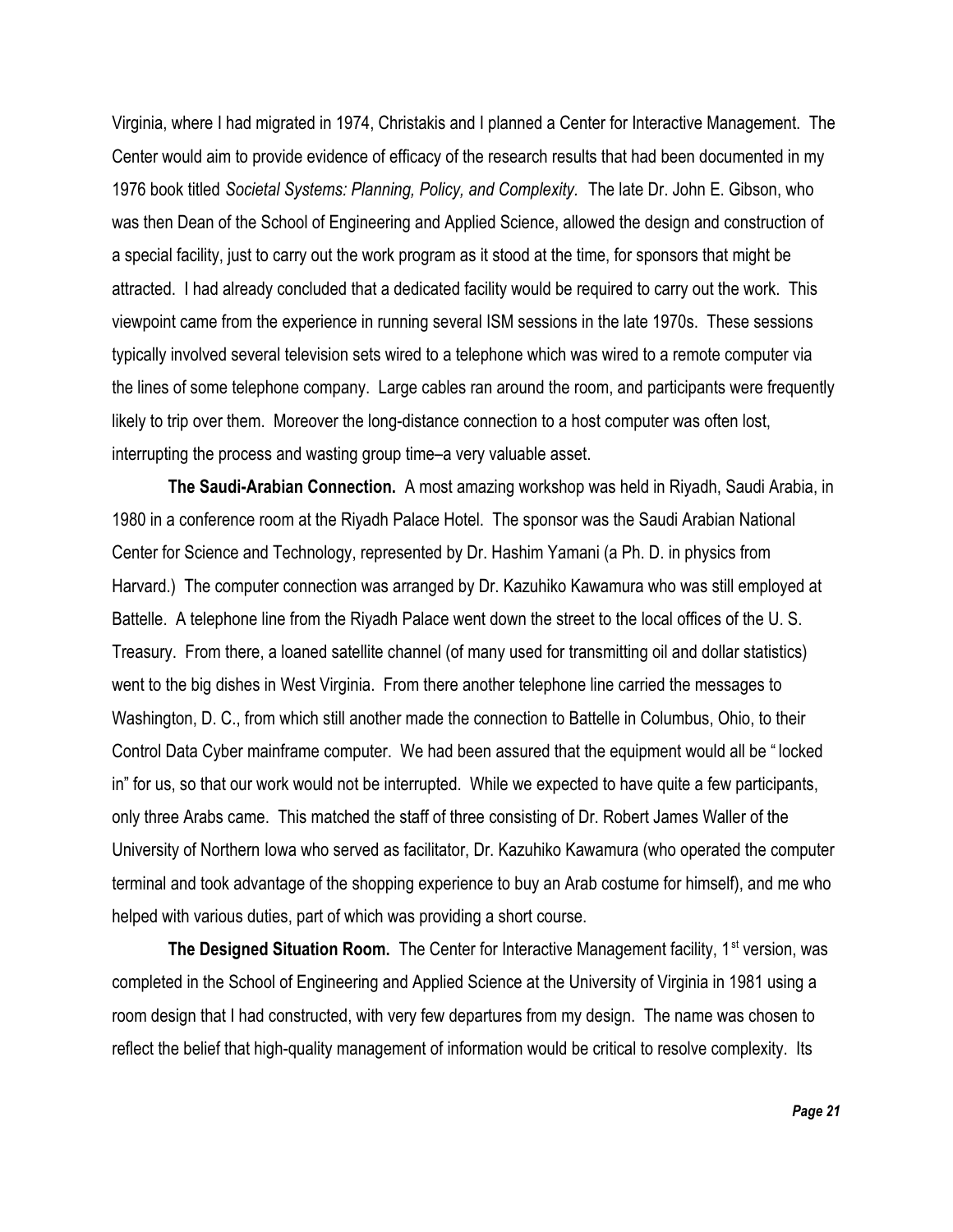early clients came from U. S. state and federal forestry resource groups. Another group that became active was the U. S. marine fishery resource groups, which were part of the U. S. National Oceanic and Atmospheric Administration. (Some of the work carried out with these groups was videotaped, and can be seen today at the George Mason University Fenwick Library in Fairfax, Virginia.) This work helped to provide verification along the lines of Axiom 8. One of the things we found in using this facility was that airconditioning equipment made too much noise, just from blowing air, and made it difficult for participants to hear one another. This was corrected to some extent in the design of later situation rooms. The Center fell victim to high-level institutional disagreements in 1983, and moved to George Mason University (GMU) in 1984, where it resumed its work.

**The Burroughs Corporation Connection.** Meanwhile, because of the institutional problems at the University of Virginia, I had taken a position with Burroughs Corporation in Detroit, where my assignment was to make "computers for education software" contracts between Burroughs and universities who would develop educational software for Burroughs microprocessors. I was able to get this program approved and to encumber the first year's budget at a portfolio of several universities, but was fortunate to learn of a position opening at George Mason University for a director of an Institute for Information Technology. I was offered and accepted this position in 1984, terminating my one-year stay at the corporate headquarters of the Burroughs Corporation, which had added to my understanding of organizations and what they needed to work with complexity. A new Center for Interactive Management would be part of the new Institute for Information Technology.

**The George Mason University (GMU) Connection.** Before inaugurating the new Center, a new facility was built to reflect my original design with a few improvements, and it was inaugurated in October of 1995 with Dr. Alexander Christakis as Director, and his associate Dr. David Keever, a Ph. D. in Systems Engineering from the University of Virginia, as Associate Director. This new facility enabled Interactive Management work to be carried out for five years, which furnished many valuable insights into how to make groups successful. IASIS, the parent Institute, also provided opportunities for visiting scholars from several countries, including China, Greece, India, and Mexico. But most importantly, it gave us extensive confidence that the various Axioms described earlier were correct.

The Center for Interactive Management,  $2<sup>nd</sup>$  version, was terminated in 1990, once again involving matters not related to its work, but rather to high-level institutional actions. The Institute for Information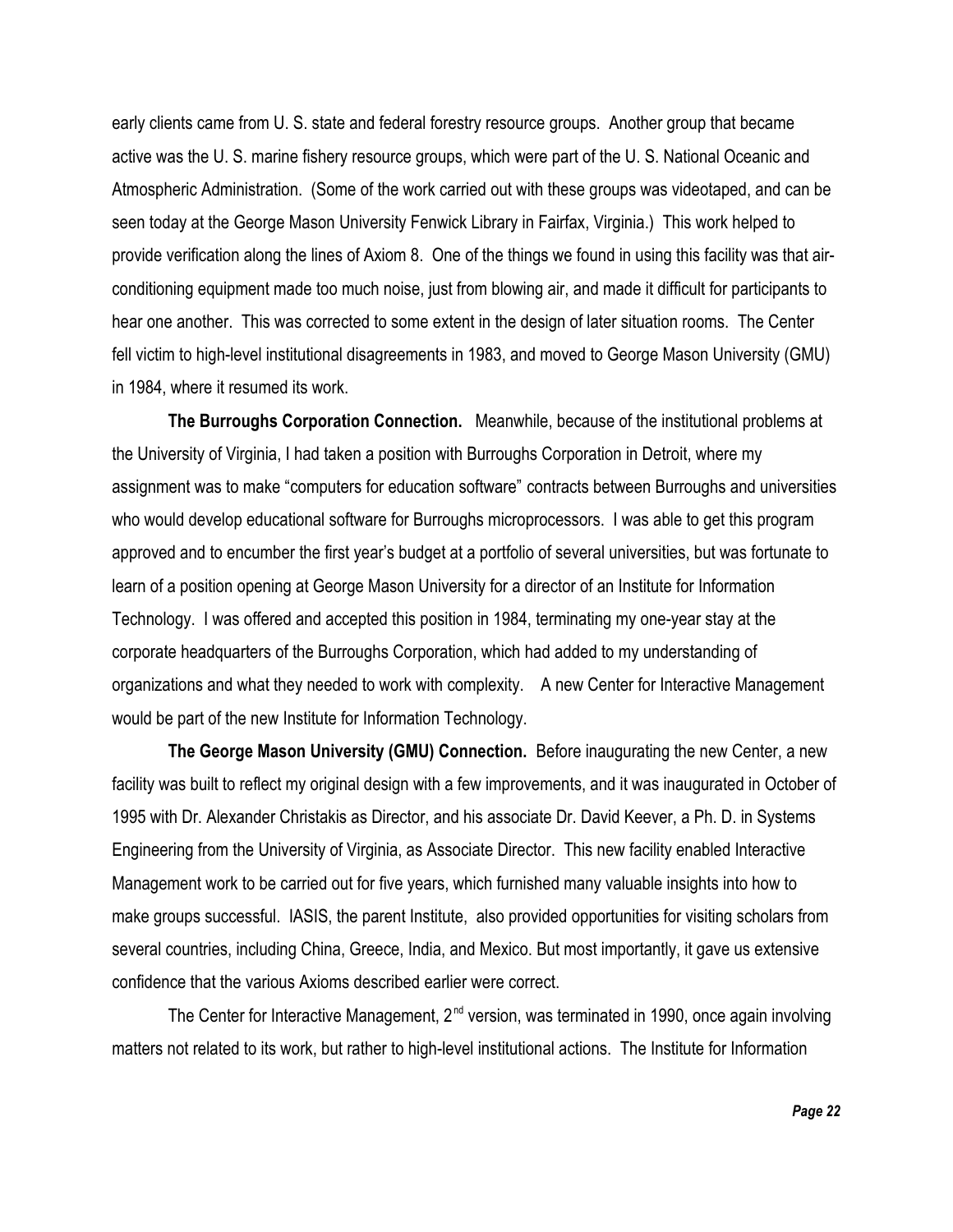Technology, which had been the parent organization, had never materialized, due to institutional matters at the state level in Virginia. Hence, while I continued to direct an Institute, the name was changed to the Institute for Advanced Study in the Integrative Sciences (IASIS). This name was jointly chosen by the late Provost, Dr. David King, and myself. Regrettably he fell victim to cancer, and new institutional arrangements followed. As part of these arrangements, IASIS became a part of TIPP, The Institute for Public Policy, which later would evolve into the School of Public Policy. Directed by Dr. Kingsley Haynes, a compatible home was found for IASIS that would persist for the decade (1990-2000).

One of the visitors to the Center, Surinder K. Batra, who stayed six weeks as a representative of the Tata organization in India, returned to India, eventually obtained a doctorate, and started his own company known as the Centre for Interactive Management India.

**Design Science and Interactive Management.** Late in the 1980s I wrote a book titled *A Science of Generic Design: Managing Complexity Through System Design.* This was a heavy book with about 600 pages, sized 8  $\frac{1}{2}$  by 11 in order to make possible the inclusion of readable graphics. The first edition of this book was published by Axel Duwe's Intersystems publishing operation in California. Regrettably it became necessary to choose another publisher later, which enabled some modest additions, including study questions, to be added. The second edition was published by the Iowa State University Press, thanks to the efforts of Dr. Robert James Waller, who had his earlier essays published there. In the same year, another book was published. I had been working on this book for several years. It was titled *A Handbook of Interactive Management*, and went into great detail concerning the processes, roles, and other factors required to carry out the group processes. Early informal editions of this work were published at George Mason University. However the version that finally reached the Iowa State University Press was a joint effort with my long-time colleague, Prof. Dr. Alda Roxana Cárdenas of the Instituto Tecnologico y de Estudios Superiores de Monterrey (ITESM) who came to George Mason University to spend her sabbatical period studying Interactive Management and Generic Design Science. Her stay was a key component of a Mexico connection which began in Budapest, and which continues to this day and has been very professionally rewarding.

Roxana had first encountered the ideas involved when she met Dr. Alexander Christakis at a systems society meeting in Budapest. My wife Rose and I were riding on a tour bus and notice the two of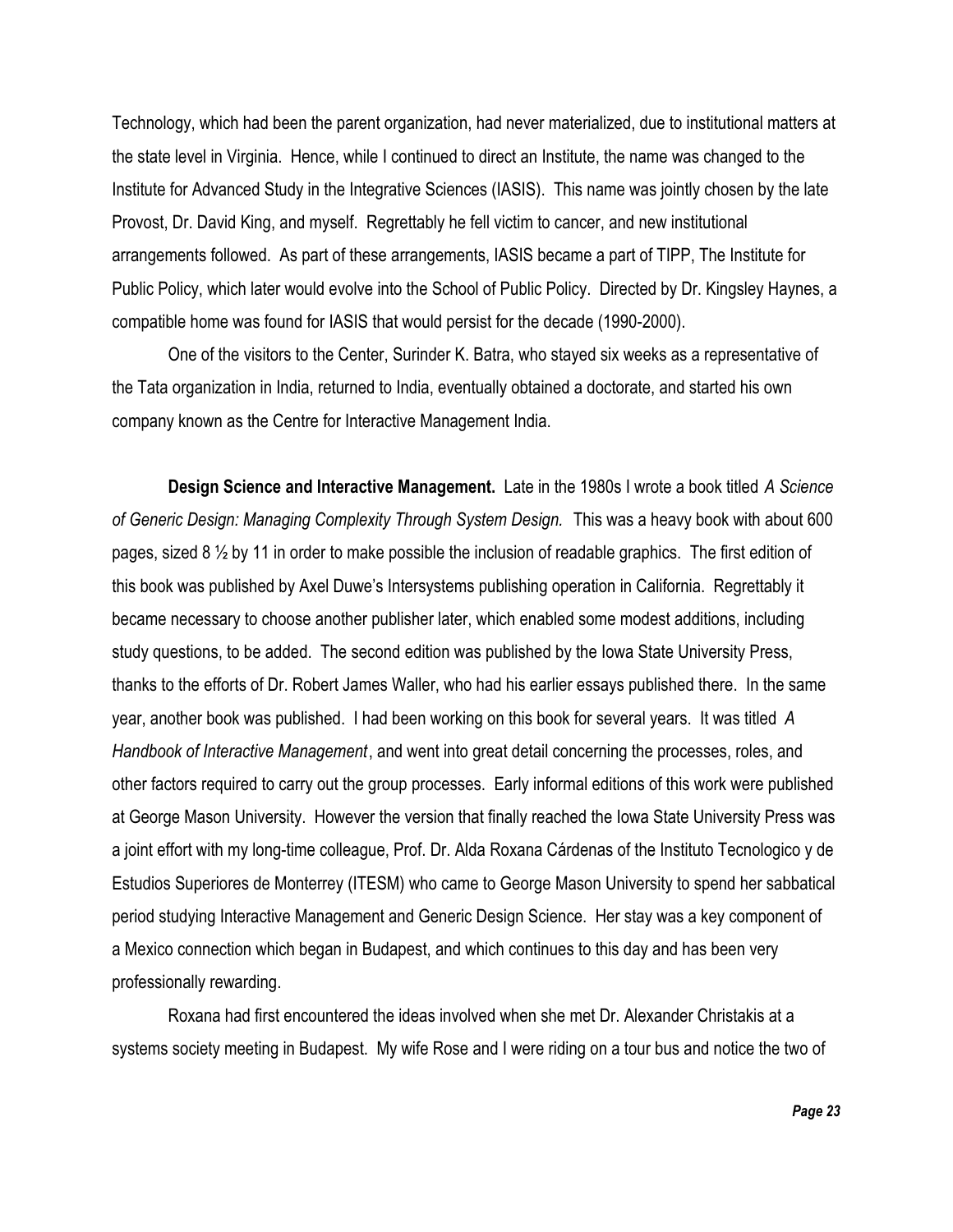them sitting on an outdoor bench having a conversation, and wondered what it was about. We would learn later that this was the beginning event in what would become a long-standing and very valuable interaction with quite a few Mexicans. Roxana was accomplished in both English and French, since she had studied economic systems at Aix-en-Provence some years earlier as part of a faculty development program of ITESM. She revised the manuscript of the *Handbook of Interactive Management* completely and made it much more readable. Accordingly, she was named as co-author—a title that she had not asked for, but richly deserved. She had already been teaching generic design science in Mexico by satellite to students and faculty in many of the 28 branch campuses of ITESM.

Windows™-Based Interactive Management (IM) Software. Professor Benjamin Broome of the Communications Department at George Mason University had become aware of the Center for Interactive Management. He established a connection with the GMU Center early in its existence, and began to learn how to facilitate using the two main processes, NGT and ISM. Because he was quite knowledgeable of computers and software, he would eventually help oversee the writing (mainly by Mr Dangsheng ("Daniel") Ma) of a Windows™ version of software for ISM that incorporated the primary elements of NGT. While the original software had been written for a mainframe, due to the need for speedy computations, improved versions of the original mainframe software had been written since the first version appeared at Battelle. The improved versions used the "Bordering Algorithm" in which the binary matrix evolved from 2 x 2 to 3 x 3 to 4 x 4 , etc. This plan fit in comfortably with Harary's Algorithm. One of the locations where new software was written was the University of Dayton, where Dr. Raymond Fitz led the development. This project was sponsored as part of a multiple university team, with funds from the United States Department of Environmental Education, supplied with great insight by Mr. Walter J. Bogan, Jr., who was its Director. By the time 1984 rolled around, the time had come to do a PC version. Dr. David Keever developed this version as an extension of the mainframe version. For the first time, the Interactive Management work, using NGT and ISM, was divorced from a mainframe and telephone connections. This greatly increased the flexibility of the work.

**The English (City University) Connection.** With the Center just beginning at the University of Virginia, F. Ross Janes took a Fulbright sabbatical from his position with the Systems Science Department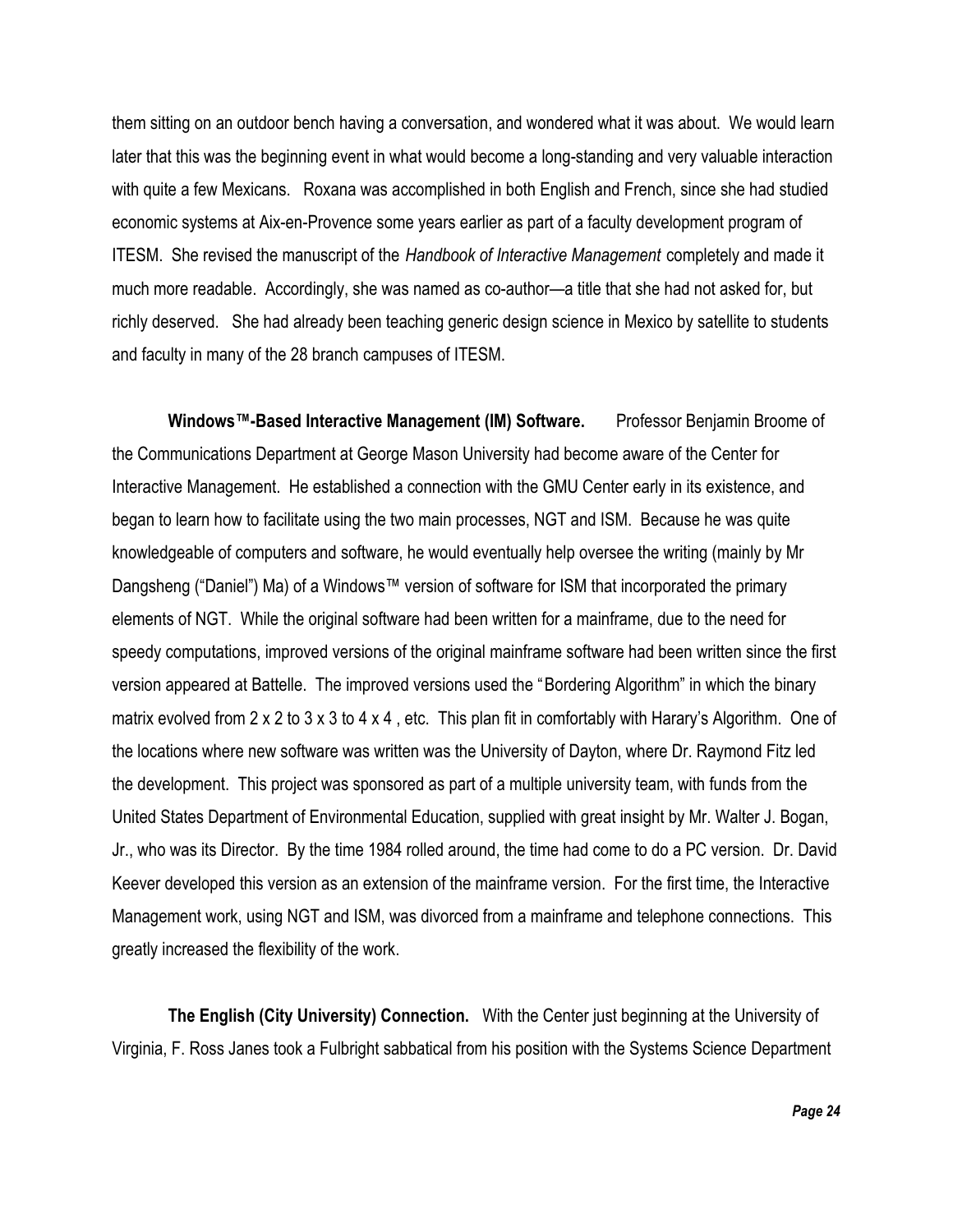at City University in London, and spent a year at the new Center in order to learn the processes, which he intended to apply upon his return to City. Ross was very helpful in getting the Center started, and carried out some projects there. Later, following his receipt of his doctorate on the subject of ISM and application, he served as dissertation adviser to both Henry Alberts and Roxana Cárdenas. Regrettably that department was discontinued upon the retirement of its former head and the ascendency of a new Dean. The faculty were dispersed to other parts of City. This phenomenon of the " disappearing systems department" came to be very common, a similar fate befalling the very successful Social Systems Science Department at the University of Pennsylvania Wharton School, coinciding with the retirement of Dr. Russell Ackoff.

**The Ford Motor Company Connection.** At about the time the Center at GMU was terminated, the Ford Motor Company Research Laboratory was beginning to look for a scientific base for system design. Dr. Scott Staley, who was a group leader there, contacted me at GMU to find out what was happening. By that time, the book on Generic Design was in the hands of the first publisher.

*Quality Function Deployment (QFD)***.** As it turned out, Ford had been using something that had become known as "Quality Function Deployment)". This process was described in the *Harvard Business Review* (HBR) in 1987 in a paper jointly authored by faculty of Harvard and MIT. I was surprised when people pointed out to me that what was described there was essentially the same system that had been published by J. D. Hill of Battelle and myself in an IEEE journal 15 years earlier, under the heading "Unified Program Planning" (UPP). This system consisted of a set of matrices that were linked to each other. Some of these matrices were triangular, and others were rectangular. Collectively they formed a feedback system with many interrelationships. The IEEE paper that Hill and I had published had even showed an insert drawing of an extended set of such matrices linked together in a feedback loop and applied to U.S. Air Force planning for a VSTOL aircraft. The HBR paper attributed the QFD process to Mitsubishi Shipyards. Under the influence of the HBR paper, Ford had committed significant resources to program the QFD process, which required construction of large matrices by hand, using inputs from various engineering staff. I saw immediately and was able easily to convince Dr. Staley that the Interactive Management system was far superior to the QFD system. In fact, the early work on ISM as opposed to UPP was initiated in recognition that there was no obvious way to get consistency in filling large matrices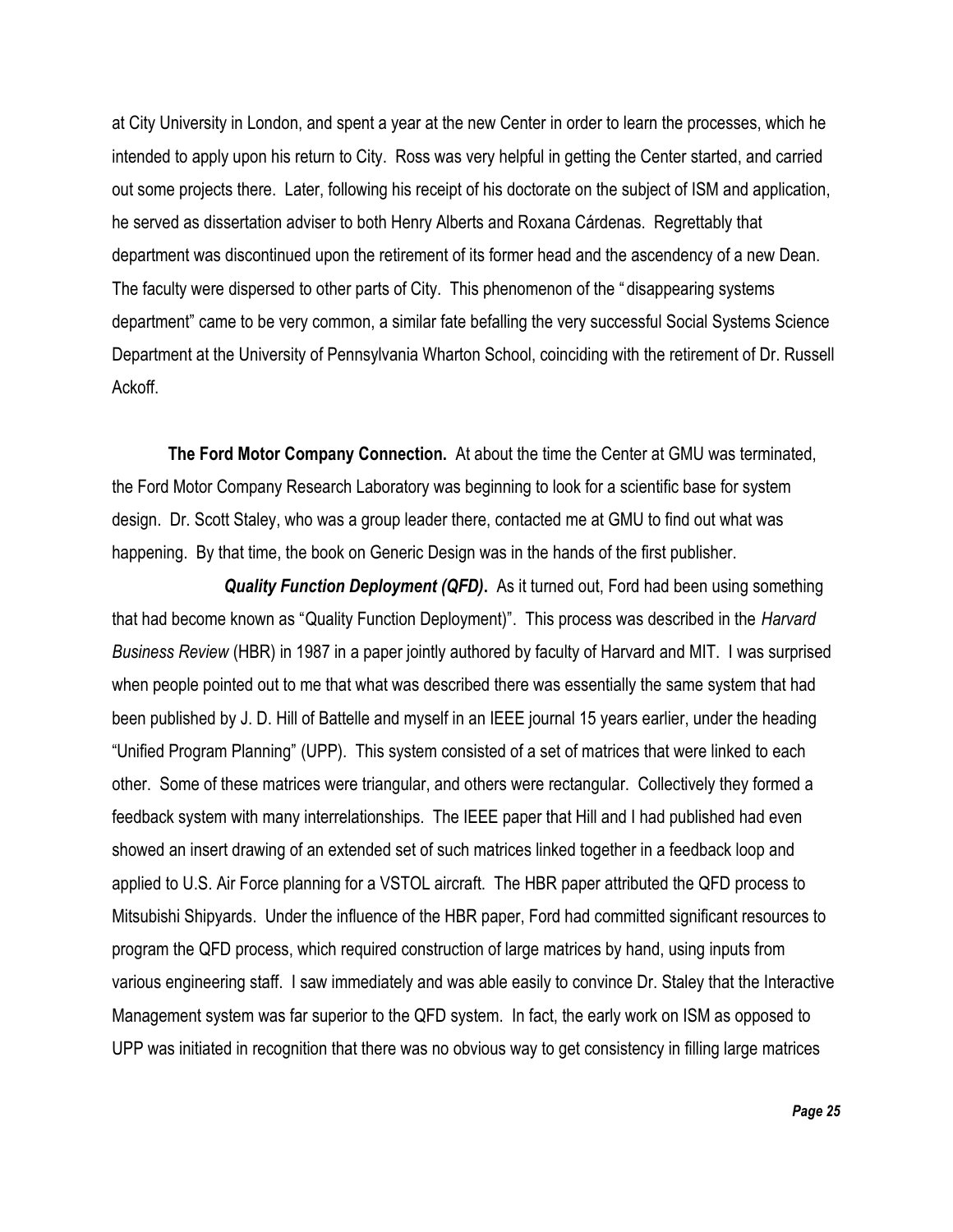without using Harary's key theorem that became the basis for ISM, and which I have credited in many papers written since that time.

As the use of Interactive Management spread within Ford, members of Ford's international community began to take part in some of the sessions. Included in some of these were Owen Berkeley-Hill and Roy Smith from Ford's English operations. Both became supporters of Interactive Management. Roy took advantage of Ford's liberal policy of allowing employees to engage in community activities as part of their Ford service. Roy ran several sessions, including one to explore declining attendance in the Catholic Church in England. He also lectured on Interactive Management at City University. Now retired, he continues to apply Interactive Management from time to time.

**The Defense Systems Management College (DSMC) Connection.** A gradual buildup of sponsored work for IASIS with Ford came about. This occurred with some overlap with another significant effort involving Interactive Management that went on at the Defense Systems Management College (DSMC). Located at Fort Belvoir, Virginia, this College had been established around 1960 at the request of Dr. David Packard, a co-founder of the Hewlett-Packard Company, who had accepted temporarily a high position in the US Department of Defense, where major shortcomings in understanding of systems had become apparent. One of the faculty at DSMC (among several) who became interested in Interactive Management and Generic Design Science was Professor Henry C. Alberts. At the beginning of this interest we had run one session at George Mason University involving Henry and his colleagues. About a year later, an agreement was signed where I would offer some short courses at DSMC to familiarize people there with my work. At about this time there was a major upheaval going on because of what had become to be symbolized as the "800-dollar toilet seats" bought by the Defense Department; namely very high-priced acquisitions. Henry took it upon himself to start working to change the acquisition system. In this activity, which ultimately required five years of work using Interactive Management with more than 300 program managers, Henry was supported by several of the leaders at DSMC, mostly at the level of Provost or the Commandant of the College. As a result of that, Congress passed, in 1994, something called " The Federal Acquisition Streamlining Act of 1994". There was no clear trail appearing between IASIS, Henry Alberts, DSMC, and the Congress. But nonetheless, this is the trail that actually produced that Act.

As part of ongoing contracts, DSMC and Ford provided some support to construct the Windows™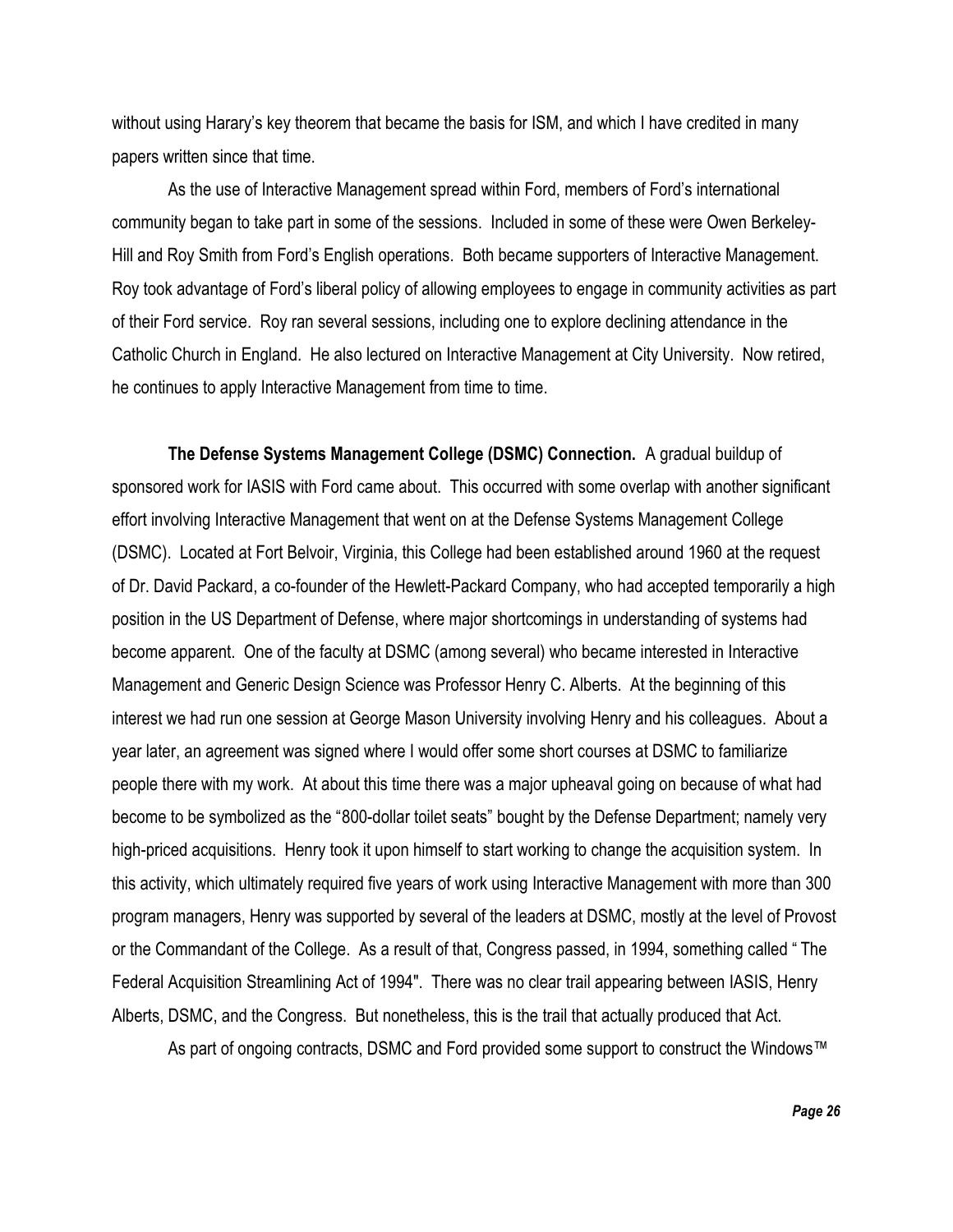version of the Interactive Management software. The detailed work in software development was shared by several graduate students supported by the IASIS Contracts, but the outstanding User Guide was written by Professor Benjamin Broome, also supported by IASIS contracts.

**The Mexico Connection.** In the meantime, developments were proceeding apace in Mexico. I had offered a short course in Monterrey on "The Mathematics of Modeling"; a topic I would later change to "The Mathematics of Structure". Attending this course were two from the USA, Dr. Scott M. Staley of the Ford Research Laboratories and Walter J. Bogan, Jr., who had been so instrumental in sponsoring my developmental work on ISM software and applications at the University of Virginia. Also attending were ITESM faculty from several campuses. From the Monterrey Campus there was Roxana Cárdenas, who had initiated my short course, and her friends and colleagues Carmen Moreno and Mary Carmen Temblador. From the Léon Campus (in the state of Guanajuato) there were Carlos Flores and Reynaldo Treviño. Shortly after this one-week course was finished, Roxana and Carmen gave a second course in Léon at the request of Carlos and Reynaldo and their associates.

Carlos, Reynaldo, and other colleagues at ITESM Campus Léon then began to run sessions with various sectors in the Mexican State of Guanajuato. Along with the Governor's office, they had initiated a comprehensive planning activity for the State in particular, and Mexico in general. This extensive planning continued with what was dubbed the "first Interloquium" in which several hundred people gathered to listen to speakers talk about the future of the world, and to observe Interactive Management sessions on the stage of the State Auditorium of Guanajuato. This remarkable event was followed some years later with a still more remarkable event. The former Governor of Guanajuato was elected President of Mexico. Earlier Carlos and Reynaldo had left ITESM to become part of the State government. At this writing, they are both prominent members of the federal government of Mexico. From their location in Mexico City, they continue to carry out Interactive Management work involving democratization of Mexico through participative processes.

**The African Connections.** Interactive Management sessions were held in three African nations: Ghana, Liberia, and South Africa. Two were held in Liberia, both being conducted by Carol Jeffrey. Carol learned the subject at the Defense Systems Management College. When her husband accepted a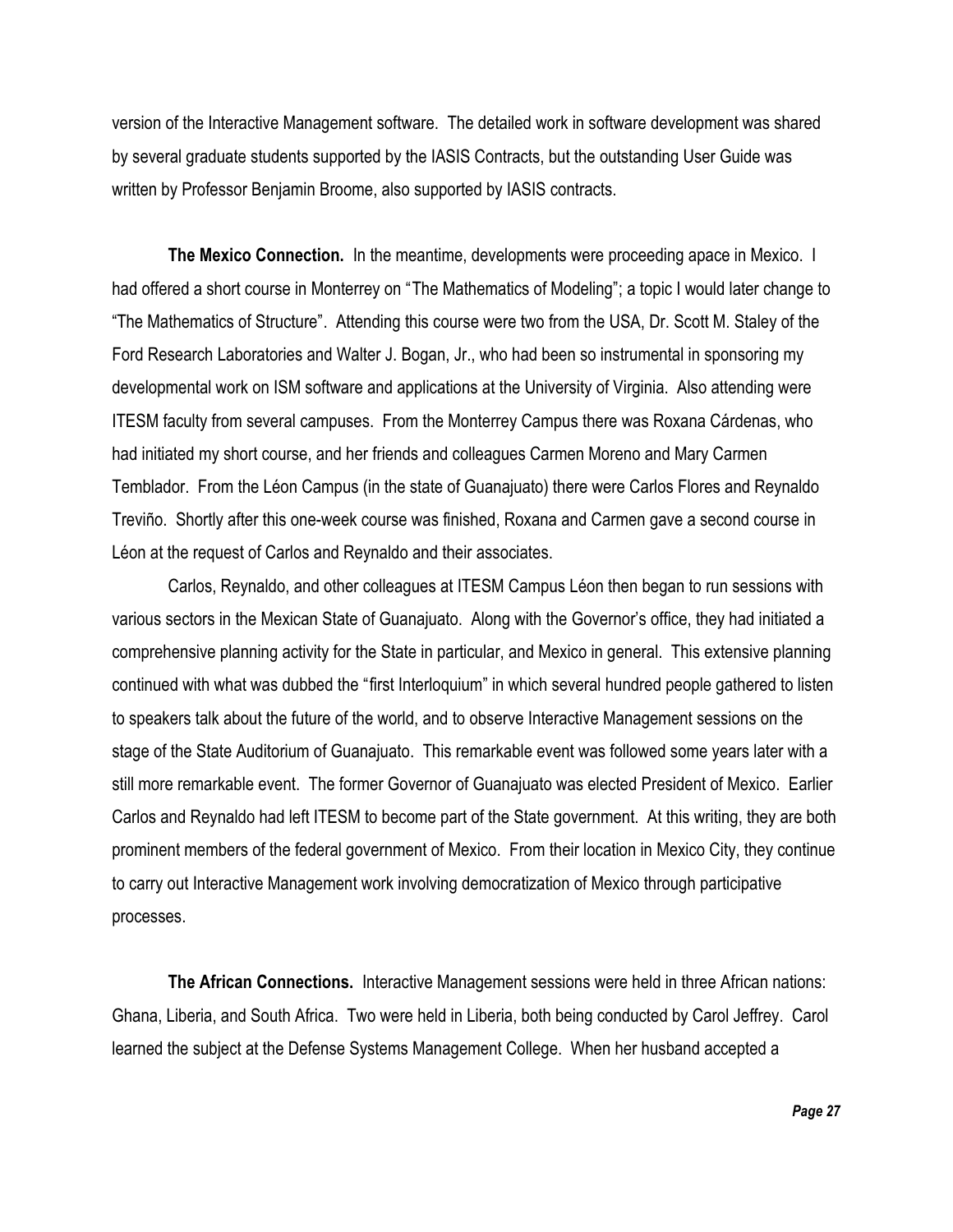position as president of a bank in Monrovia, Carol chose to become active in local situations. She conducted an Interactive Management session with Liberian women, in preparation for the international meeting of women in Beijing, on the topic of the status of women in Liberia. Later she conducted a session on disarmament and demobilization with warlords and warriors, which culminated in a respite from the hostilities that had plagued the country for years. Later one was held in Ghana which I planned in collaboration with Dr. Moses N. B. Ayiku, and which was facilitated by Carol Jeffrey, Roxana Cárdenas, and Ghanains who were being trained to carry out this work. This session had to do with the reorganization of the Centre for Scientific and Industrial Research (CSIR) in Ghana. It seems that researchers in the universities in Ghana had been supported 100% (though not lavishly) by the Government, which had grown tired of the failure to see any return for the nation. Accordingly the Government had warned that within three years only 70% subsidy would be available, and researchers would have to find clients to serve to earn the remaining 30% of their income.

The application in South Africa was held at the university in Cape Town on the subject of how to organize the publishing industry in South Africa. This particular application suffered from poor facilities planning, being held in a hotel room with abundant vehicular traffic just outside the window, and with a very long table so participants couldn't hear each other. The insensitivity of planners to the requirements for effective communication was never more clear than in this application which, fortunately, was able to move to a better room for the second and final day.

**The Verifiability Axiom (Axiom 8) Revisited.** The reader may have noted the importance attached to Axiom 8, and to the documentation above of a variety of connections that ultimately provided excellent evidence of what Axiom 8 described as essential. With all of the activity that had grown up (much of which has not been mentioned here, but is documented elsewhere), I confidently assumed that the work would be recognized and become a part of curricula in higher education. It did so in Mexico, and to some extent in other countries and has footholds in both India and China. But in the United States it is best described as neglected. Universities in the USA have their own tracks and are generally determined to follow them. These tracks have been found to be functional in terms of tenure and promotion, where they rely almost entirely on individual activity as opposed to group activity. Even in a few US universities where group activity got a foothold in educational programs, the extensive documentation hopefully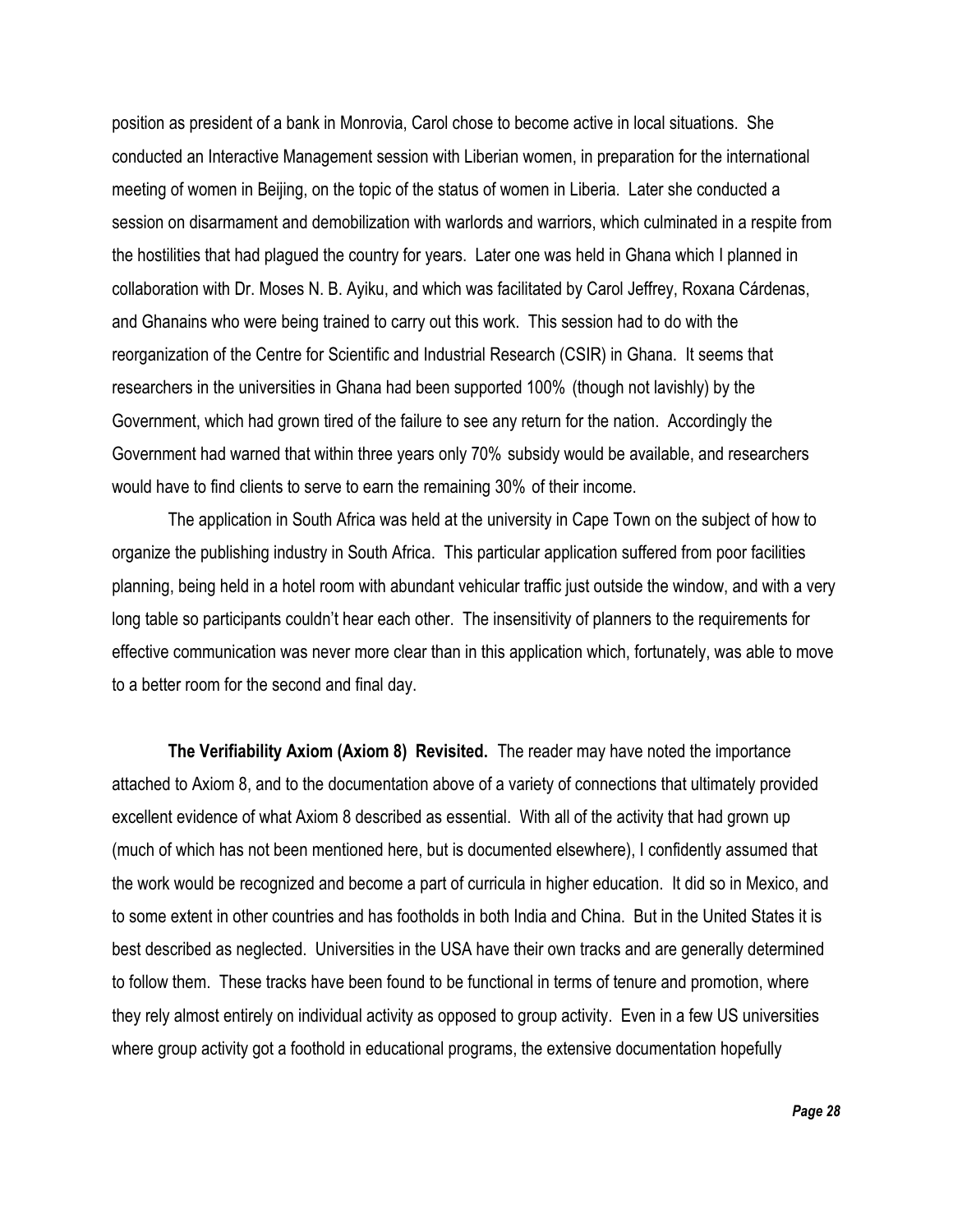foreseen in Axiom 8 drew little or no attention. Cognitive burden is almost uniformly neglected and the importance of software for structuring goes largely unrecognized.

A great deal of emphasis had been placed on the resolution of complexity in the numerous publications that my colleagues and I produced. But complexity, as a subject of research and writing, starting to appear in quantity in the late 1980s. My computerized search on " complexity" in 1972 (at the Ohio State University) had generated a grand total of two articles, both by John Kemeny. But now, people who were well-connected at high levels or who were independently wealthy and looking for something to do were able to gain support and following. A recent search on " complexity" via the Google system produced 279,334 articles on complexity and 4,900,001 on systems. My work was generally not even acknowledged by those engaged in these activities. This was very disappointing, and it showed that my Axiom set was hardly complete, and severely overlooked some important considerations.

I felt that I had failed significantly to gain acceptance of ideas and methods that were very sorely needed in society. There could be no doubt that there were many local situations that would benefit greatly from the use of Interactive Management. Even in Ford Motor Company, where a whole series of successes had been achieved (and which continue to this day), acceptance has been very strong among middle managers, but formally absent in top management. This does not mean that top management did not become aware of what was happening with Interactive Management. On the contrary, a certain pattern began to manifest itself. Whenever an issue arose at corporate level that could not be dealt with, a request came down the bureaucracy to carry out Interactive Management work. While Ford had provided funds to support a situation room along the lines designed first for the Center at the University of Virginia, it would not provide corporate funding on anything but a piecemeal basis for Interactive Management. This was all the more troublesome, since Ford established a vice presidency for process leadership, while ignoring the process that was demonstrably providing great benefits to the company.

Even the US Congress, which had passed legislation in 1994 to correct defects in acquisition management was now backtracking in ways that showed that it did not understand the problems of acquisition management, and was ready to respond to lobbyists whose firms did not enjoy the changes that had been made in acquisition practices. Attendees at congressional hearings reported to me that Senators Roth and Thurmond had made particularly unresponsive comments in relation to the changes that had been worked out over a five-year period involving more than 300 program managers in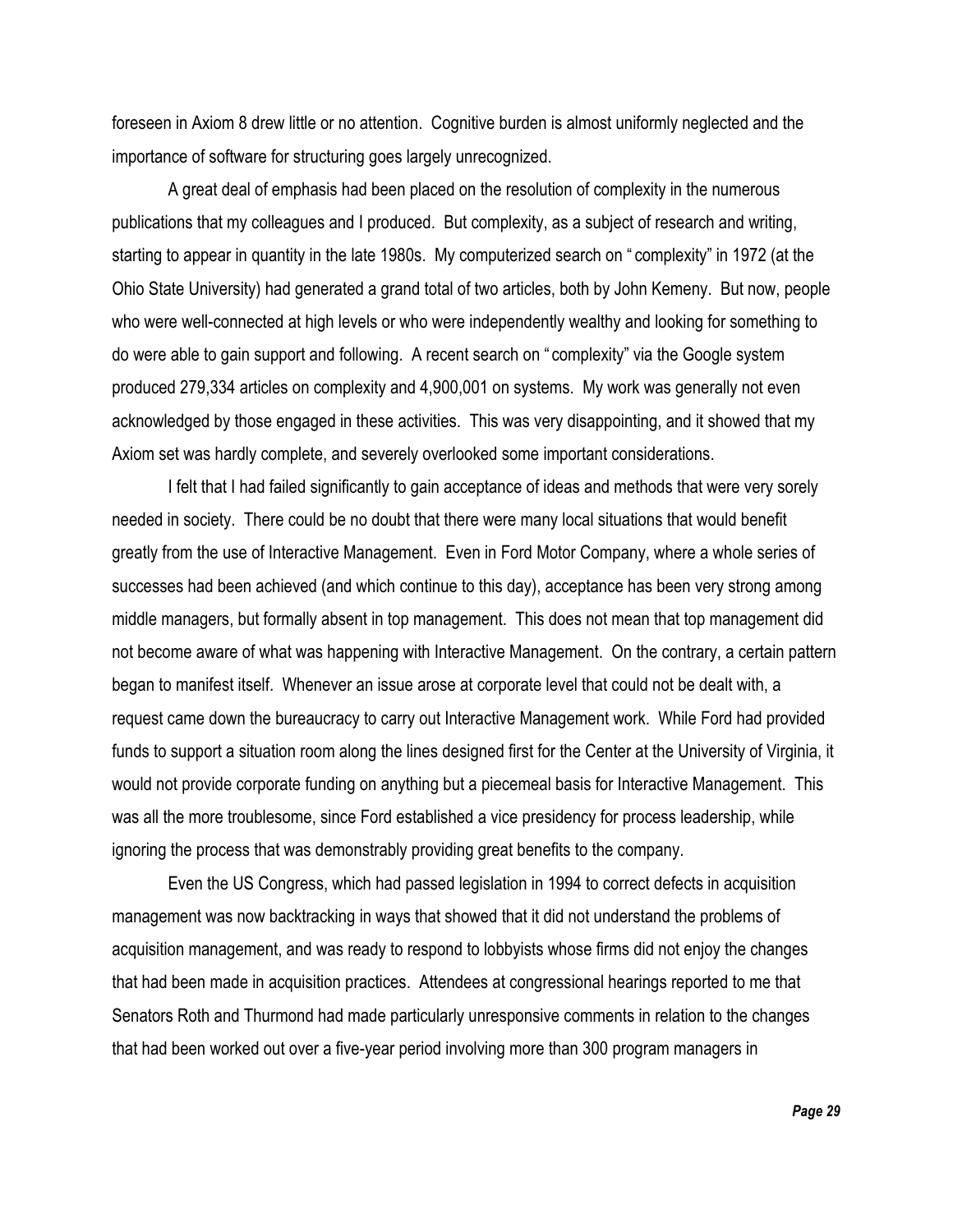redesigning the system.

**A New Challenge.** A new challenge faced me. Where had I overlooked important matters, and what could I do to correct this situation? At this point in my career, I felt that the axiomatic base represented by the twelve Axioms set forth here could now be taken not merely as assumptions upon which further actions would be based, but rather as proved ideas, founded in excellent science, that warranted broad acceptance. But clearly that set was not adequate. It was now time to reconsider.

**The China Connection.** In the late 1990s, China became very interested in the s ubject of complexity. As part of my thinking on organizational issues, I developed what I called " Killer Assumptions". These Assumptions had two key properties: (1) they were often valid in normal circumstances and (2) they were usually invalid when complexity was involved. When I was invited to China to give a plenary address, I chose the subject of the Killer Assumptions for the talk. Also speaking at the talk was Cheng Siwei, director of the management department of the Chinese National Science Foundation. This remarkable man apparently liked the talk, because he and Dean M. C. Jackson of the University of Hull jointly invited me to present again in Shanghai at the ISSS Conference in 2002. But before that took place, I had a guest at IASIS in George Mason University. He was Dr. Xuefeng Song, who at the time was the Dean of the Graduate School at the Chinese University of Mining and Technology (CUMT). His six-month stay was sponsored through Cheng Siwei. Xuefeng had already become familiar with the positivist trend in the study of complexity, and must have found the behavioral side somewhat disconcerting at first. Anyway this very bright and personable young man returned to China after his 6-month sabbatical and became Dean of the School of Business at CUMT. Some of his students are now translating my book on Generic Design Science. By working with him I was able to gain additional insight into the organizational nature of complexity. And soon another opportunity arose.

**The India Connection Revisited.** For some years, Mr. G. S. Chandy (mentioned earlier) had been considering the possible use of ISM in managing large companies. In the late 1990s, he started a small company to create what he called the "One-Page Management System" and "an operating system for the human mind". This concept used an extensive set of "options fields" for different parts of an organization, all reachable from a central point, the "one page". It is now in the final stages of its testing,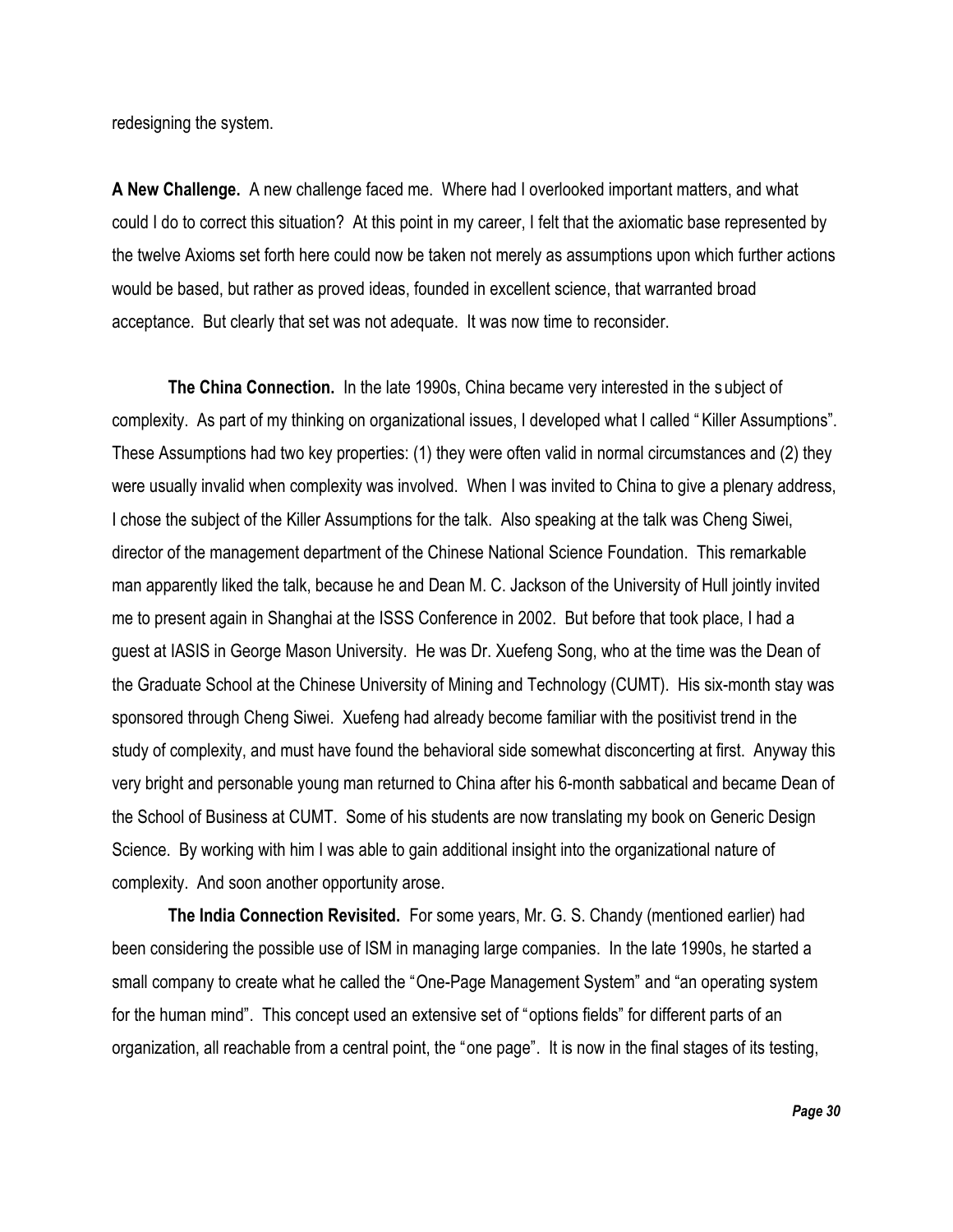and may soon be evaluated in a large-scale test in India.

**The Japan Connection Revisited.** I was pleased to learn that my friend from HItachi, Koichi Haruna, of several decades had risen through the ranks to become the head of Hitachi's three systems laboratories. Now in virtual retirement, he continues to do research to expand the horizons and management methods of Hitachi.

**The Mexico Connection Revisited.** Many of the Mexicans who learned and applied Interactive Management are either in high-level positions in the government of Mexico, or have been promoted into the higher echelons of their universities, or have started their own consulting businesses.

**The Study of Management Beliefs in the Killer Assumptions.** Until the late 1990s, the idea that managers believed the Killer Assumptions lacked empirical evidence. Now an opportunity arose to gather empirical evidence. Professor George H. "Tony" Perino at DSMC became interested in collecting data on two aspects of my work. We had already come to suspect that people lacked the skills to read the graphics that they developed.

*Testing Structural Reading Skills***.** Tony tested this idea with more than a hundred managers or aspiring managers to see how well they could gain insights by examining a structure related to the manufacturing of pumps. He made the startling discovery that the managers' performance was poorer than what would be expected from a random respondent. In retrospect, this was explained by the fact that many of the managers were educated as mechanical engineers, and responded to the questions based on their experience instead of on what the structure revealed. (Tony chose part of a structure that appeared in *The Science of Generic Design*. In the situation represented there, a group of engineers used the results of ISM structuring to study a five-factor influence group on pump manufacturing. This work with a set of five, instead of an individual cause, produced excellent results. But alas, the managers who were tested behaved more like the engineers working fruitlessly with the pump manufacture until they applied the ISM process with the help of Dr. Robert James Waller!!!). After those results were obtained, Tony tested the beliefs of a sizeable group of individual managers and also of faculty colleagues at DSMC concerning the Killer Assumptions versus what I had identified as the "Demands of Complexity". The results were reported in his doctoral dissertation in the School of Public Policy at GMU and, later, in part, in the *Acquisition Review* (from the Defense Acquisition University).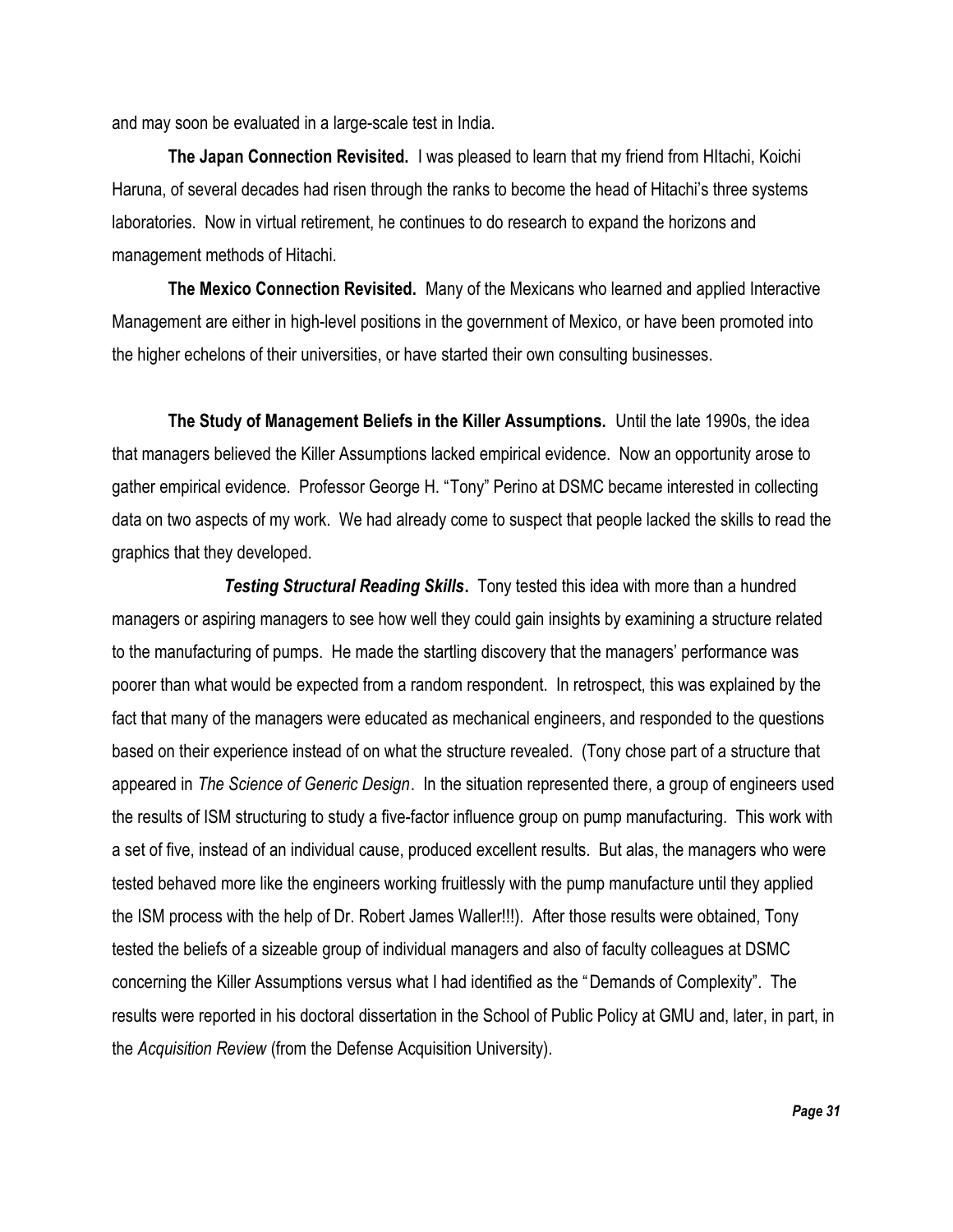*Manager and Faculty Beliefs in the Killer Assumptions.* A great deal of data was reported by Professor Perino. It is not appropriate here to repeat all the data or even a significant amount. But suffice it to say that several of the key Killer Assumptions enjoyed considerable currency among both groups tested. On the other hand, it was encouraging to note that, for every one of the Killer Assumptions, the faculty group's support was less than that of the managers.

●*Phase 4. Three Years of Aggregation and Reorganization: The Emergence of Systems Science.*  The applications work done in Phase 3 furnished significant insights into human behavior when faced with complexity. Data had been accumulated showing what I called "Spreadthink". This readily reproducible phenomenon could be seen, for example, in voting results obtained each time the Nominal Group Technique was used. As a published article explained, it is a mark of the presence of complexity that every individual who knows something about a problematic situation sees it quite differently. The correlation between what any two individuals believes to be most important is extremely small. This finding is of great importance to managers for two reasons. First, the manager is also a victim of this particular behavioral pathology, and should not anticipate ready acceptance of the manager's point of view in any problematic situation. Second, the manager should realize that a major challenge to be faced is that of bringing any measure of consensus to a group of partially-informed individuals who might be expected to form a work team. Spreadthink assumed a place in the panoply of other pathologies such as Janis' groupthink and Miller's "magical number seven".

**The Greek Connection.** The Spreadthink (group) pathology needs to be seen in the light of another discovery that was made. Through the connection with Dr. Alexander Christakis, one of the visitors to the GMU Center for Interactive Management was Iannis Kapelouzos, a social scientist. He spent a sabbatical leave there from his position on a supreme court in Greece. He undertook to study the correlation between points of view held by participant groups before and after the application of ISM. Much to my amazement, and I suppose the amazement of everyone who had been associated with Interactive Management, **he found zero correlation between beliefs before and after application of ISM**. Since ISM had been developed as a group learning tool, this finding was not only amazing but also very gratifying. Kapelouzos concluded that there could only be one explanation of this effect: the ISM process enabled the participants to learn from one another, and their views changed as a result of this learning.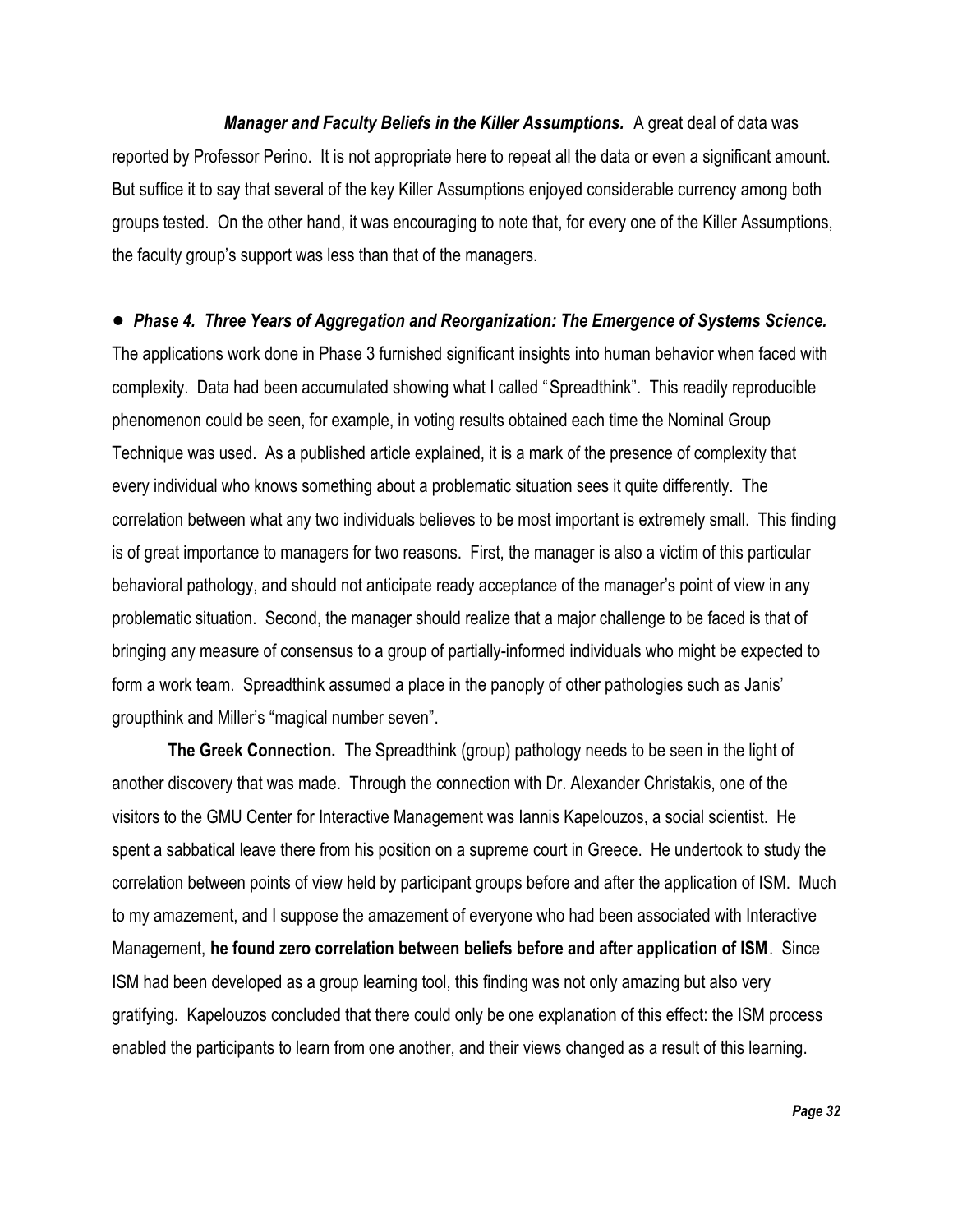Please recall that whenever a relationship appears graphically on a structure, it is a result of voting in the ISM process as to whether a relationship exists. This means that any structure developed by a group with ISM necessarily portrays the majority viewpoint in every detail. No relationship among elements is shown there unless it has received at least a majority vote from the participants. All of the elements being related have been subjected to an extensive period of clarification by group discussion.

**Laws of Complexity.** This situation and others that had been observed along the way led me to construct and publish **"20 Laws of Complexity"**. Seen in aggregate, these furnished a kind of composite that an individual could use to assess the merits of what had been discovered. I viewed them as critical components of a science of complexity, and trusted again that their statement would help gain acceptance of the work.

**Metrics of Complexity.** Those who write about systems tend, for the most part, to be mathematically and numerically inclined. I felt that this group would be more likely to study and accept the work if it were possible to define and obtain numerical values for metrics of complexity. I developed two types of metric. One type assigned numerical measures to each of the problems that had been defined by the group as among the most important during the NGT process. The other type assigned numerical measures to the structures developed during the use of ISM. My colleague, Dr. Scott Staley of Ford, computed numerical values for quite a few of the sessions run there, published the results, and later noted that by comparing alternative designs for a product information management system, Ford had decided to choose a system architecture with the minimum "Situational Complexity Index" for its corporate-wide use. As far as is known, other application groups have taken little note of these metrics, probably because they had already determined that the processes were successful and needed no numerical reinforcement. On the other hand, those who had not tried the processes apparently had either not become aware of the metrics, or had not valued them significantly.

**Organizational Factors.** Participative processes must be threatening to powerful executives. They are not accustomed to accepting painstakingly worked out plans for resolving complexity. This view is most sharply seen in the actions of a certain manager. He had already decided upon a course of action. When the participant group proposed a different course of action he asked to know how they had arrived at their conclusion. After some discussion, he made this classic remark: "I disagree with and will not accept your conclusion, but I admire the way in which you reached it." A year later he asked the group to review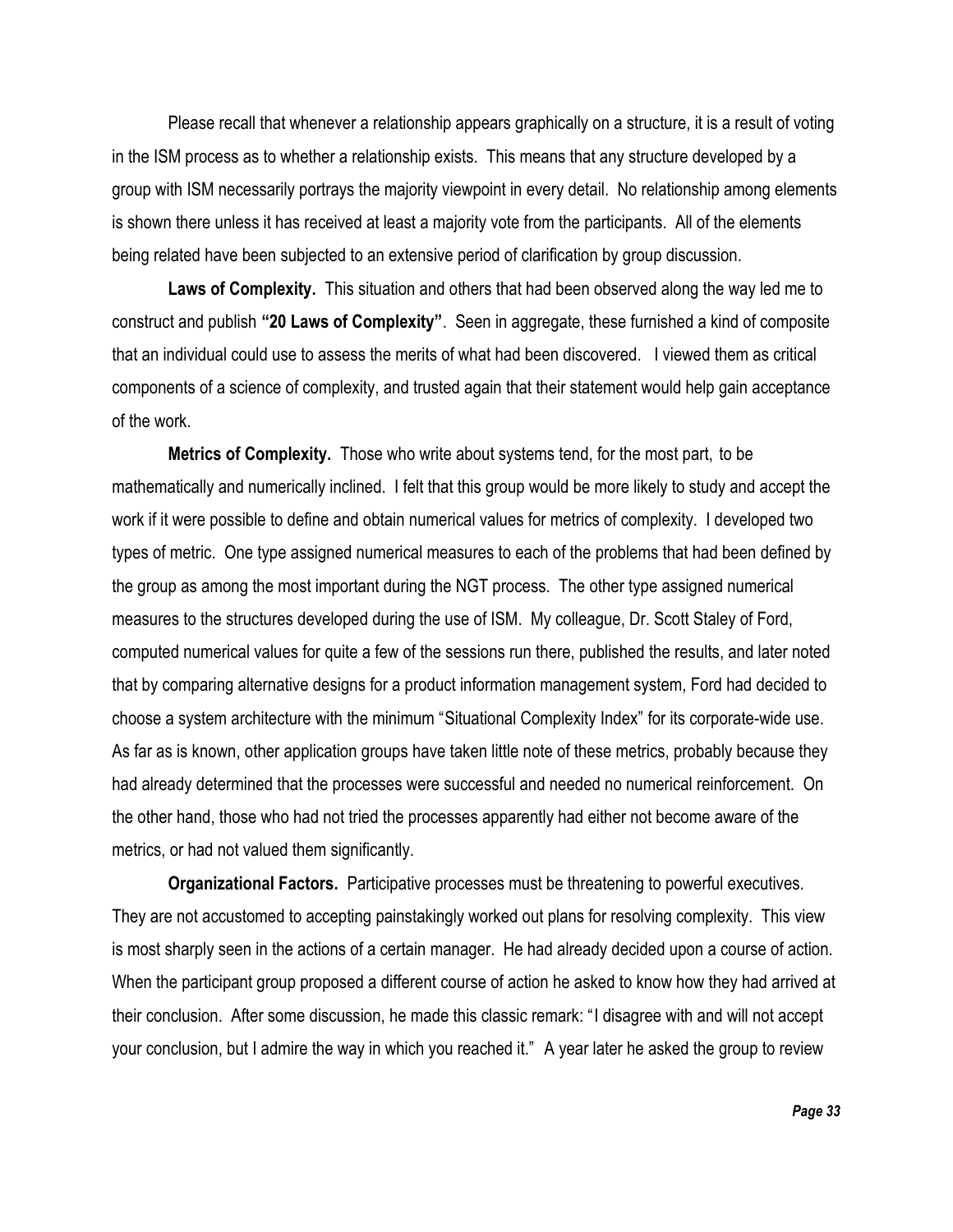their work and come in with a new recommendation. They made the same recommendation again.

While I recognized early in the work, thanks to writings of scholars like Argyris and Downs, that organizational factors would be very important in getting acceptance of my work, I constantly underestimated and did not plan for the negative aspects of the great strength of the higher levels of power structures in organizations. When I see what appear to be very poor, self-serving, or illegal decisions being made, I often remember a remark by my one-time-research sponsor, Walter J. Bogan. Walter said "there is no law against stupidity". In many situations, it is virtually impossible to make a distinction between stupidity and an illegal intent as the motivating force in a particularly bad decision. I had always felt that if a well-documented, successful process could become the source of key decisions, it would become much easier to determine whether managers were not very bright, or whether they were operating on personal agendas which negated the results of quality group work.

Any high-level organizational decision often has impacts extending outward in the organization or even beyond it into other organizations. Once this situation is taken seriously, there is a virtual torrent of possible explanations for bad decisions, recognizing that no one has the insight required to determine all of the ramifications and consequences of a particular decision. Whether it would help to have an organizational model is debatable. But I have concluded that the tried-and-true organizational model known as the "organization chart" has been extended far beyond its useful range. For many purposes, a virtual chart will be much better than the actual chart and, if it is not adequate, one can always supplement it with the actual chart.

**The Coherent (Virtual) Organization.** The chosen virtual organization is a three-level organization. It becomes coherent when people in the three levels of the organization are, as the saying now goes, "on the same page".

In the Vertically-Coherent (VC) Organization, everyone in the organization shares a certain awareness of what is going on, to the extent that decisions are not made blindly, but with substantial insight into the likely effects of the decisions. Since the concept of VC Organization is fundamental to the resolution of complexity it will be helpful, when discussing it, to have a model of the organization in mind. For this purpose it will be assumed that the organization has three levels: the **strategic- or topmost level**, with the fewest membership of any of the levels; the **tactical- or middle level**, with a larger membership; and the **producing- or lowest level**, with much larger membership than either of the other two levels. For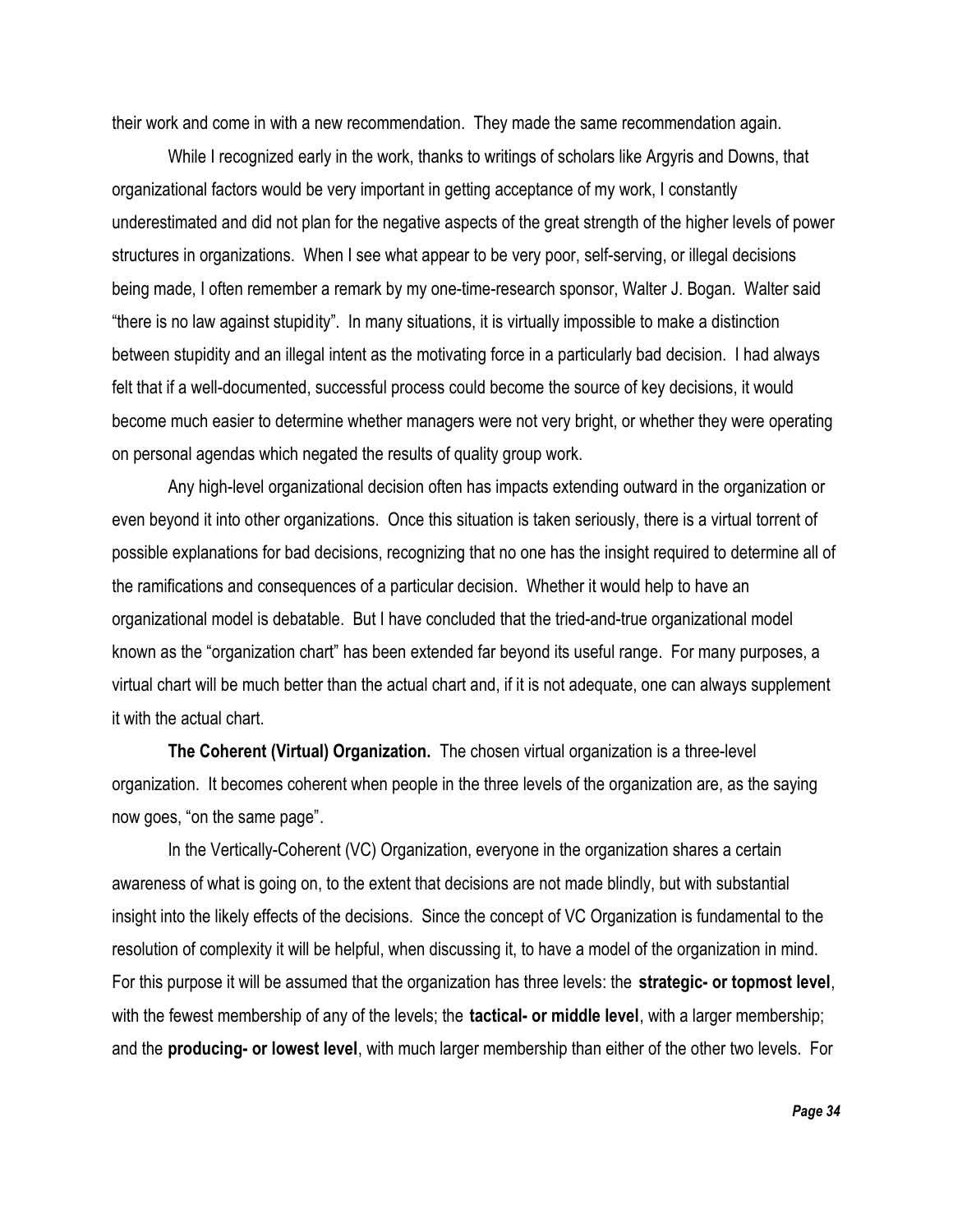convenience in discussing this three-level organization, it will be assumed that everyone is a manager.

There are first-level (strategic) managers; second-level (tactical) managers, and third-level (operational) managers. These distinctions enable us to discuss responsibility for taking actions, and to suggest an allocation of authority, hence responsibility among the three levels. It will be assumed also that there is some oversight body to which the first-level managers report, called the "Board".

*The Alberts Pattern (Alberts, 1995).* In his work using the Interactive Management system to lead the redesign of the U. S. Defense Acquisition System, **Henry Alberts**' groups identified 678 problems (intermittently, over a five-year period). These were placed into 20 categories. The categories were placed into 6 areas. If we call the lowest level in the hierarchy the Producing Level, the middle level the Tactical Level, and the top level the Strategic Level, we see that the existence of this 3-level structure provides the basis for vertical coherence in the organization. This 3-level pattern is called the " **Alberts** Vertical Coherence Pattern". It is illustrated in **Figure 12.**

## **Insert Figures 12 and 13 about here**

The **first-level managers**, with six areas to deal with, can see from the details contained in that pattern how the 20 categories of problems reside within the six areas, and which categories are part of more than one area. This enables effective communication among the first-level managers, and between the first-level and second-level managers. The **second-level managers**, in turn, can see which of the 678 problems lie within their unique oversight and which lie in more than one category. As problems are solved, the descriptive structures are modified, enabling a constant up-to-date portrait of what progress is being made in enhancing the ability of the organization to perform its duties effectively and efficiently. The **third-level managers**, who are intimately involved at any one time in resolving some of the 678 problems, are able to convey to the higher levels what they perceive as essential to resolving those problems; and the higher levels are able to perceive the potential impacts of high-level decisions that might be made, or the potential impacts of decisions that might be promoted or made by their Board<sup>4</sup>. An organization so equipped is in a position to be a VC-Organization.

<sup>&</sup>lt;sup>4</sup> One should not suppose that what has just been described was only an academic study. The work described here became the basis for legislation by the U. S. Congress, known as " The Federal Acquisition Streamlining Act of 1994".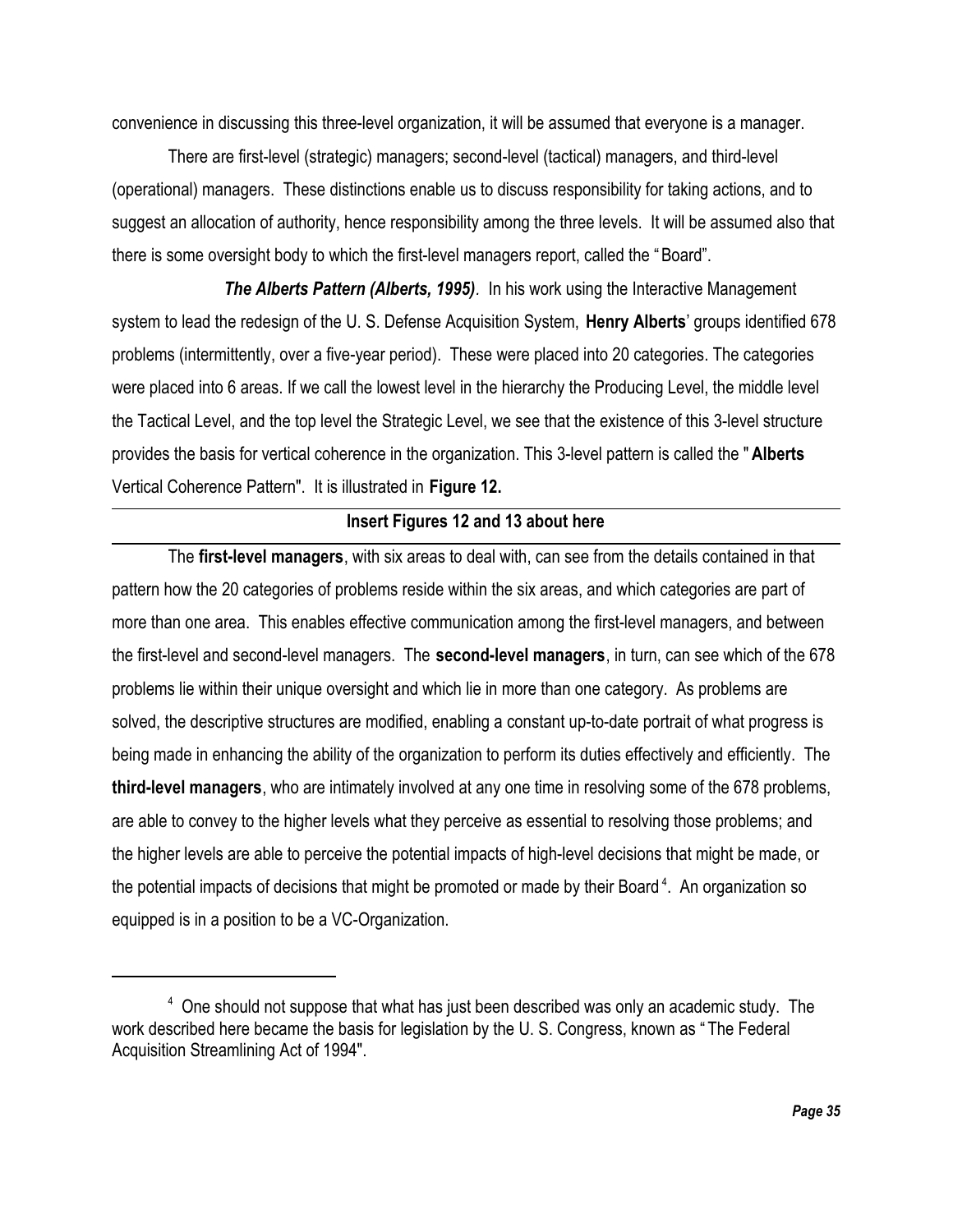*The Cárdenas-Rivas Pattern (1995)*. Working independently, but using the same Interactive Management system, researchers found a similar pattern to represent redesign options for a systems engineering curriculum at ITESM (The "Monterrey Institute of Technology") in Monterrey, Mexico (**Cárdenas and Rivas, 1995**). That pattern is structurally very similar to the **Alberts** Pattern. The **Cárdenas-Rivas** Pattern is shown in **Figure 13.**

The lowest level in the 3-level hierarchy consists of 270 design options. These appear in 20 categories (the same number as in the **Alberts** Pattern!). The categories appear in four areas.

The work cited shows that these "coherence patterns" can be developed with the support of the IM system. The development of the **Alberts** pattern took place over an elapsed five year period. The development of the **Cárdenas-Rivas** pattern required less than an elapsed year. I speak of "elapsed" time, because all of this work was intermittent with a sequence of Interactive Management activity interspersed with regular work assignments of all the actors that were involved.

As in many instances, these empirical discoveries stimulated the development of a generic idea; in this instance, the Vertically-Coherent Organization. The principal benefit of this probably is that it provided a discursivity component that enabled the work of groups to be discussed in organizational settings without worrying about or incorporating specific organizational details unless and until they were needed as part of a broader action perspective. Unfortunately this addition did not necessarily resolve what I had come to view as a top-level negative in an organization: namely the agenda of an executive who was not prepared to be moved by careful work done at lower levels in the organization. This particular situation could benefit from a small number of observations that arose from the many instances of empirical evidence available to me. This observation was that whenever the individual who had the power to make a final decision on a major program had been involved in the detailed work using Interactive Management, that individual made the decision according to what was learned from that experience. To use a common expression, he "owned" the thinking that came from that experience. If, however, the person who held the final decisionmaking power had not been involved, the decision tended to emerge from the prior agenda, and everything else was window-dressing. (This generalization awaits further experience, where it may be reinforced, amended, or discarded.) It is likely that much of the behavior of top-level executives arises from their interaction with management gurus, consultants described in a book using the language " witch doctors" by two editors from *The Economist*.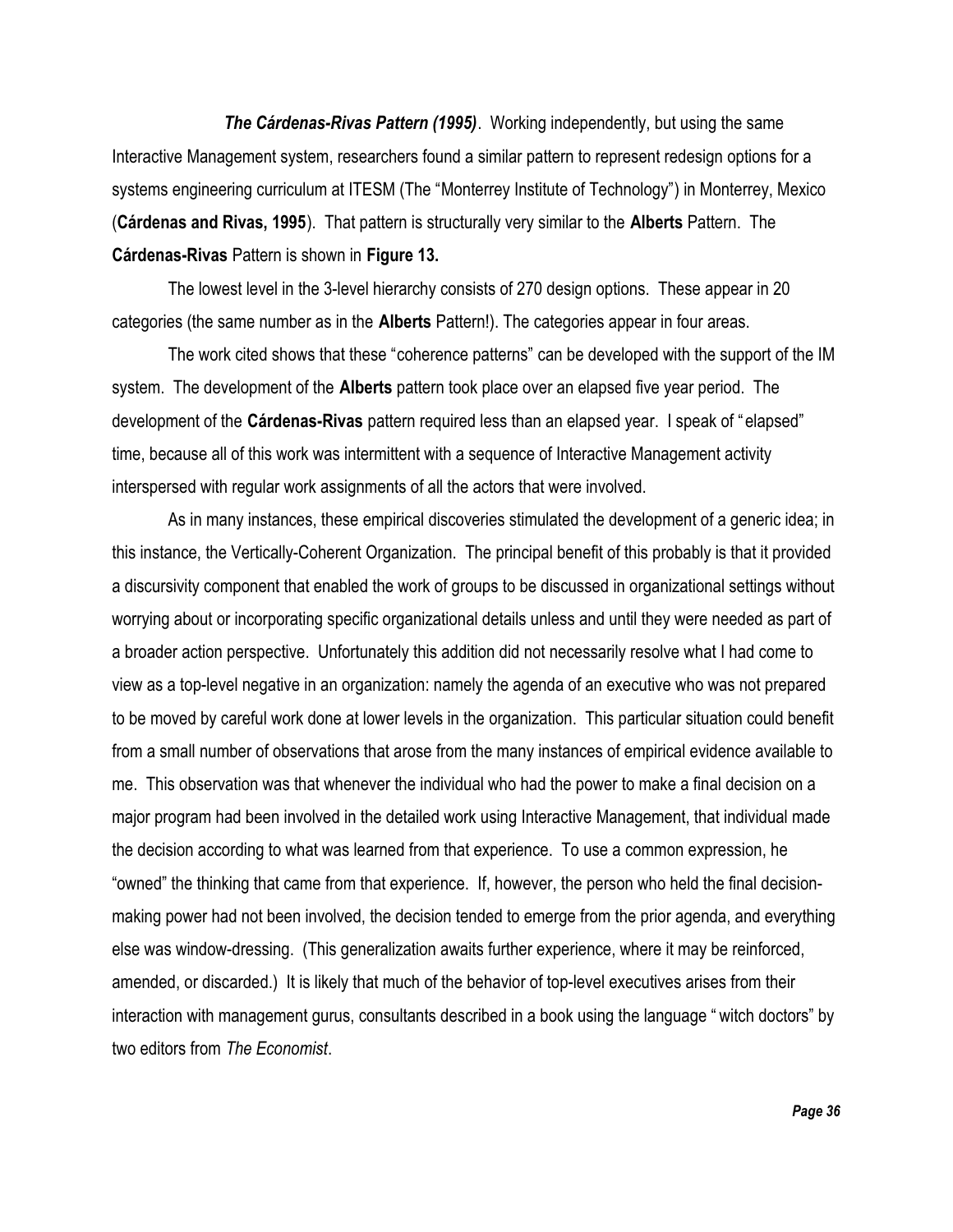*External Factors for the Coherent Organization.* Two independent practitioners worked with quite different groups on quite different issues, using Interactive Management. Both found that results of their work could be represented by *three-level inclusion structures*. One practitioner found a problems field. The other discovered an options field., It is only a small step to imagine that the organizations can be viewed as virtual three-level entities. Still this does not mean that the power structure is fully represented by the three-level structures. Alberts' teams discovered that about 10% of the problems that they identified could not be resolved by their acquisition system design. Upon investigation, they discovered that the power to correct those problems lay outside the Department of Defense, in the administrative branch of government. A similar recognition was found in the work in Mexico, where a modest part of the problematic situation involved factors lying above the Systems Engineering Department, where the work took place. A similar observation was made at Ford Motor Company, as mentioned earlier. To add to that description, the first group that used Interactive Management at Ford discovered that about 75% of the problems that emerged from group work had a "cultural component". The participants were surprised to discover that about 70% of those problems lay within the prerogative of the sponsoring management, and only 30% were the responsibility of higher-level groups. But one must be aware of the fact that the top level exerts continuing long-term effects on lower levels, hence can actually undo advances made at the lower levels. These insights are all relevant to the way in which Interactive Management is applied in organizations. There is no proof to validate the next Axiom, but it should be taken as a working Axiom until reasons to do otherwise are found.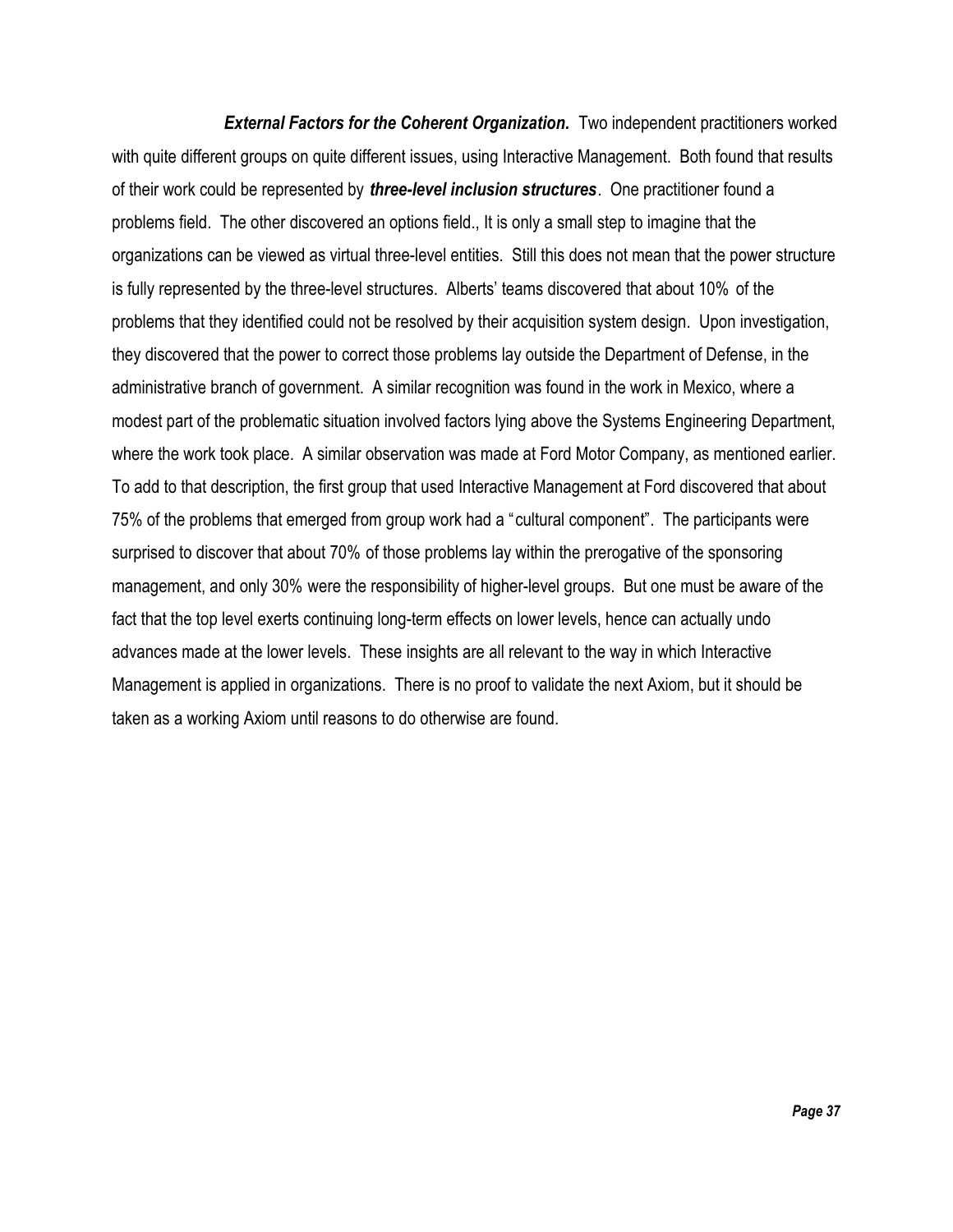

**Figure 12 The Alberts Pattern (Of Problems)**



**Figure 13. The Cárdenas-Rivas Pattern (of Options)**

## **FOUNDATIONS OF VERTICAL COHERENCE IN ORGANIZATIONS**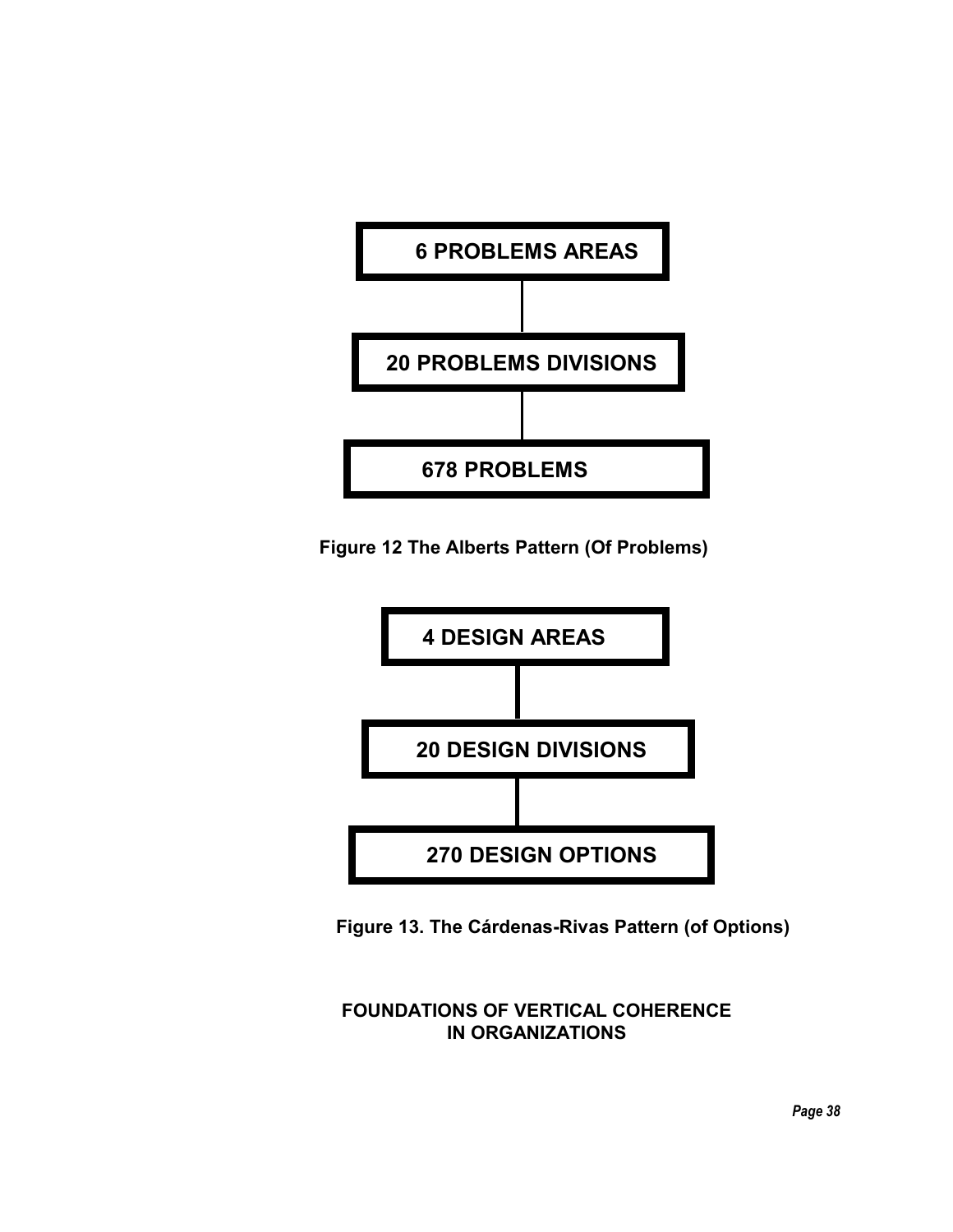**Axiom 14 (The Ownership and Commitment Axiom). Whenever a group expends great energy and applies scientifically tested processes to a problematic situation, with strong process leadership, the participants and observers (if any) can be expected to "own" the results, because they all reflect majority points of view. But since evidence exists to show that such results are readily bypassed by top-level executives, an important part of the plan of action to develop the results will include participation of a "champion" from the strategic level in the Virtual Organization. This means that the top-level management of the organization should be represented, and should make a commitment to deliver a strong endorsement of the results to those who have the power to make the final decision.** 

Even if that power lies outside the host organization (as Alberts understood to be true in part in his work) it will be desirable to have links to that power represented in the work. In Alberts' case, he kept the attorneys who served the relevant House and Senate committees appraised of the work throughout the five year period, so when the time came to press for a legislative act, the 1994 law was passed in nearrecord time. Axiom 14 is a special case of a broader Axiom that will provide general guidance until demonstrated to be faulty.

**Axiom 15 (The Coherent Virtual Organization). The Three-Level Model of the Coherent Organization should be formally recognized in developing a plan for any program of work on a problematic situation. (If more than one organization is involved, the Axiom should be adapted to that circumstance.) Specific components of the plan of action should incorporate actors from all three levels, with articulated commitments for followup to the program of work.**

Along with Axiom 15, it became clear that the early thoughts about working environments deserved more attention, which is now given in Axiom 16.

**Axiom 16. (The Infrastructure Axiom). Because of the extreme challenge associated with complexity, all possible factors should be brought to bear on its resolution, and the establishment, budgeting, and operation of two physical facilities is vital to this purpose: the situation room and the observatorium. The former is equipped and staffed to provide the working space for group activity, including space for both participants and observers. The latter is a facility organized to**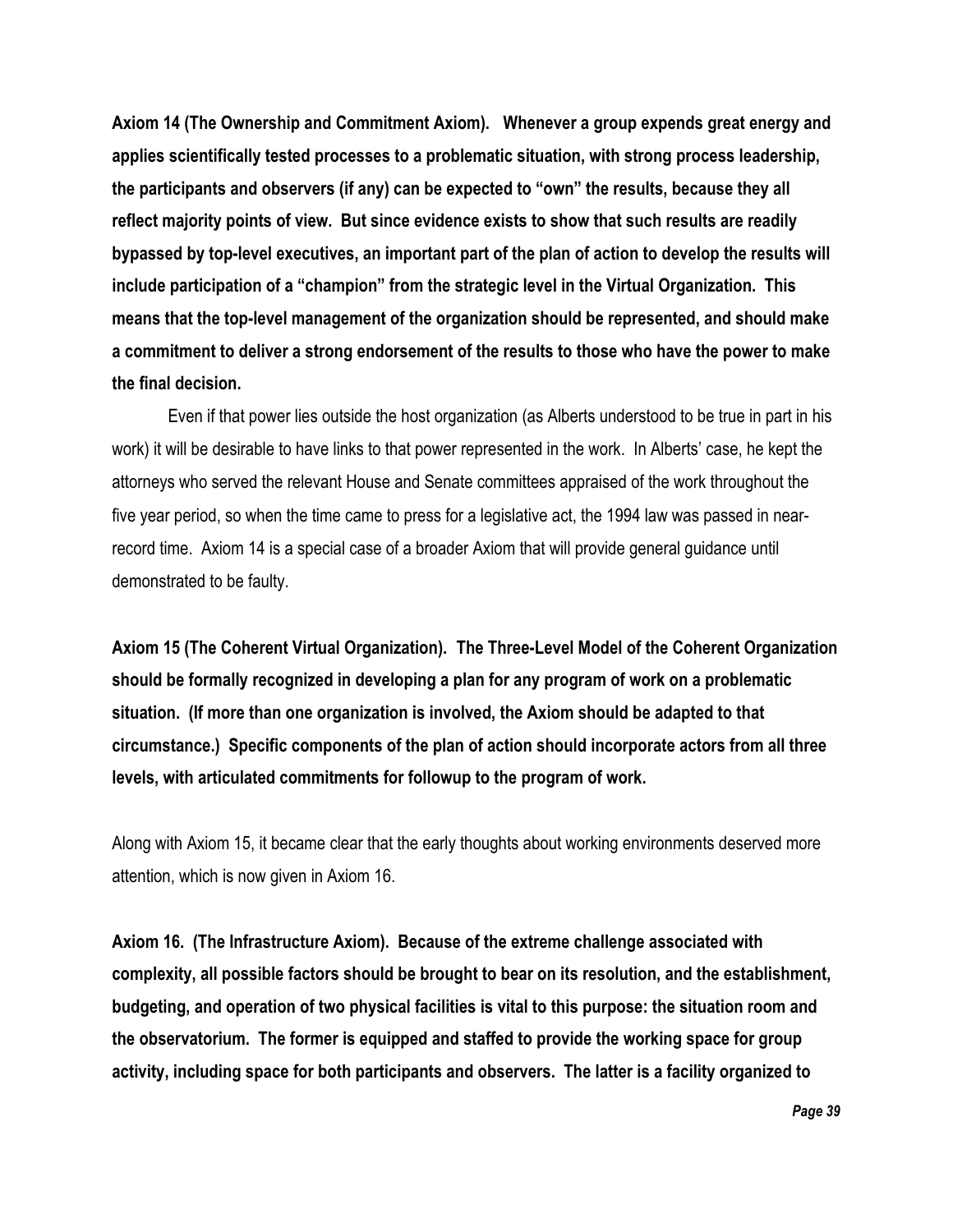**hold the products of group work for later observation, study, discussion, and amendment (if required).**

**The Organization of Systems Science.** With the foregoing concepts as resources, it gradually became clear that it would be possible to organize systems science. The epiphany related to this occurred, through the idea that a systems science could, and necessarily should, have sub-sciences. This idea came about by recognizing that systems science should be an over-arching science that is competent to serve all kinds of problematic situations. Because of this, it had to be a neutral science, not constrained to work with a particular class of problematic situations. These thoughts posed two main challenges:

- How to reconcile the neutral nature of systems science with the existence of many methods that have been proposed for working with systems, some of which are probably presumed to be a part of systems science
- How to decide which sub-sciences would be a part of systems science, given that there are already in existence a variety of areas called "science" that might make claims to be part of systems science

**Resolving the First Challenge.** The groundwork for resolving the first challenge had already been laid by distinguishing between a science and the domain of a science. The **domain of a science** has been described to consist of the science itself and another component that involves the collection of problematic situations in which the science could be applied. All of the non-neutral methods could be thought of as available in this larger component which might be called the "Arena". From this Arena they could be called into play whenever it is determined from the application of systems science that they are needed. The products of application of systems science include the determination of what specialized or biased methods are needed to complete work that has begun by applying systems science.

**Resolving the Second Challenge: Sciences Within Systems Science.** The experiences gained from several hundred applications of Interactive Management offered significant empirical evidence of which sub-sciences should be thought of as component sciences of systems science. The diversity of these applications, linked together through the common methodology of Interactive Management, provided ample opportunity to respond to the second challenge.

*Science of Description.* It is commonplace in practice to strive to move too soon and too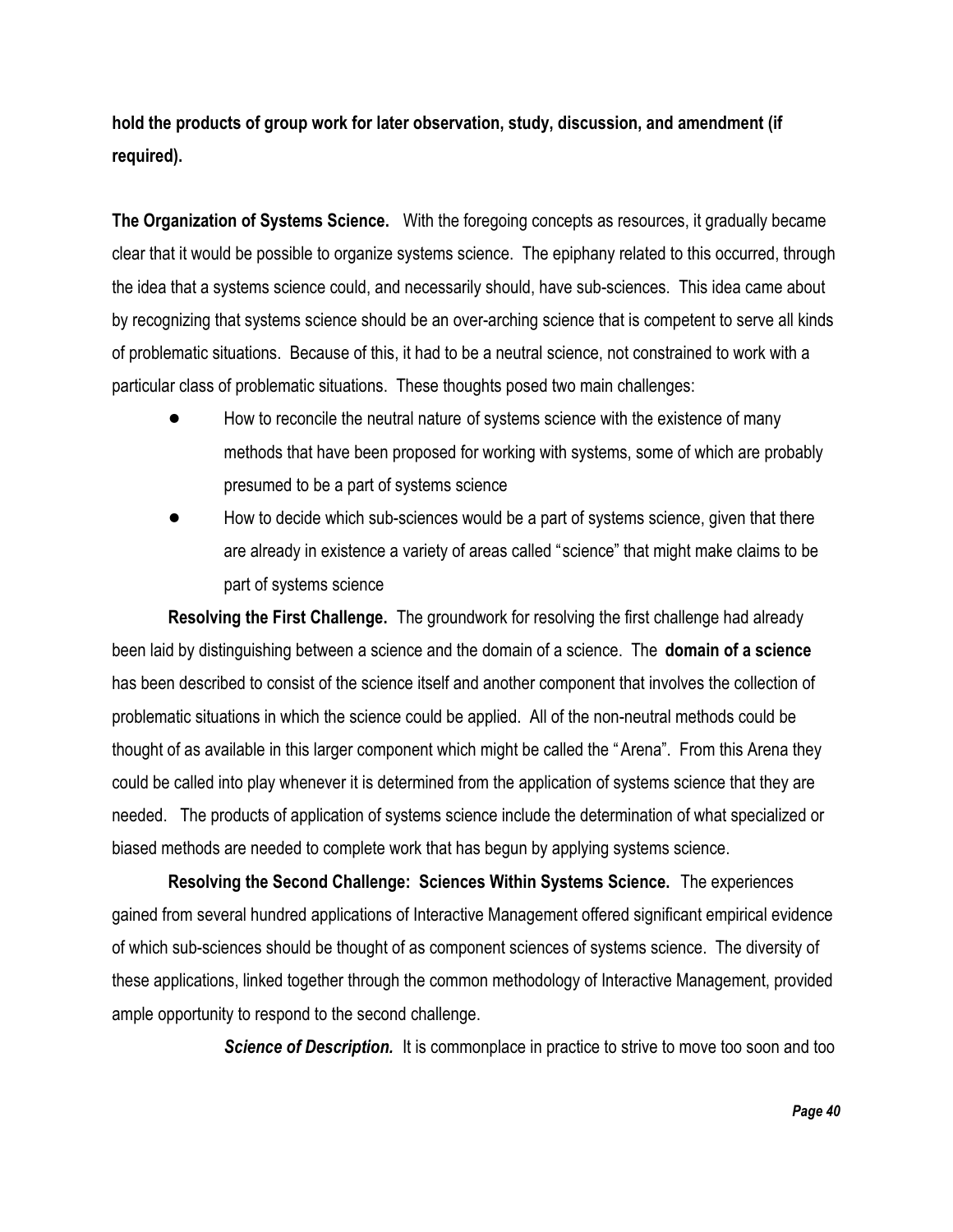directly to a resolution of complexity, before the problematic situation is well understood. Following Foucault's conclusion, a science of description supports the description of a problematic situation by problematization. Using NGT to generate problems, and using ISM to form a problematique and a problems field, the problematic situation is described in ways that are highly responsive to local concerns. Quality control is obtained by using Harary's Theorem of Assured Model Consistency, and the problem field makes the description suitable for later application of Ashby's Law of Requisite Variety at design time.

**Science of Design.** In applying the science of design, NGT is used to generate sets of options, one set for each category in the problems field. Then applying Ashby's Law, one or more options is chosen from each category in the problems field. The latter are referred to as dimensions of the problematic situation.

**Science of Complexity.** The science of complexity draws on what is known about behavior and the products of prior work to enable computation of metrics of complexity. These numbers along with the structures generated previously provide significant and interpretable inputs to the next science. From this science comes the **"Work Program of Complexity"** detailing what has to be done, in what sequence, to resolve the complexity in the problematic situation.

*Science of Action.* The established system of Interactive Management forms the science of action. It is quite sufficient to carry out most of the Work Program of Complexity, carrying it to the point where methods are drawn from the Arena, and where major decisions are made at the Strategic Level of the Coherent Organization.

**Figure 14** summarizes the foregoing comments, with respect to the sub-science components of systems science.

#### **Insert Figure 14 about here**

**The Complexicon.** Because what has been described here constitutes a unique body of discovery and aggregation, a unique name is needed to describe it. A name chosen for this purpose is " Complexicon". **Figure 15** summarizes the Complexicon.

#### **Insert Figure 15 and associated notes about here**

**Managing the Unmanageable**. I chose the phrase "managing the unmanageable" as an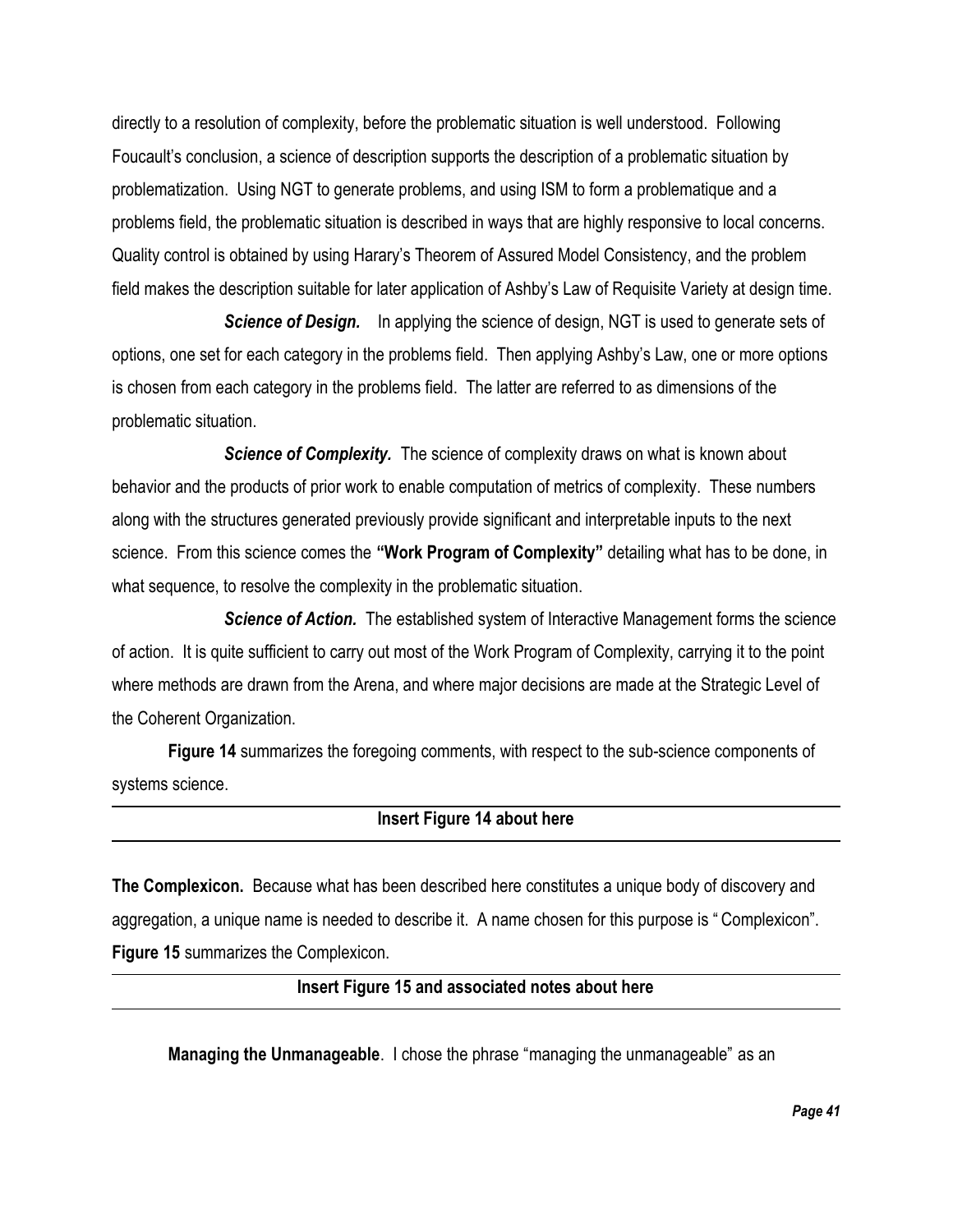overview term for a series of slide presentations. These presentations are numbered and are identified with the various boxes in Figure 15. Table 1 lists the titles of the slide presentations and the headings under which they have been placed. These titles are given here to illustrate the variety encountered in the research, and the central topics identified. I think that these support the general flow of information presented in the foregoing.

## **Insert Table 1 about here**

**Conclusions.** In retrospect and hindsight, my central goal was to create and document a systems science complete with foundations, theory, methodology, and empirical evidence from the domain of the science. . I chose this goal in the belief that there are many problematic situations on earth that can benefit greatly from collaborative work—collaboration that is not likely to take place productively without the benefit of the sciences described here that make up systems science.

Whether this goal is the one that I started with is debatable; but it seems that I can make it believable to myself in light of the various environments, events, dates, and empirical evidence that have accumulated over the years.

## $\breve{\Phi}$

### **List of Figures.**

- **Figure 1. Persons Well-Known in the Systems Movement**
- **Figure 2. Some Thought Leaders on Second-Order Thought-1**
- **Figure 3. Some Thought Leaders on Second-Order Thought-2**
- **Figure 4. Some Action Leaders in Interactive Management-1**
- **Figure 5. Some Action Leaders in Interactive Management-2**
- **Figure 6. Some Action Leaders in Interactive Management-3**
- **Figure 7. Some Action Leaders in Interactive Management-4**
- **Figure 8. Thought Leaders on Individual Behavioral Pathologies**
- **Figure 9. Thought Leaders on Group Behavioral Pathologies**
- **Figure 10. Thought Leaders on Organizational Behavioral Pathologies**